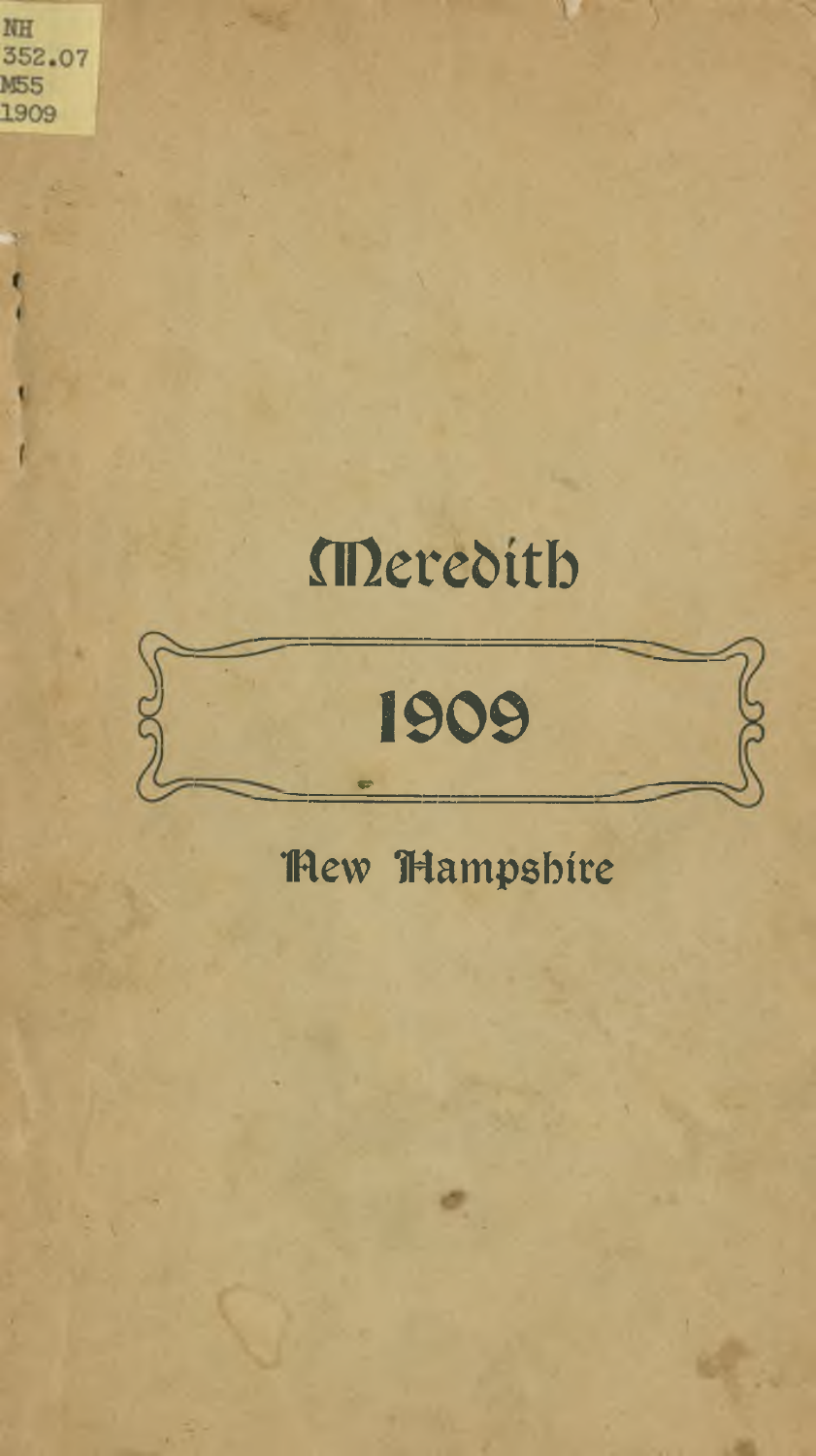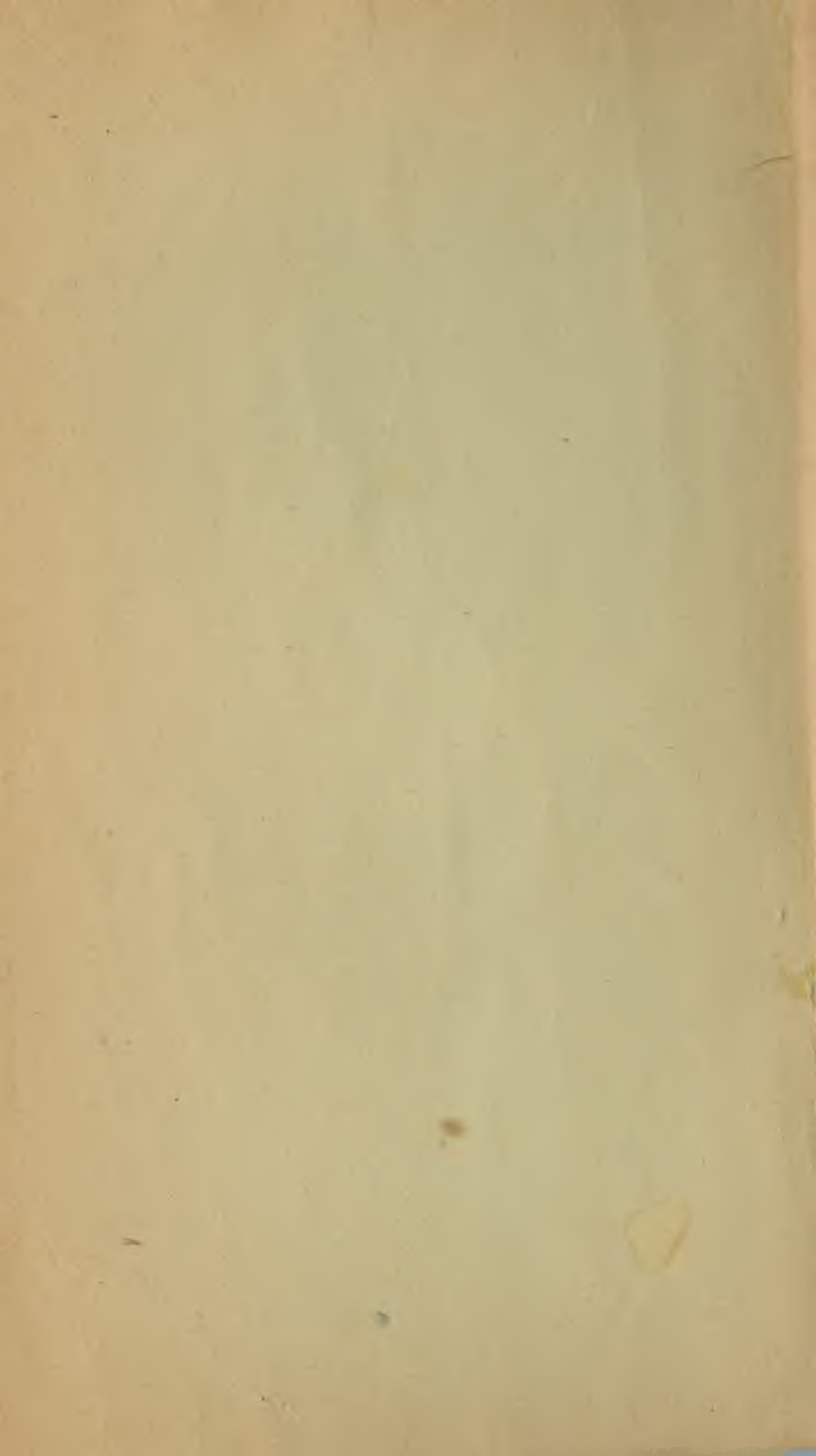# **Annual Reports**

OF THE

## TOWN OFFICERS

OF THE

## TOWN OF MEREDITH

For the Fiscal year Ending February 15,

## 1909.

News Rush Order Printing House, MEREDITH, N. H. W. T. Lance, Proprietor.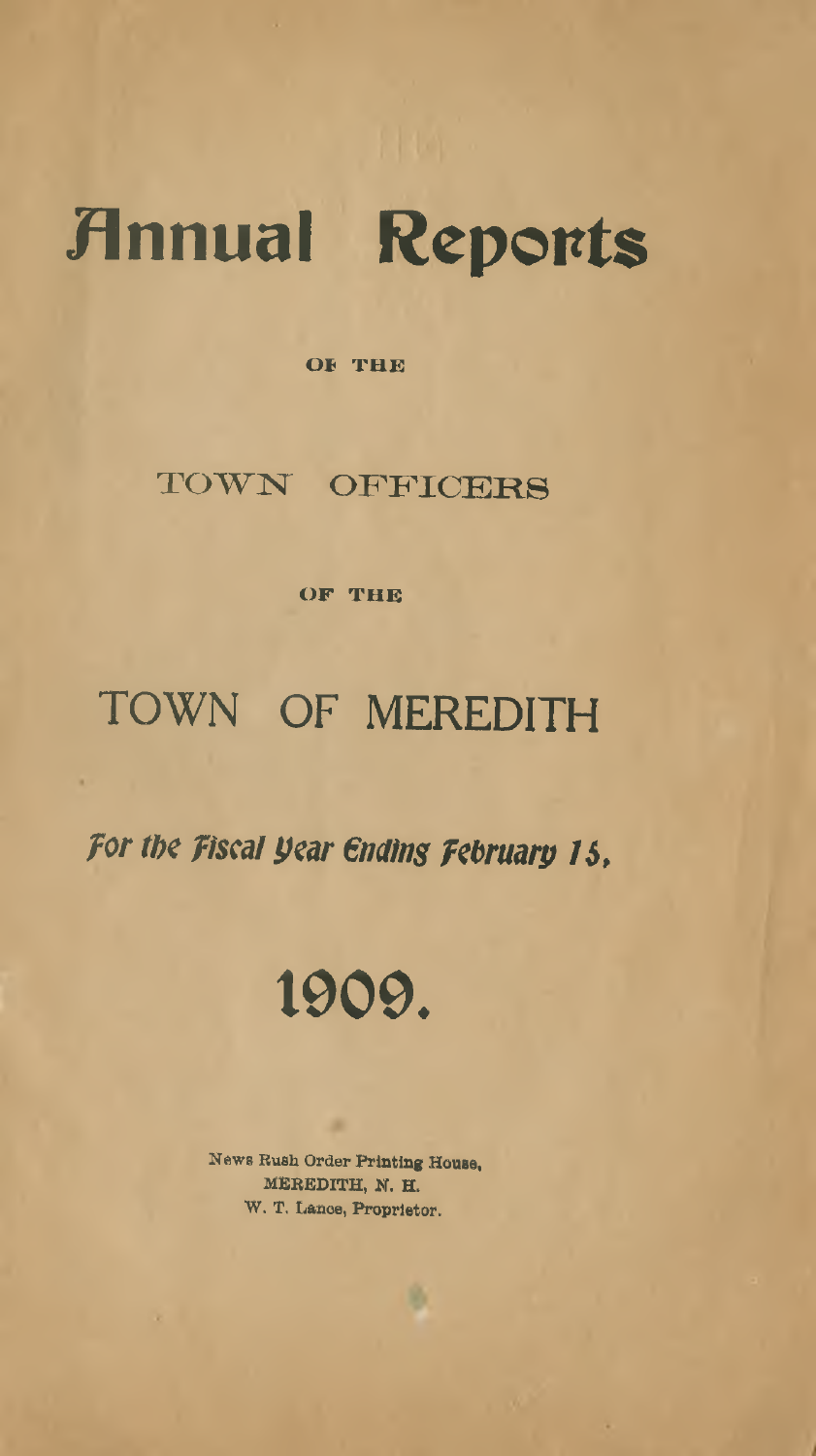NH 352.07 M55 1909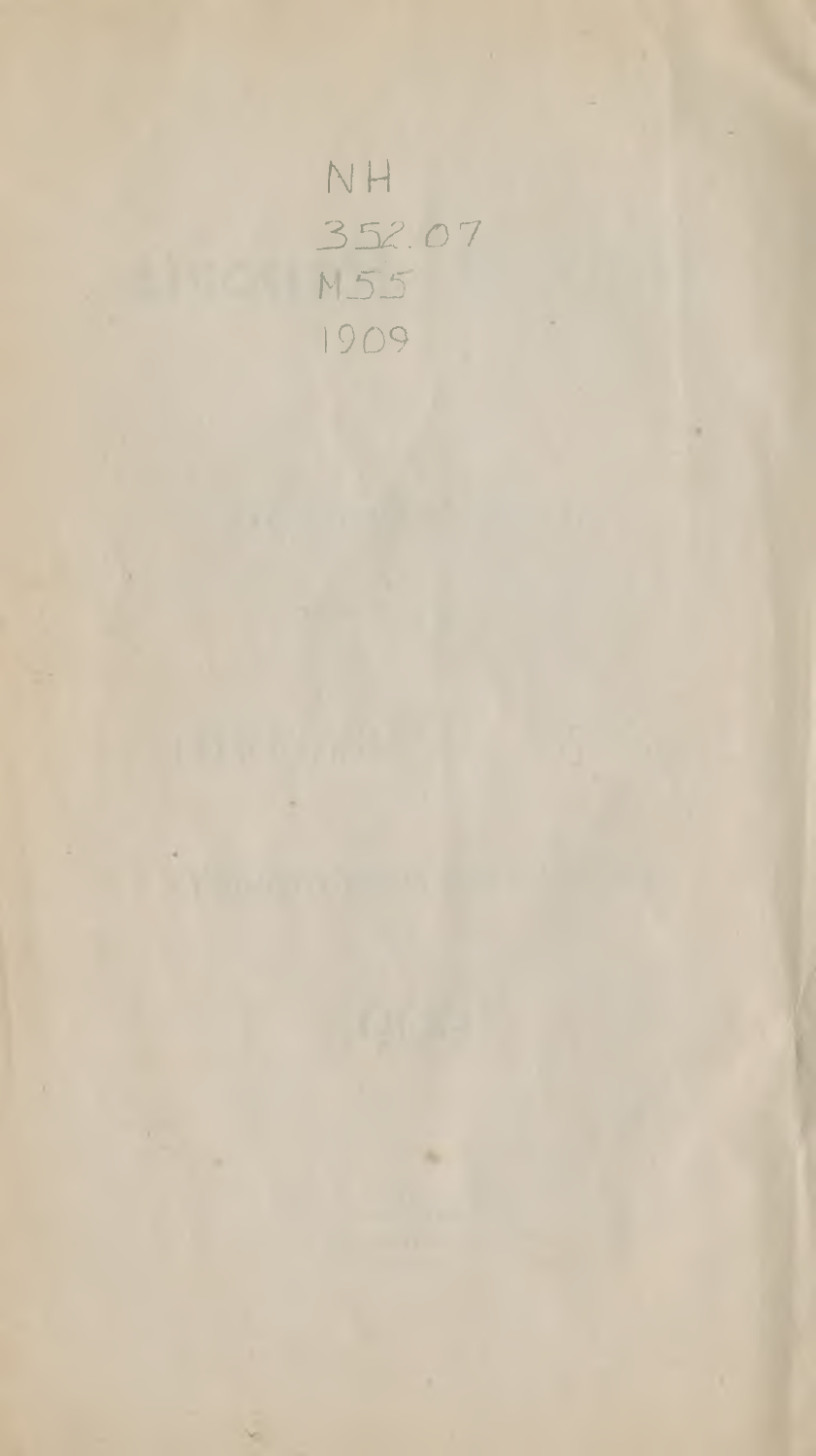### **TOWN OFFICERS.**

Moderator

Edwin Cox

Town Clerk John S. Wadleigh

Selectmen

George F. Smith Wiliam H. Neal Joseph F. Smith, Jr.

**Treasurer** Fred M. Weeks

Tax Collector Bradbury R. Dearborn

**Supervisors** 

Edmund Page Fred H, Smith Amber R. Connor

Representative Joseph Livingston

Auditors

John F, Beede Frederick L. Hawkins

Board of Health

Newell C. Nutting, M. D. Frank A. Shaw Edmund Page Surveyor of Wood and Lumber Solomon M. Willey

> Police John H. Morrison

Town School Board

Joseph F. Smith Andrew L. Felker D. Frank Gilman

Board of Education, District No. §

Bertram Blaisdell, Chairman j Frederick L, Hawkins, Treasurer Edwin C. Mansfield, Secretary; Ella E. Eaton,

Edmund Quimby, Cassandra *L.* Hall

Library Trustees

Fred H, Smith, Chairman ; Mrs. Lillian W adleigh, Secretary *\* Miss Sarah M, Noyes. Aaron S. Clough, Andrew L. Felker,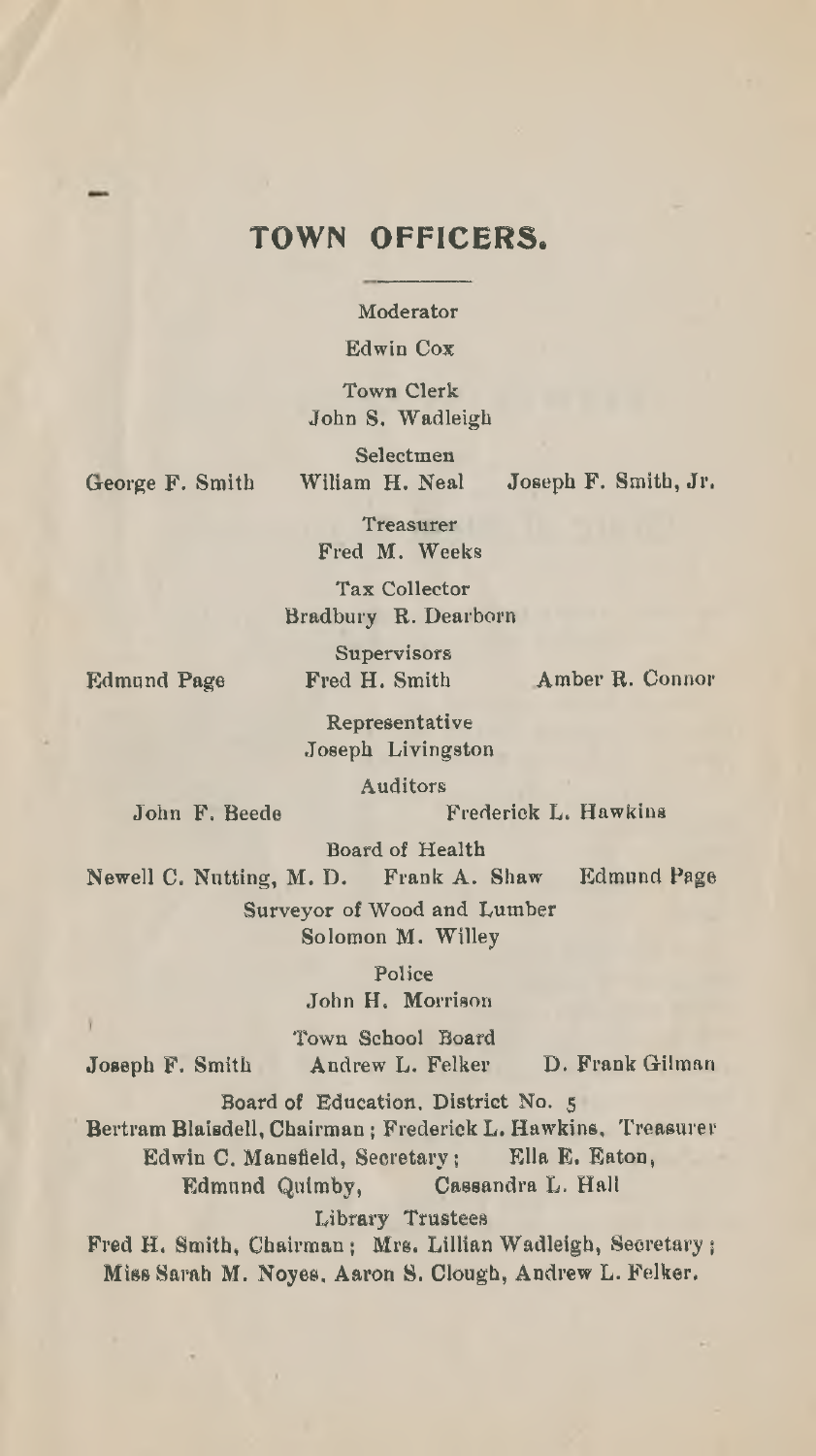## **TOWN WARRANT.**

## **State of flew IHampsbfre.**

### To the Inhabitants of tne Town of Meredith **Qualified to Vote in Town Affairs.**

You are hereby notified to meet at the Town House in said town, on Tuesday, March 9, at 9 of the clock in the forenoon, to act upon the following subjects •

1. To bring in your ballot for Town Clerk, three Selectmen, Treasurer, two Auditors, Collector of Taxes and Police Officer.

2. To choose all other necessary town officers for the year ensuing,

3. To raise such sums of money as may be necessary for the support of schools, and to defray the expense of outside tuition as required by law.

4. To raise such sums of money as may be necessary for repairs of highwoys and bridges, and specify how the same shall be laid out.

5. To raise such sums of money as may be necessary for town charges.

6. Io see what sum of money the town will vote to raise to defray the expenses of Memorial Day.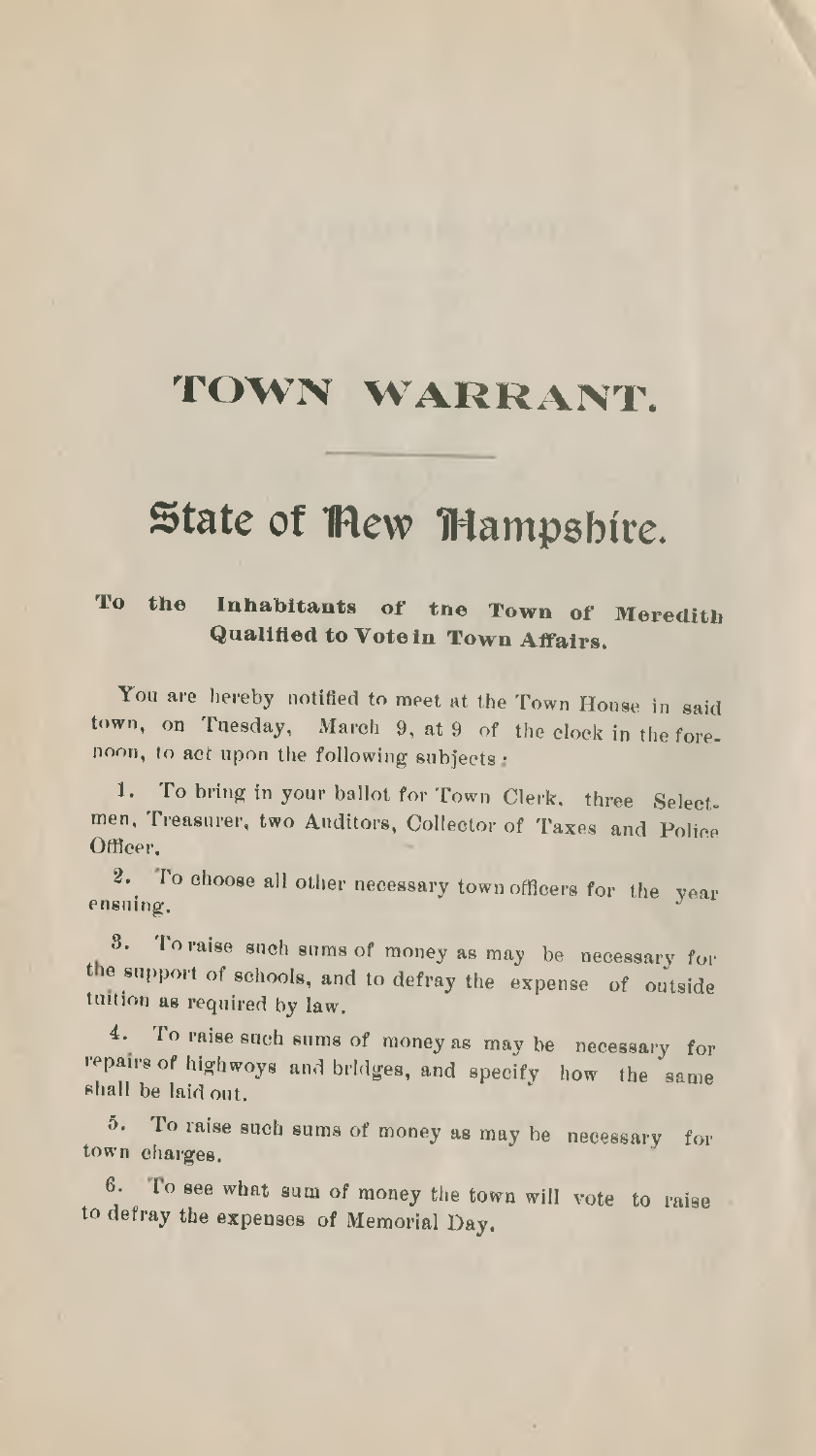7. To see what sum of money the town will vote to raise for the use of the town library.

8. To see what action the town will take relative to leasing thi Town:Hall.

9. To see what snm of money the town will vote to raise for the support of firemen and the protection of property in Meredith Village Fire District.

10. To see what sum of money the town will vote to raise for the payment of outstanding notes against the town.

11. To see what action the town will take in relation to the new road law, so-called, and if its requirements be adopted, to raise money therefor.

12. To see what action the town will take for the extermination of the browntail and gipsy moths, and raise money therefor.

13. To see what action the town will take in regard torepairing the Town Hall and raise money therefor.

14. To see if the town will vote to accept the legacy of the late Major Edwin E. Bedee for the benefit of the Meredith Public Library, and to make provision for the holding of the same, and the receiving and disposing of the income thereof.

15. To see if the town will vote to lease the pine grove at the head of High street for a term of years, not less than five, to be used as a public park, and raise money therefor. By petition.

16. To see if the town will vote to acoept the bequest of the late William J. Perkins for the care of his cemetery lot.

17. To see if the town will vote to acquire possession of the wharf at the foot of Lake Street for a public wharf and repair and maintain the same, and regulate the use thereof and raise money for the same.

18. To transact any other business that may legally come before said meeting.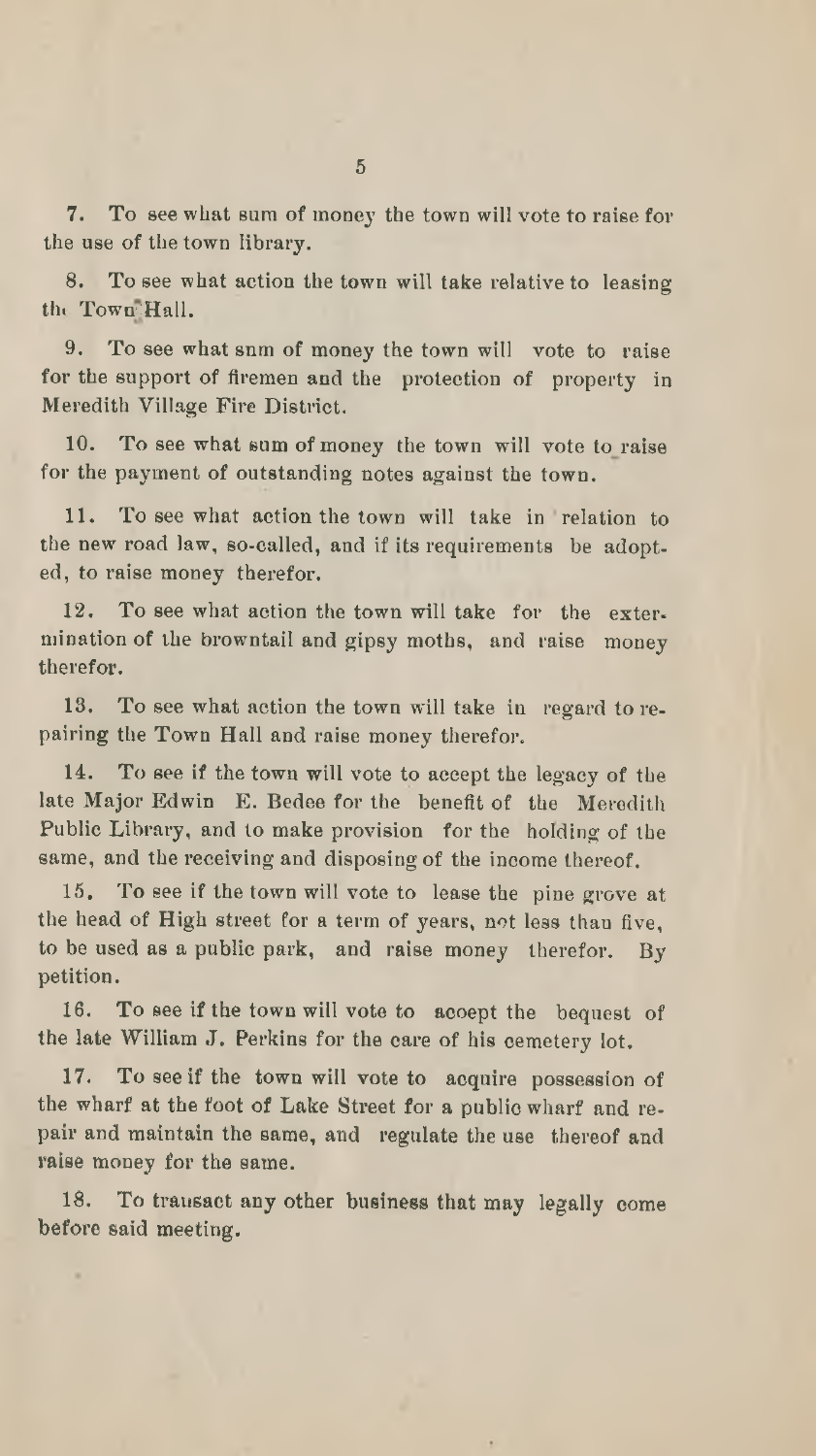Given under our hands and seal this twenty-seeond day of February, 1909,

> GEORGE F. SMITH, W. H. NEAL, J. F. SMITH, JR. Selectmen of Meredith.

A true copy. Attest.

GEORGE F. SMITH, W. H. NEAL, J. F. SMITH, JR.,

Selectmen of Meredith.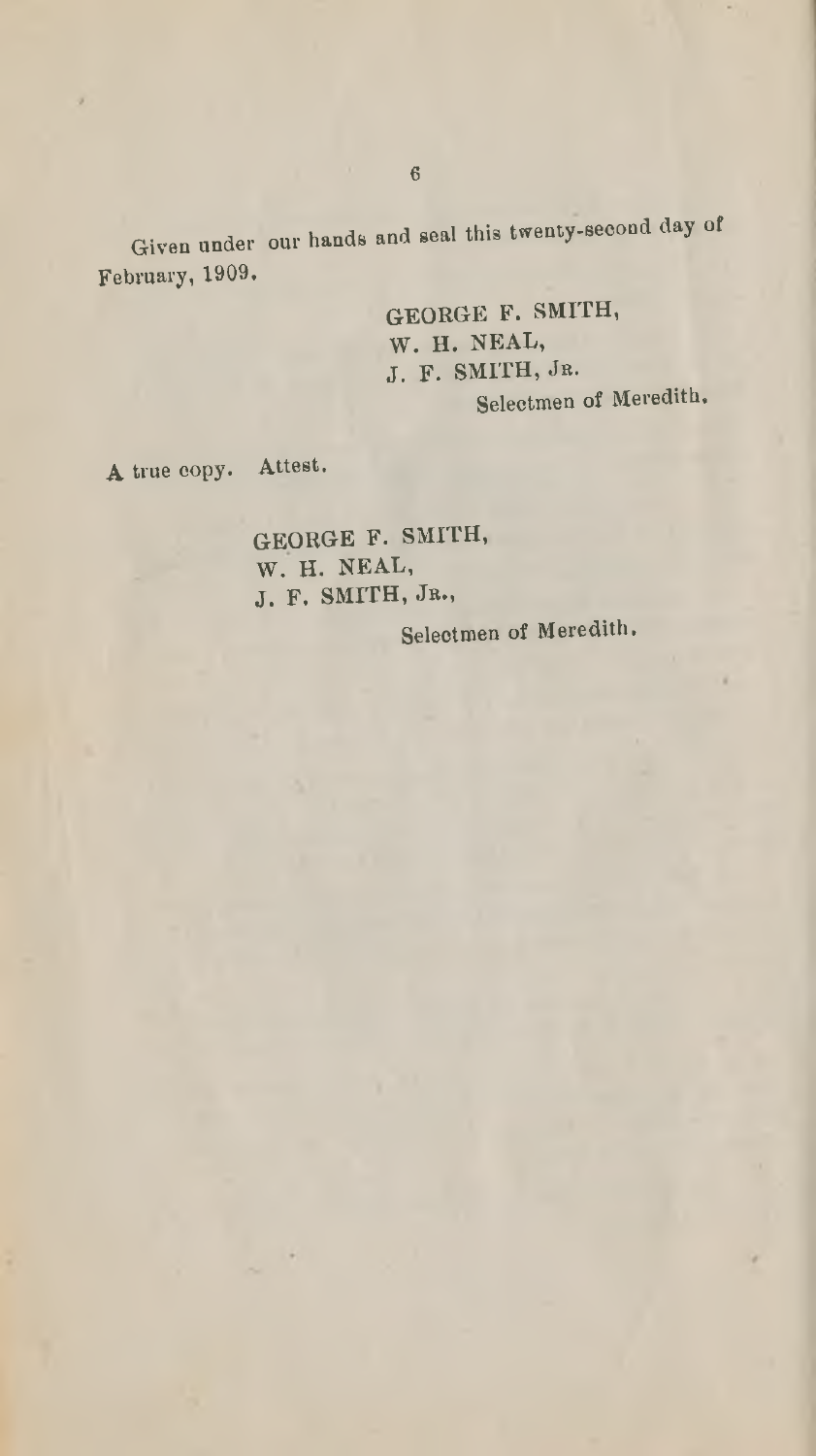## **INVENTORY,**

| Real Estate,                 | \$754,791 00 |
|------------------------------|--------------|
| Polls, 507,                  | 50,700 00    |
| Horses, $345$ ,              | 22,637 00    |
| Oxen, 104,                   | 4,433 00     |
| Cows, 468,                   | 10,549 00    |
| Other neat stock, 176,       | 3,897 00     |
| Sheep, 126,                  | 531 00       |
| Fowls, 175,                  | 70 00        |
| Hogs, $20$ ,                 | 180 00       |
| Carriages, 29,               | 1,200 00     |
| Stock in banks.              | 3,984 00     |
| Money on hand or on deposit, | 7,250 00     |
| Stock in trade,              | 61,766 00    |
| Mills and machinery,         | 15,176 00    |
| Portable mills, 3,           | 1,500 00     |
| Boats and launches, 20,      | 8,704 00     |
|                              |              |

\$947,168 00

## **Valuation,**

| Town.                  |                   | \$947,168 00 |  |        |
|------------------------|-------------------|--------------|--|--------|
| Town School District,  |                   | 524,656 00   |  |        |
| School District No. 5, |                   | 422,512 00   |  |        |
| Village Fire District, |                   | 411,384 00   |  |        |
|                        | RATE OF TAXATION. |              |  |        |
| Town.                  |                   |              |  | 8 1 56 |
| Fire.                  |                   |              |  | 108    |
| School Ditrict No. 5,  |                   |              |  | 34     |
| Town School District,  |                   |              |  | 19     |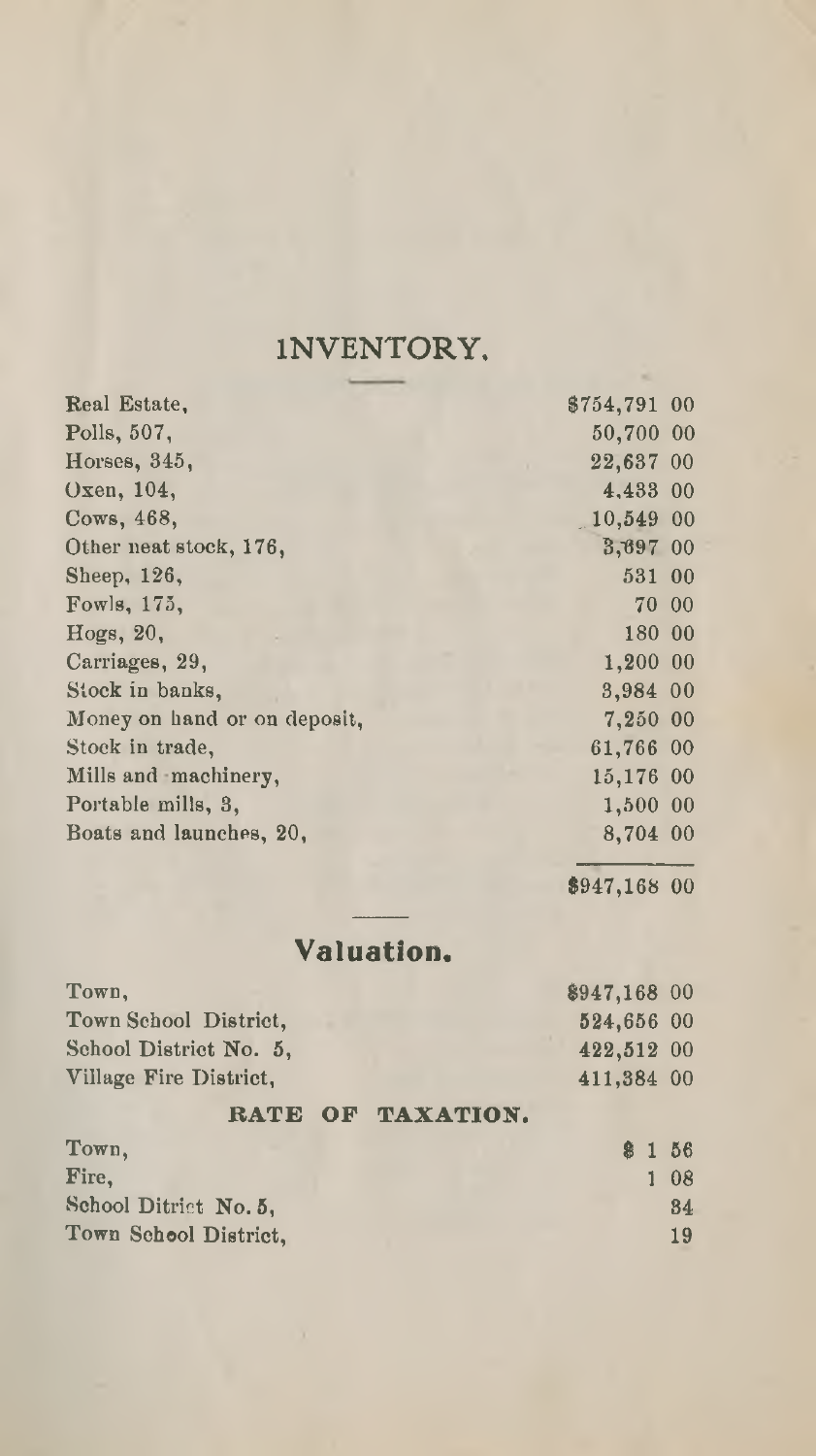## **SELECTMEN'S REPORT.**

| TOWN OF MEREDITH,<br>THE             | Cr.                     |
|--------------------------------------|-------------------------|
| By balance reported Feb. 15, 1908,   | 434 40<br>$\mathbf{s}$  |
|                                      | 2,100 00                |
| Assessment of state tax,             | 2,853 39                |
| County tax,<br>Highways and bridges, | 3,500 00                |
| State.<br>66                         | 450 50                  |
|                                      | 100 00                  |
| Memorial Day,                        | 500 00                  |
| Public Library,                      | 480 00                  |
| Fire Protection,                     | 4,240 00                |
| Fire District tax,                   | 3,150 00                |
| School money, by law,                | 1,400 00                |
| School District No. 5 tax,           | 950 00                  |
| Town School District tax,            | 1,000 00                |
| Outstanding notes,                   | 928 01                  |
| Overlay by percentage,               | 336 88                  |
| Additional taxes,                    |                         |
|                                      |                         |
| Amount received:                     |                         |
| Insurance tax,                       | 70 50<br>$\mathbb{R}^-$ |
| Railroad tax,                        | 402 85                  |
| Savings Bank tax,                    | 2,688 61                |
| Literary fund,                       | 170 73                  |
| Proportion of school fund,           | 385 00                  |
| High School tuition,                 | 291 08                  |
|                                      | 340 06                  |
| Dog licenses,                        | 308 64                  |
| Belknap county,                      |                         |
|                                      |                         |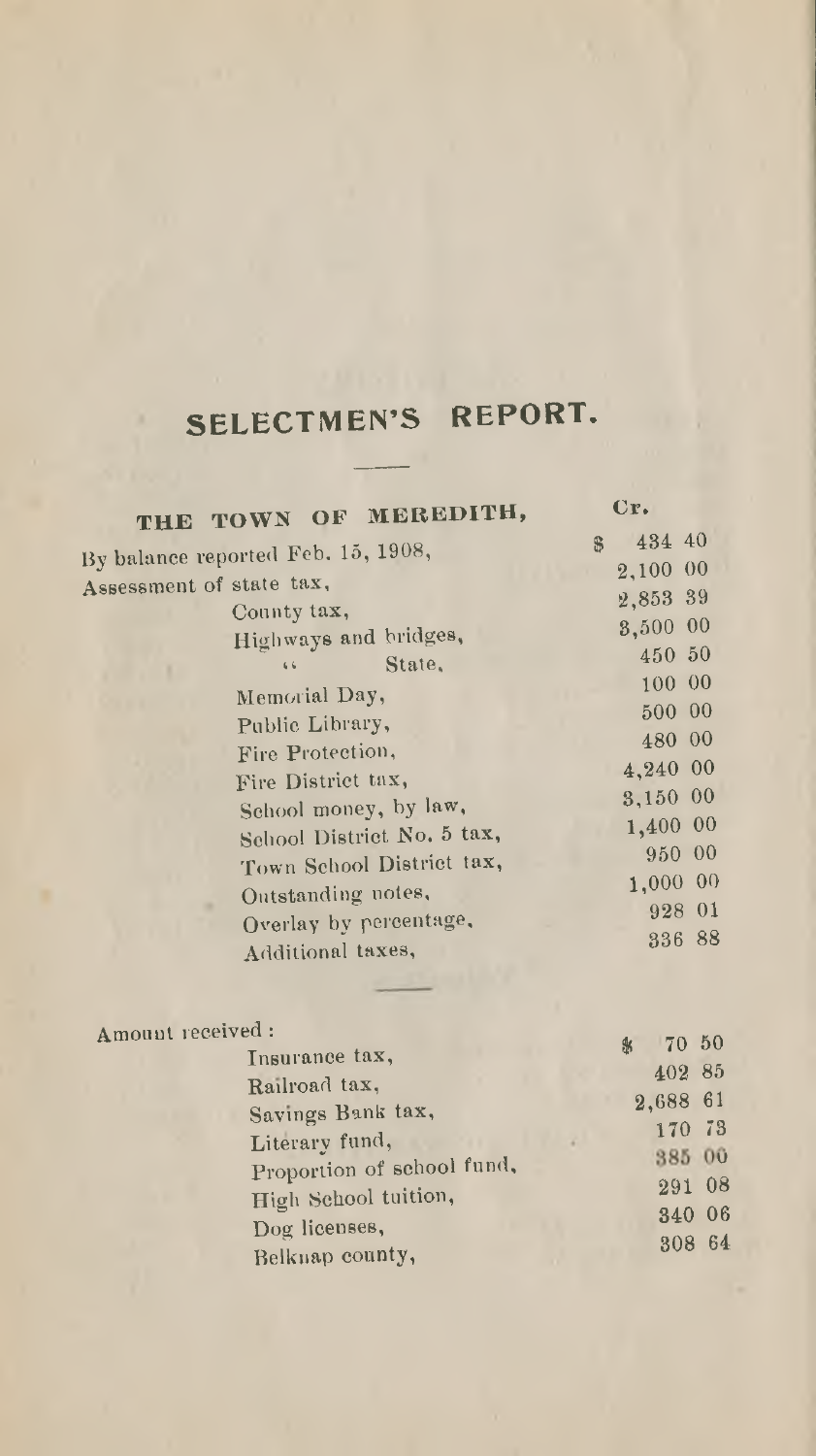| Amount received:                   |             |         |
|------------------------------------|-------------|---------|
| Property sold for taxes, redeemed, | 28 75<br>\$ |         |
| Interest on taxes,                 |             | 15 90   |
| Geo. G. Fogg bequest,              |             | 41 52   |
| Licenses for pool tables,          |             | 25 00   |
| Rent of Town Hall,                 |             | 60 00   |
| License fees.                      |             | 11 03   |
| Street refuse,                     |             | 13 50   |
| Justice fines,                     |             | 30 00   |
| State highway fund,                | 537 92      |         |
| Additional taxes for 1907,         |             | 48 05   |
| Peddlers' license,                 |             | 36 00   |
| Old plank sold,                    |             | 10 00   |
| Rent of Leavitt farm,              |             | 12 00   |
| Use of town roller.                |             | 15 00   |
| Use of road plow,                  |             | 1 00    |
| E. C. Eastman, refunded,           |             | $1\,00$ |
| F. A. Mead, refunded,              |             | 1 00    |
|                                    |             |         |

827,968 32

### THE TOWN OF MEREDITH, Dr.

### Appropriations.

| County tax.                                       | \$2,853 39 |  |
|---------------------------------------------------|------------|--|
| State tax.                                        | 2.100 00   |  |
| Memorial Day, W. E. S. Foss,                      | 100 00     |  |
| Public Library, Sarah M. Noyes,                   | 500 00     |  |
| Fire District, D. E. Eaton,                       | 480 00     |  |
| Outstanding note not reported in liabilities last |            |  |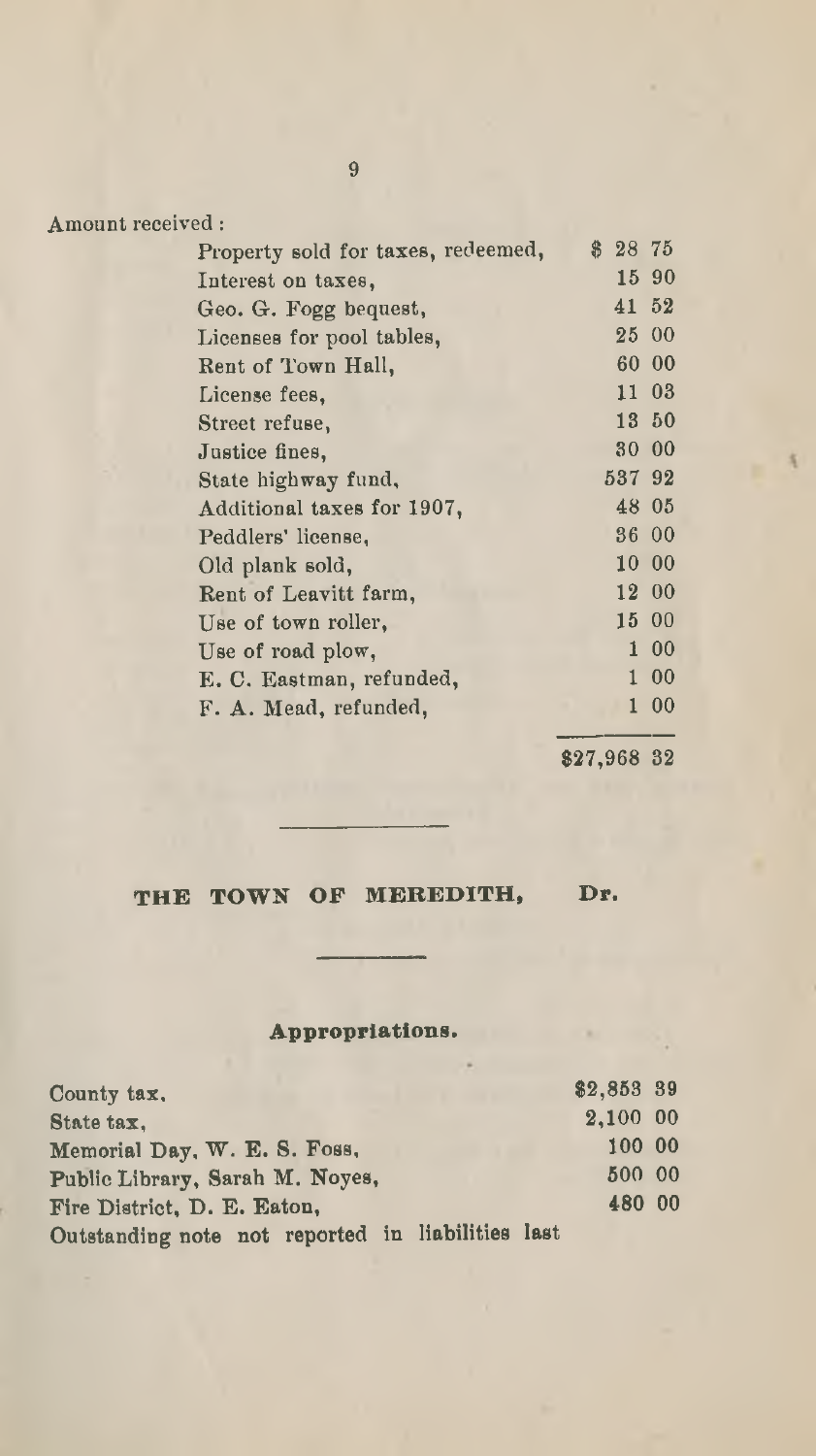| year, Meredith Village Savings Bank,                 | \$700 00   |       |
|------------------------------------------------------|------------|-------|
| Outstanding note, Mrs. S. D. Sanborn,                | 300 00     |       |
|                                                      | \$7,033 39 |       |
|                                                      |            |       |
| School Money.                                        |            |       |
| Jessie M. Roberts, Town District,                    | \$2,195 00 |       |
| F. L. Hawkins, District No. 5,                       | 1,147 41   |       |
|                                                      | \$3,342 41 |       |
|                                                      |            |       |
| School Supplies.                                     |            |       |
| A. L. Felker, Town District,                         | \$204 96   |       |
| F. L. Hawkins, District No. 5,                       |            | 55 26 |
|                                                      |            |       |
|                                                      | \$260 22   |       |
|                                                      |            |       |
| and<br>County Aid to Dependent Soldiers<br>Families. | Their      |       |
| Paid by order, for care and supplies,                | \$182 31   |       |
|                                                      |            |       |
|                                                      |            |       |
| County Charges.                                      | \$127 98   |       |
| Paid by order for care and supplies,                 |            |       |
|                                                      |            |       |
| Town Charges.                                        |            |       |
|                                                      |            |       |
| Paid by order, for supplies,                         | \$58 37    |       |
| Belknap County Farm, for board of Arthur<br>Swain,   | 36 79      |       |
| Edmund Page, for taking Arthur Swain to              |            |       |
| County Farm,                                         |            | 250   |
|                                                      | \$97 66    |       |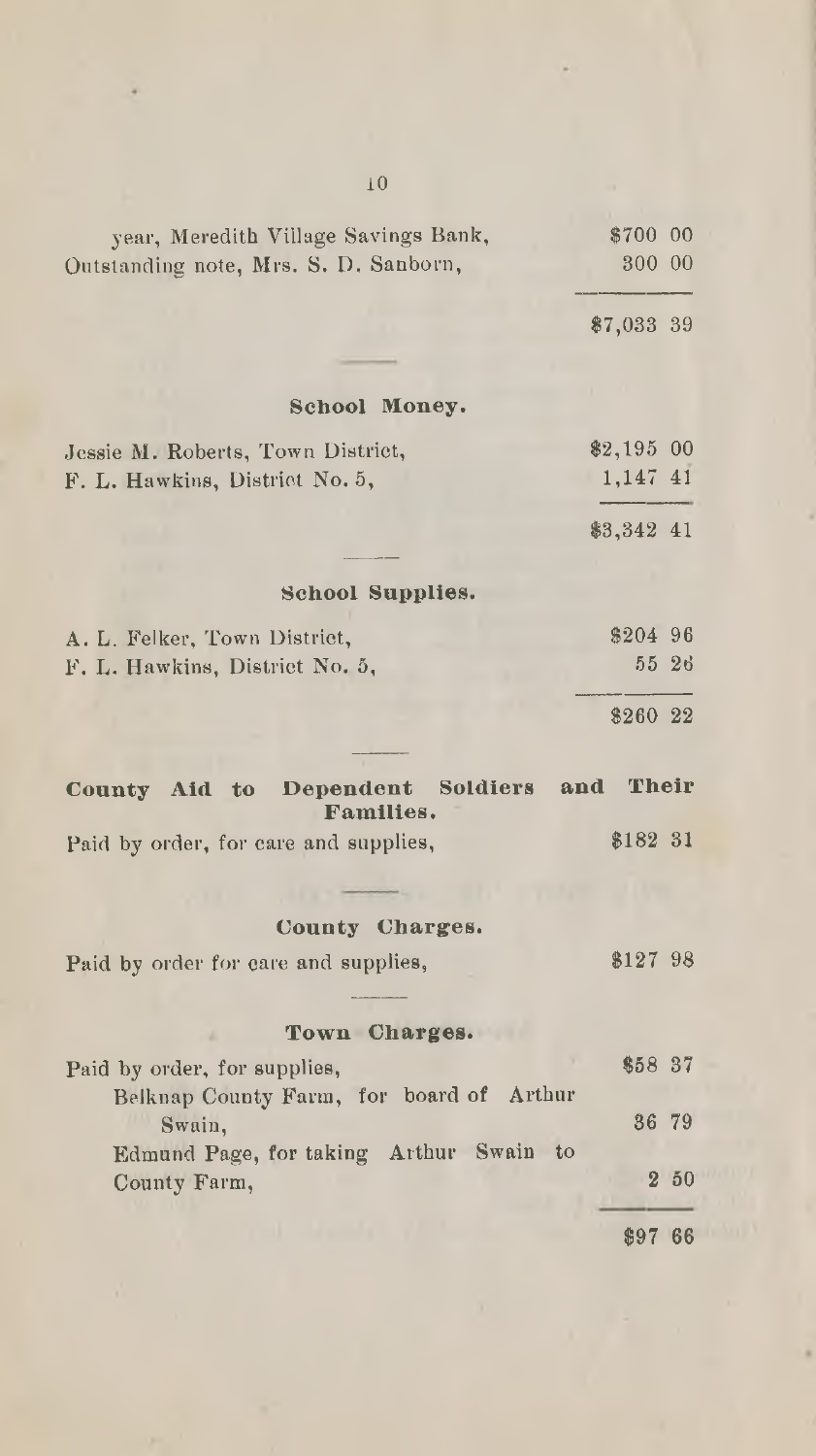| 11                        |                     |                |
|---------------------------|---------------------|----------------|
| Damage to Sheep by Dogs.  |                     |                |
| H. L. Wiggin,             | \$30 00             |                |
| Freeman G. Smith,         | 10,00               |                |
| J. M. Neal,               |                     | $28\ \ 50$     |
| J. F. Smith,              |                     | 600            |
|                           | \$74 50             |                |
| Use of Watering Troughs.  |                     |                |
| M. G. Webster, 1908,      | $\ddot{\mathbf{s}}$ | 3 00           |
| N. B. Plummer, 1908,      | $\mathbf{R}$        | 0 <sub>0</sub> |
| A. J. Mead, 1907-8,       |                     | 4 50           |
| J. P. Sanborn, 1906-7-8,  |                     | 9 00           |
|                           | \$19 50             |                |
| Highway Tax Refunded.     |                     |                |
| W. E. Veasey, 1907-8,     | \$9, 41             |                |
| D. E. Eaton, 1907-8,      |                     | 4 50           |
| Moses Bickford, 1908,     | 11                  | 50             |
| Frank Gilman, 1908,       | $\mathbf{1}$        | 65             |
| C. R. Briggs, 1907-8,     | $\mathbf{3}$        | 78             |
| Solomon Lovejoy, 1908,    | 13                  | 0 <sup>0</sup> |
| Charles P. Cushing, 1908, | 4                   | 29             |
|                           | \$48 13             |                |

1907, Replaced.

| John S. Merrill fence, |    | \$ 61 47 |       |
|------------------------|----|----------|-------|
| B. C. Roberts          |    |          | 18 05 |
| W. H. Neal             | 66 |          | 83 27 |
| W. H. Keyser           | 66 |          | 18 00 |
|                        |    | \$125,79 |       |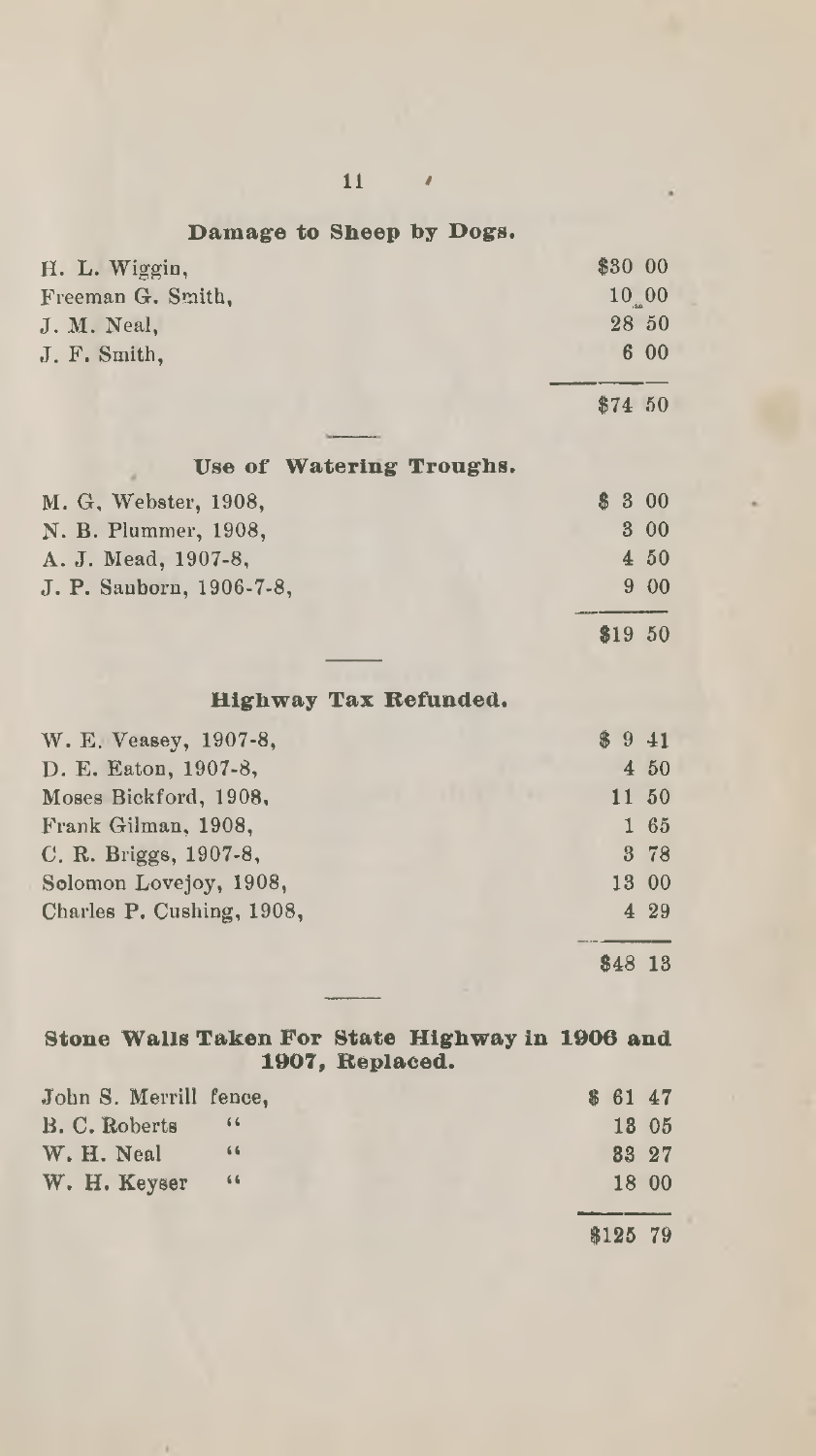|  |  | Bounty on Brown-Tail Moth Nests. |  |  |
|--|--|----------------------------------|--|--|
|--|--|----------------------------------|--|--|

ī,

| G. F. Smith,        | \$ 59 11 |       |
|---------------------|----------|-------|
| W. H. Neal,         | 131 61   |       |
| J. F. Smith, Jr.,   | 164 28   |       |
| Alfred Perkins.     |          | 400   |
| Charles La Foe,     |          | 48 50 |
| A. W. James.        |          | 30 00 |
| Charles P. Cushing. |          | 23 57 |
| Millard Blake,      |          | 17 50 |
| Clarence Jenness.   |          | 2 58  |
| J. S. Merrill,      |          | 4 72  |
|                     |          |       |

\$485 87

#### Tax Refunded.

| Herman Thompson, overpaid.                  | $$14\ 00$ |       |
|---------------------------------------------|-----------|-------|
| Solomon Willey, land not in precinct, 1907, |           | 2 96  |
| E. M. Buzzell, soldier.                     |           | 3 86  |
| Geo. F. Mallard, paid by H. B. Bartlett,    |           | 29 75 |
|                                             |           |       |
|                                             | \$50 57   |       |

×.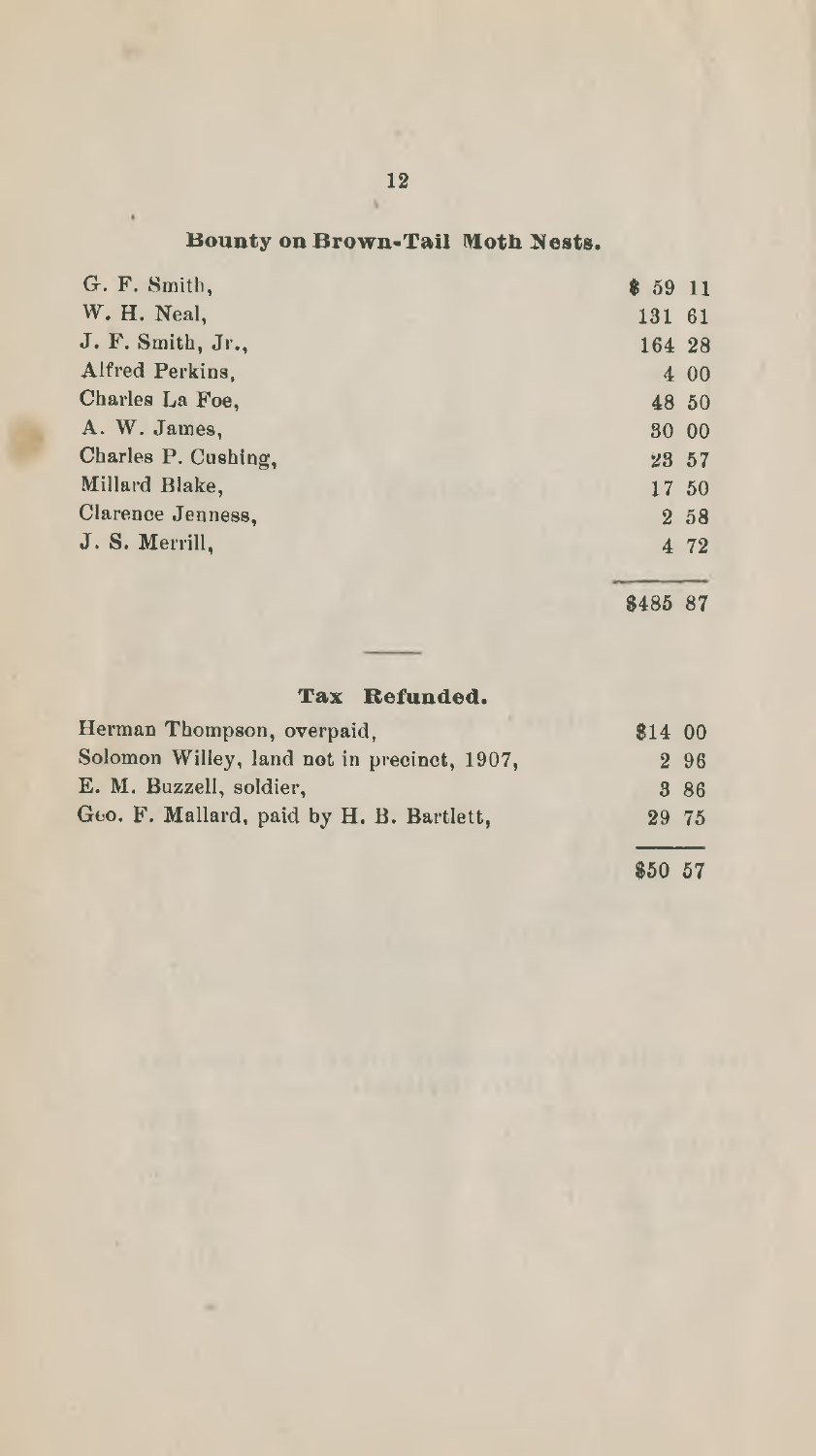## **GENERAL EXPENSES.**

| W. T. Lance, town reports, 1907-8,                   | \$    | 88 00       |
|------------------------------------------------------|-------|-------------|
| W. T. Lance, ballots and circulars,                  |       | 17 75       |
| R. E. Lane, dog license book and blanks,             |       | 3 62        |
| C. B. Hibbard, legal services from Aug., 1904, to    |       |             |
| Feb. 15, 1908,                                       |       | 46 64       |
| Piper Bros., rent of annex to Town Hall,             |       | 25 00       |
| Martin B. Plummer, conveyances for 1907,             |       | 13 40       |
| C. C. Whittier, crossing field, winter road, 1906-7, | 10 00 |             |
| C. A. Cowing, labor on booths, sawdust and cash      |       |             |
| paid out.                                            |       | 500         |
| C. A. Cowing, pencils for booths,                    |       | 25          |
| labor and expenses on lobby,<br>66                   |       | $3\quad 40$ |
| Fred M. Weeks, premium on treasurer's bond,          |       | 12 50       |
| Edson C. Eastman, supplies,                          |       | 11 80       |
| W. B. Fellows, for report of National Tax Con-       |       |             |
| vention,                                             |       | $1\;15$     |
| W. T. Lance, newspaper notices,                      |       | 400         |
| 66<br>printing order books,                          |       | 500         |
| tax bills.<br>6<                                     |       | 8 75        |
| J. T. Sturtevant estate, rent of annex to town hall  |       |             |
| from April 1, 1905, to Oct. 1, 1906,                 |       | 37 50       |
| H. L. Wiggin, wood to lobby,                         |       | 1 75        |
| Weeks & Smith, supplies to lobby                     |       | 15 61       |
| J. F. King, iron work and sharpening tools,          |       | 780         |
| O. R. Woodman, use of steamer in taking inven-       |       |             |
| tory of lake property by selectmen,                  |       | 7 00        |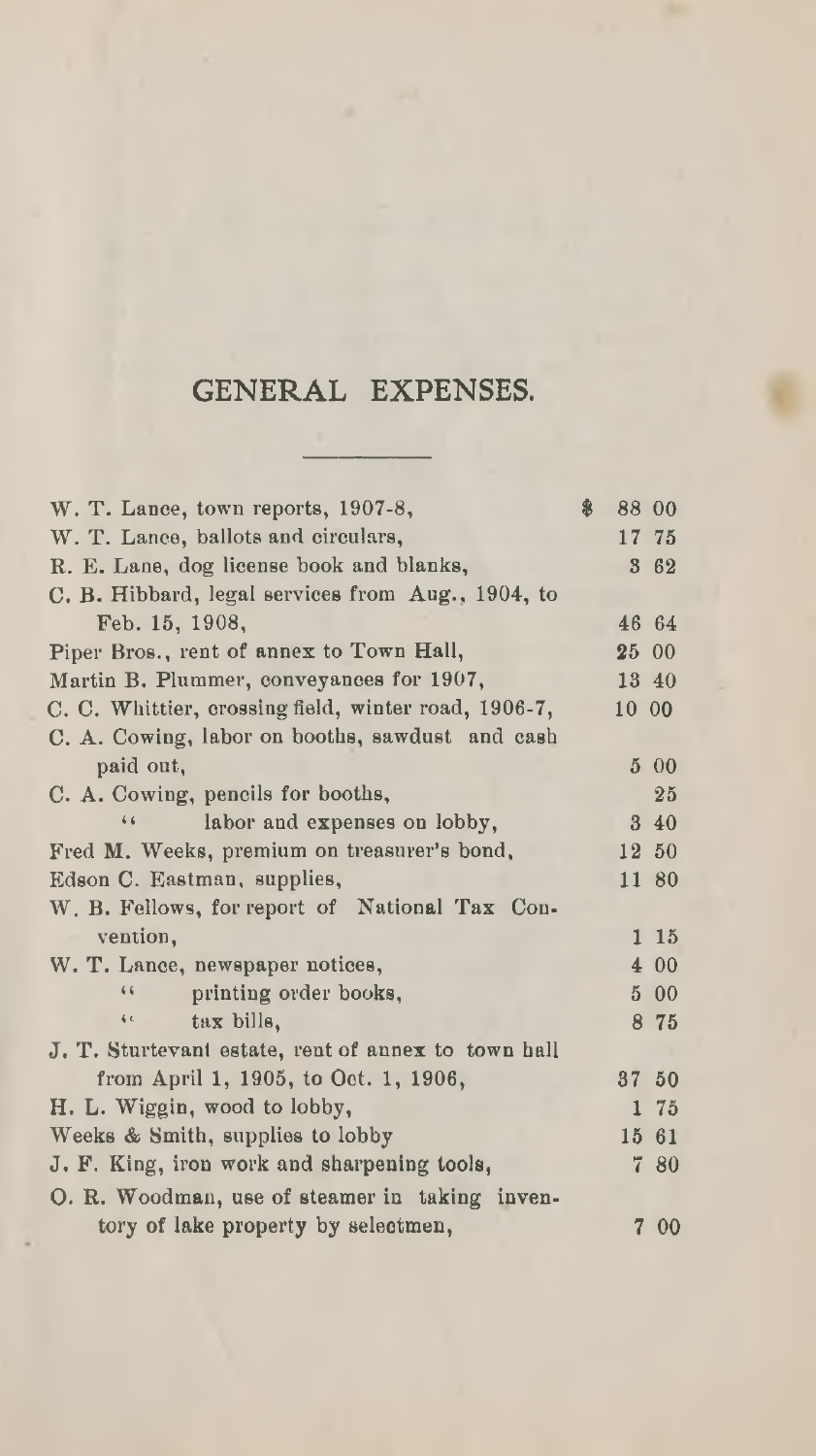| C. W. Cummings, storage of crusher, engine and      |  |         |
|-----------------------------------------------------|--|---------|
| use of land,                                        |  | \$3500  |
| C. W. Cummings, replacing fence with wire,          |  | 6 85    |
| A. A. Kidder, interest on notes,                    |  | 45 00   |
| P. A. Ellsworth, premium for insurance on lobby,    |  | 4 00    |
| W. T. Lance, printing check list,                   |  | 15 00   |
| printing for town clerk and baseball<br>66          |  |         |
| notices,                                            |  | 2 75    |
| E. C. Mansfield, for mattresses for police station, |  | 10 00   |
| W. T. Lance, printing brown-tail moth notices and   |  |         |
| envelopes for same,                                 |  | 11 12   |
| Meredith Village Savings Bank, interest on tempo-   |  |         |
| rary loan to town treasury,                         |  | 37 50   |
| Meredith Village Savings Bank, interest on note of  |  |         |
| Oct. 25, 1907,                                      |  | 56 00   |
| C. A. Cowing, preparing booths and town hall for    |  |         |
| fall election and services as special police,       |  | 16 00   |
| F. L. Hartshorn, for five guide boards and painting |  |         |
| same.                                               |  | 14 00   |
| Solomon Lovejoy, for boat service to Bear Island,   |  | 10 00   |
| John S. Wadleigh, returning marriages, births and   |  |         |
| deaths.                                             |  | 20 50   |
| F. M. Mudget, transporting dynamite,                |  | $1\,25$ |
| Alfred Perkins, wood for lobby,                     |  | 475     |
| Gilbert Pynn, repairs to fountain, watering trough  |  |         |
| and stove in selectmen's room,                      |  | 9 90    |
| M. G. Webster, winter road through field, 1907-     |  |         |
| 1908,                                               |  | 500     |
| B. R. Dearborn, collector's bond, 1908, and cash    |  |         |
| paid out,                                           |  | 18 55   |
| Geo. F. Sanborn, bill file and receipt book,        |  | 60      |
| Premium on insurance of Town<br>46                  |  |         |
| Hall.                                               |  | 24 75   |
| Mrs. S. D. Sanborn, interest on note from July 1,   |  |         |
| 1904, to Feb. 15, 1904,                             |  | 286 82  |
|                                                     |  | 1000    |

J. F. Smith, for use of team, 10 00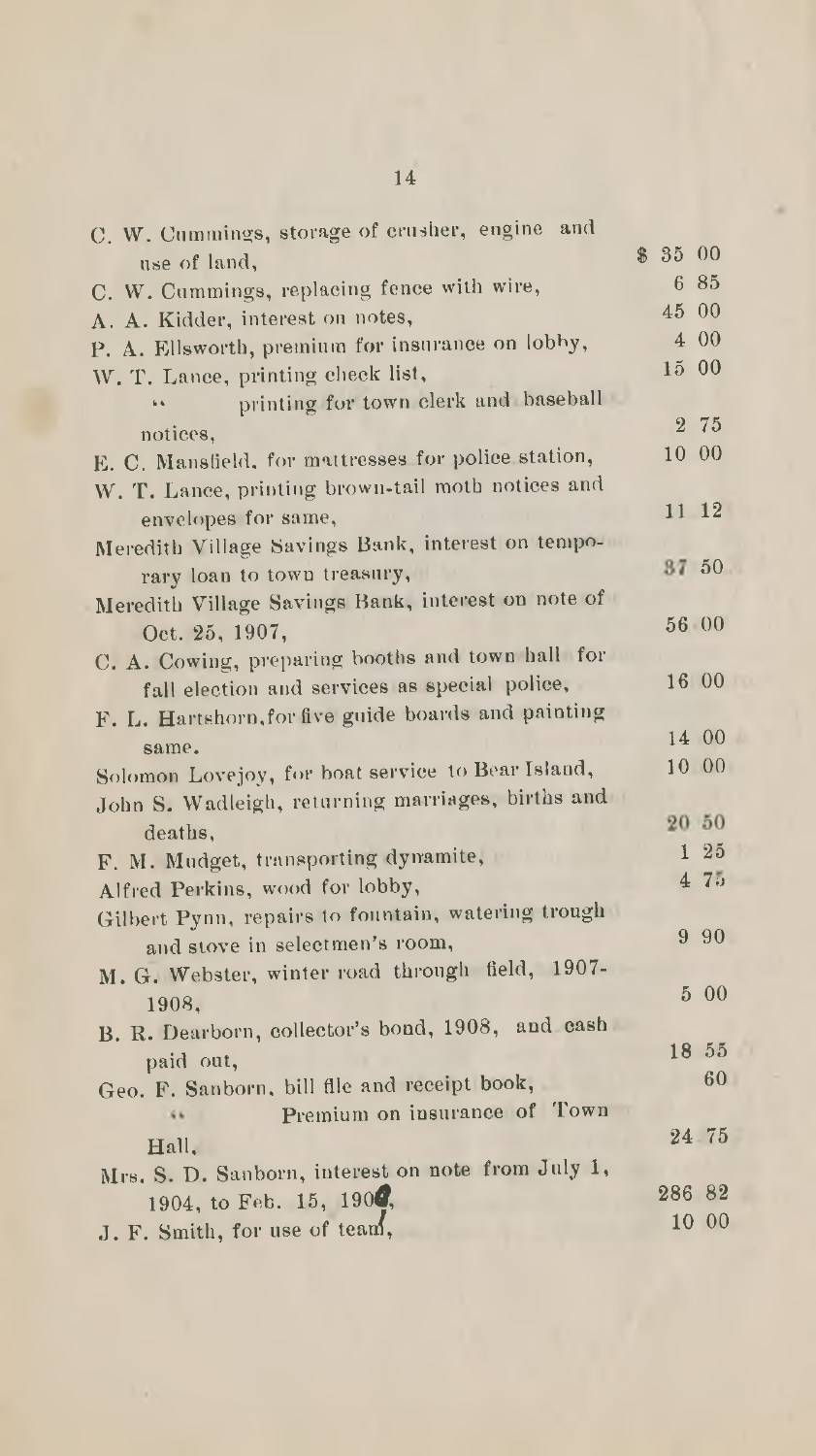| J. S. Wadleigh, recording marriages, births and  |            |         |
|--------------------------------------------------|------------|---------|
| deaths.                                          | s.         | 14 20   |
| J. S. Wadleigh, copying inventory,               |            | 10 00   |
| 66<br>office expenses and notifying jury,        |            | $4\,25$ |
| Austin S. Swain, setting posts for guide boards, |            | 1 00    |
| J. F. Smith, interest on temporary loan to town  |            |         |
| treasurer,                                       |            | 50 00   |
| Geo. F. Smith, use of team,                      |            | 10 00   |
| Bertram Blaisdell, insurance premium on Town     |            |         |
| Hall,                                            |            | 24 75   |
| W. H. Neal, use of team,                         |            | 10 00   |
| B. R. Dearborn, collector's deed,                |            | 25      |
| 66<br>tax on Albert M. Gilman land.              |            | 1 75    |
|                                                  | \$1,097 46 |         |

### Town Officers.

| Jessie M. Roberts, services as treasurer of town     |        |       |
|------------------------------------------------------|--------|-------|
| school board, 1907-8,                                | \$2000 |       |
| Geo. F. Smith, services as moderator, March, 1907.   |        |       |
| and March and Nov., 1908,                            |        | 9 00  |
| Edmund Quimby, services as auditor, 1908.            |        | 200   |
| 66<br>" ballot clerk, 1908,                          |        | 3 00  |
| N. C. Nutting, services as health officer, 1906-7,   |        | 50 00 |
| A. L. Felker, services as tree warden, 1903 to 1908. |        | 20 00 |
| H. L. Morrison, services as special police,          |        | 600   |
| E. W. Prescott, services as health officer, Feb. 15  |        |       |
| to June $20.$                                        |        | 15 00 |
| M. E. Blake, services as ballot clerk, March, 1908,  |        | 3 00  |
| J. H. Collins, services as supervisor, 1907-8,       | 24 00  |       |
| F. A. Moody, services as dog police, 1908,           | 26 00  |       |
| J. H. Morrison, services as police,                  |        | 50 00 |
| Dudley Leavitt, services as supervisor, 1907-8       |        | 24 00 |
| F. L. Hawkins, for board of education,               |        | 60 00 |

×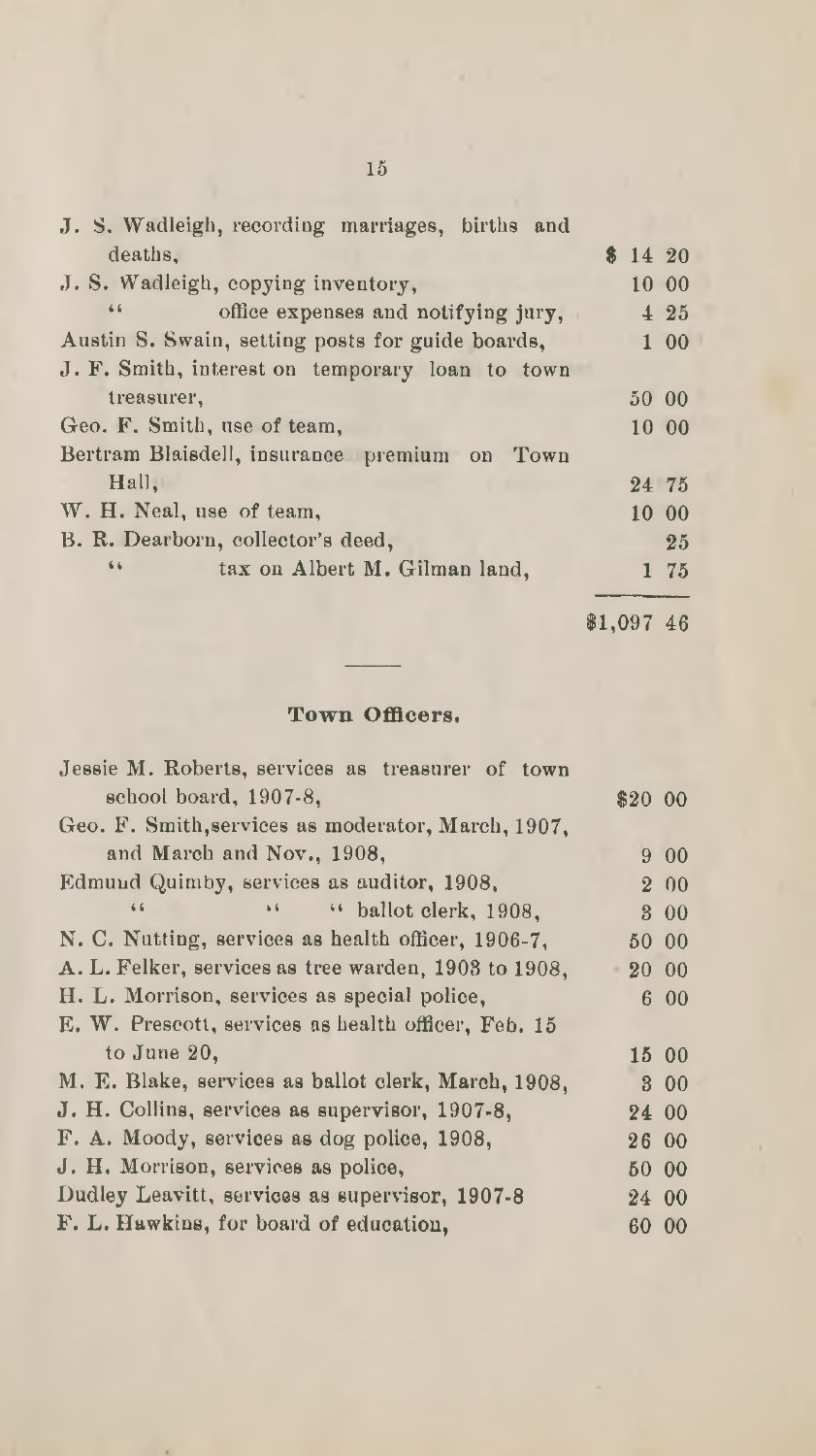| Dearborn Caverly, services as ballot clerk, rov. |        |       |
|--------------------------------------------------|--------|-------|
| 1908.                                            | \$     | 3 00  |
| B. R. Dearborn, for collecting taxes, 1908,      | 225 00 |       |
| G. F. Smith, serv ces as selectman.              | 150 00 |       |
| 66<br>J. F. Smith, Jr., "                        | 120 00 |       |
| 66<br>W. H. Neal, "                              | 135 00 |       |
| F. M. Weeks, services as town treasurer,         |        | 50 00 |
| John S. Wadleigh, services as town clerk,        |        | 50 00 |
| " "supervisor, 1907-8,<br>Edmund Page,           |        | 31 32 |
| " "health officer,<br>66                         |        | 10 00 |
| J. F. Smith, services on Town School Board,      |        | 40 00 |
| 66<br>6.4<br>A. L. Felker,                       |        | 40 00 |
| 66<br>$\mathbf{L}$ is<br>D. F. Gilman,           |        | 40 00 |
|                                                  |        |       |

\$1,206 32

 $\mathbf{R}$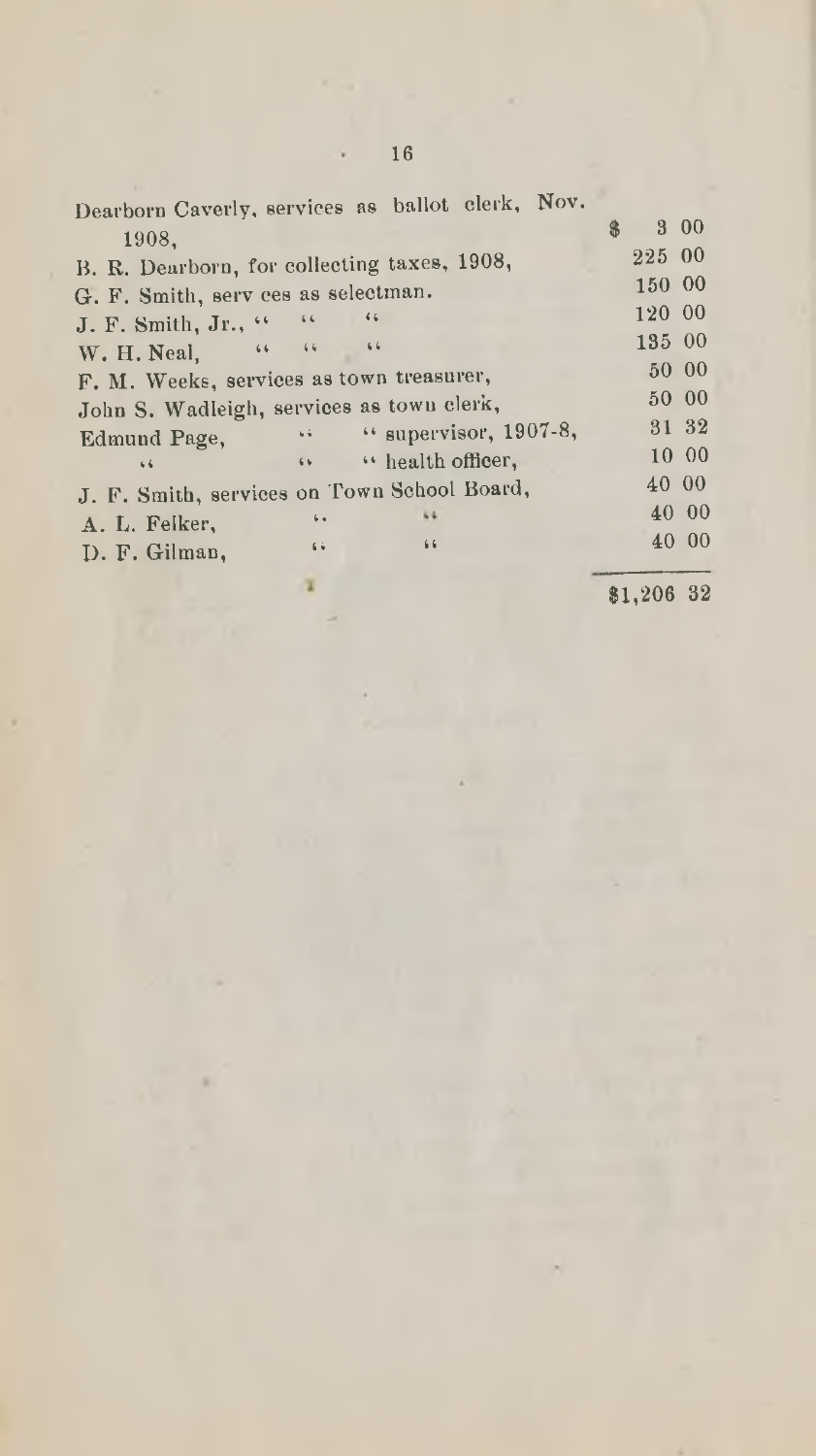## **HIGHWAYS AND BRIDGES.**

**Surveyors of 1907.** 

| Geo. F. Sanborn,   | \$<br>29 60 |
|--------------------|-------------|
| A. J. Mead,        | 10 00       |
| O. N. Roberts,     | 27 37       |
| Geo. C. Lawrence,  | $6 - 00$    |
| Alonzo Jenness,    | 7 80        |
| Hollis L. Wiggin,  | 2 75        |
| R. P. Brown,       | 32 06       |
| M. R. Buzzell,     | 11 63       |
| G. L. Marston,     | 17 00       |
| N. B. Boynton,     | 520         |
| Frank L. Blake,    | 7 35        |
| Roy Chase,         | 13 82       |
| A. L. Felker,      | 8 00        |
| Geo. F. Pickering, | 15 88       |
| H. E. Emery,       | 955         |
| D. R. Caverly,     | 17 40       |
| John H. Colby,     | 20 08       |
| Elmer T. Perkins,  | 17 65       |
| L. A. Higgins,     | 5 54        |
| Frank Chase,       | 47 48       |
| C, H. Odell,       | 741         |
| John W. Wiggin,    | 23 48       |
|                    |             |

**\$348** 05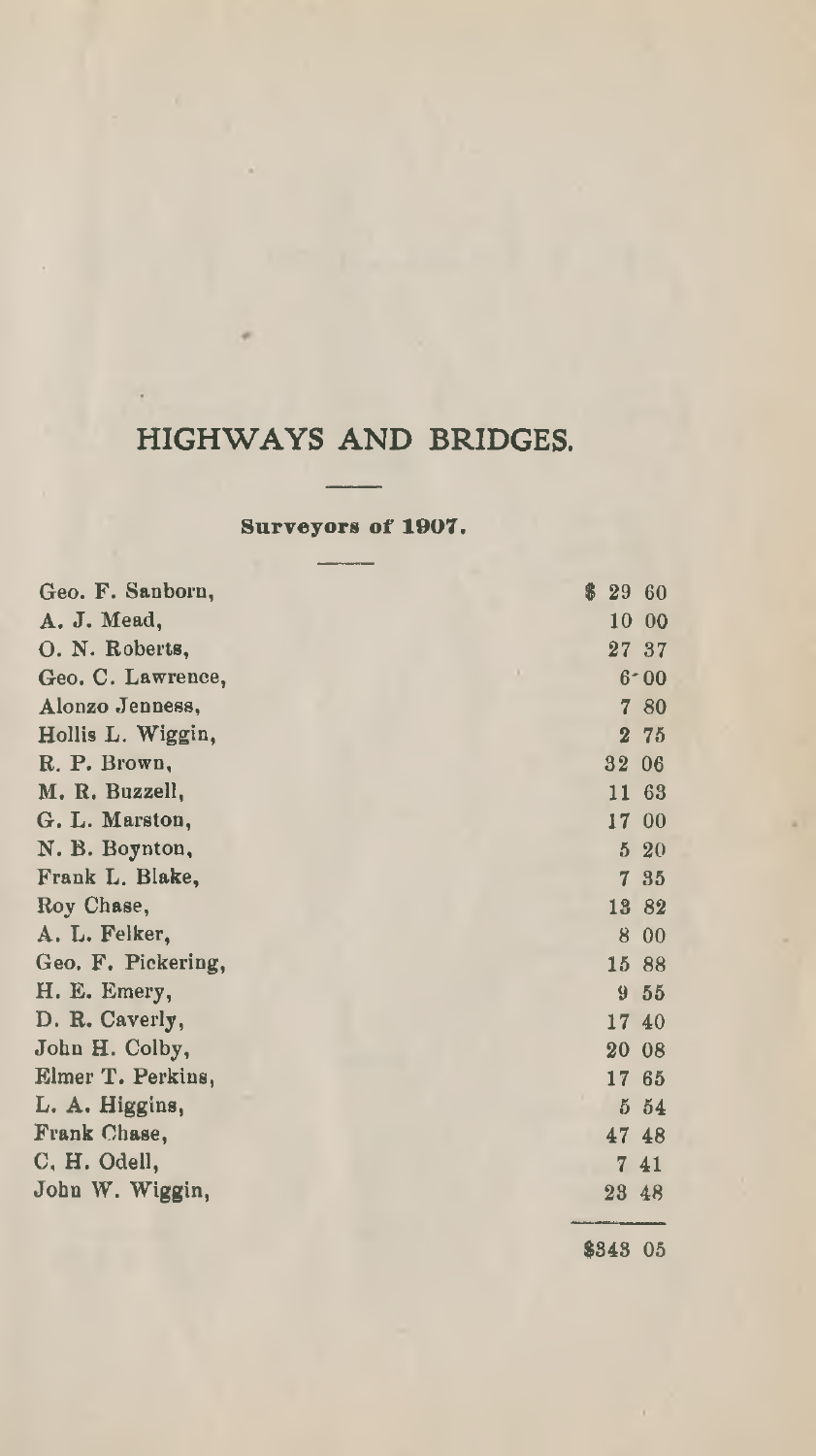## **Surveyors of 1908**

**D istRICT** No 1

A. J. MEAD, SURVEYOR.

#### **SUMMER**

|                   | \$27 00  |         |
|-------------------|----------|---------|
| A. J. Mead,       |          |         |
| Charles Fogg,     | 22 25    |         |
| T. H. Batchelder, | 29 00    |         |
| F. A. Mead,       |          | 25 00   |
| G. O. Swain,      |          | 19 00   |
| C. H. Bickford,   |          | 2 00    |
| Harry Thompson,   |          | 2 00    |
| O. L. Bickford,   |          | 1 00    |
| L. C. Kelley,     |          | 5 00    |
| C. Cummings,      |          | 12 00   |
| Henry Wallace,    |          | 1 50    |
|                   |          | 2 75    |
| C. I. Gordon,     |          | 75      |
| J. C. Dockham,    |          | $4\,25$ |
| A. D. Plummer,    |          |         |
| Harry McNeil,     |          | 150     |
| Vernon Moulton,   |          | 100     |
|                   | \$156 00 |         |

#### **WINTER**

<span id="page-19-0"></span>

| T. H. Batehelder, | 8700    |      |
|-------------------|---------|------|
| C. I. Gordon,     |         | 240  |
| J. E. Bickford,   |         | 60   |
| A. J. Mead,       |         | 1 60 |
|                   | \$12 60 |      |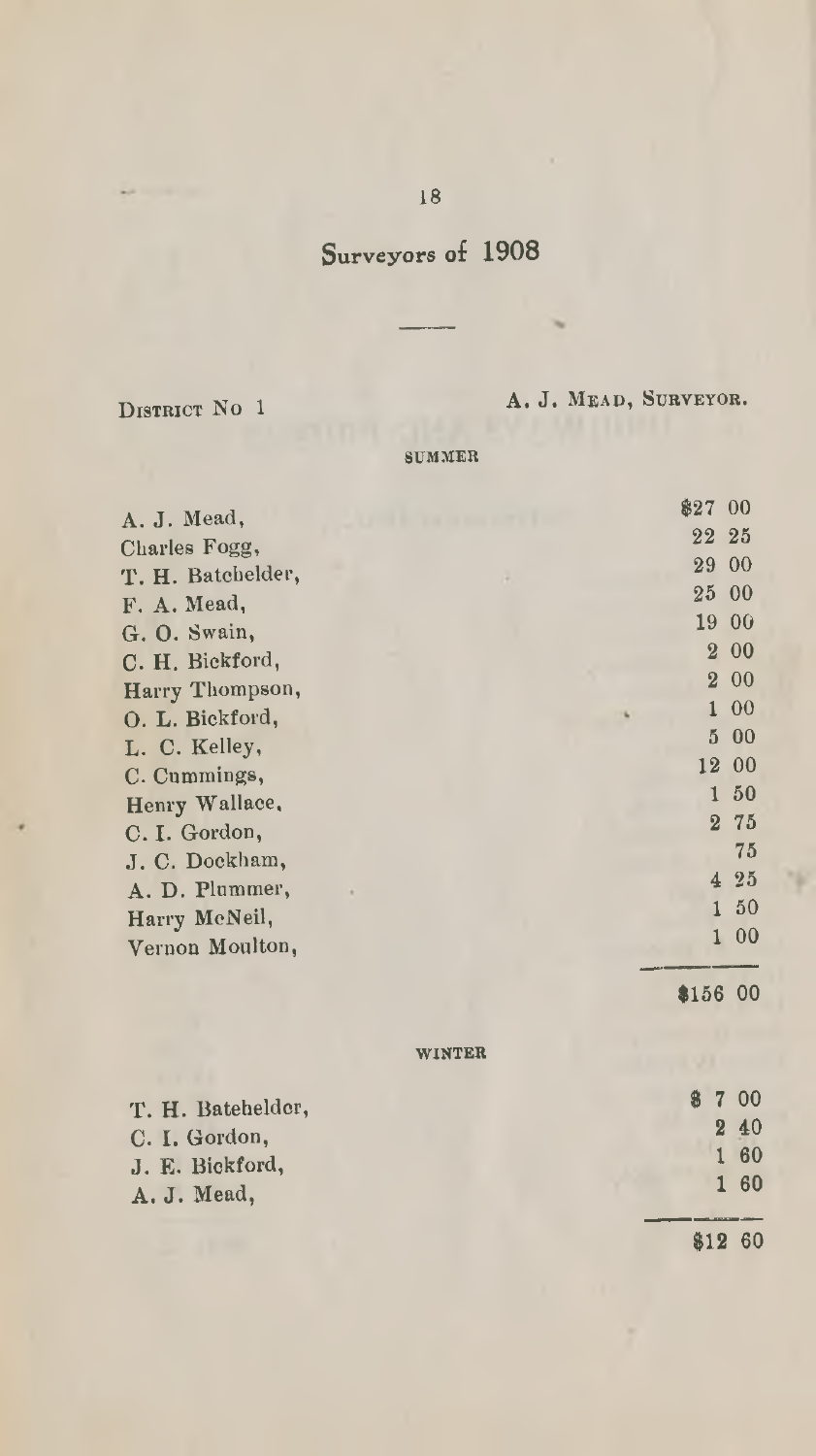| DISTRICT No. 2.   |               | JOHN W. WIGGIN, SURVEYOR |                 |                |
|-------------------|---------------|--------------------------|-----------------|----------------|
|                   | <b>SUMMER</b> |                          |                 |                |
| John W. Wiggin,   |               | 8                        | 33 25           |                |
| Moses Bickford,   |               |                          | 6 <sup>1</sup>  | 00             |
| Monroe Young,     |               |                          |                 | 14 00          |
| Benj, Batchelder, |               |                          | $\mathbf{7}$    | 50             |
| Isaac Stevens.    |               |                          | $\mathbf{7}$    | 50             |
| Lewis Eatou,      |               |                          | 27 <sub>2</sub> | 00             |
| Chas. Smith       |               |                          | $\mathbf{1}$    | 50             |
| Bert Mead,        |               |                          | 17 50           |                |
| H. H. Piper,      |               |                          | 10 65           |                |
| D. H. Clark,      |               |                          | 18              | 42             |
| J. P. Quimby,     |               |                          | 9 <sup>°</sup>  | 75             |
| D. F. Gilman,     |               |                          | 5 <sup>5</sup>  | 0 <sub>0</sub> |
| G. N. Eaton,      |               |                          | 25 65           |                |
| W. H. Neal,       |               |                          | $\overline{2}$  | 70             |
| J. M. Eaton,      |               |                          |                 | 4 80           |
|                   |               |                          | 8191 22         |                |
|                   |               |                          |                 |                |
|                   | WINTER        |                          |                 |                |
| D. H. Clark,      |               |                          | 83              | 75             |
| E. F. Freese,     |               |                          | $2_{-}$         | 45             |
| J. P. Quimby,     |               |                          |                 | 90             |
| M. Young,         |               |                          |                 | 2 80           |
| D. F. Gilman,     |               |                          | 6 <sup>1</sup>  | 20             |
| G. N. Eaton,      |               |                          | 9 <sup>°</sup>  | 83             |
| R. F. Bickford,   |               |                          |                 | 30             |
| J. W. Wiggin,     |               |                          |                 | 6 50           |
|                   |               |                          |                 |                |
|                   |               |                          | 832 73          |                |
|                   |               |                          |                 |                |

**DISTRICT NO. 3-6 W. H. NEAL, SURVETOR** 

**SUMMER**

Orin Darling, \$18 27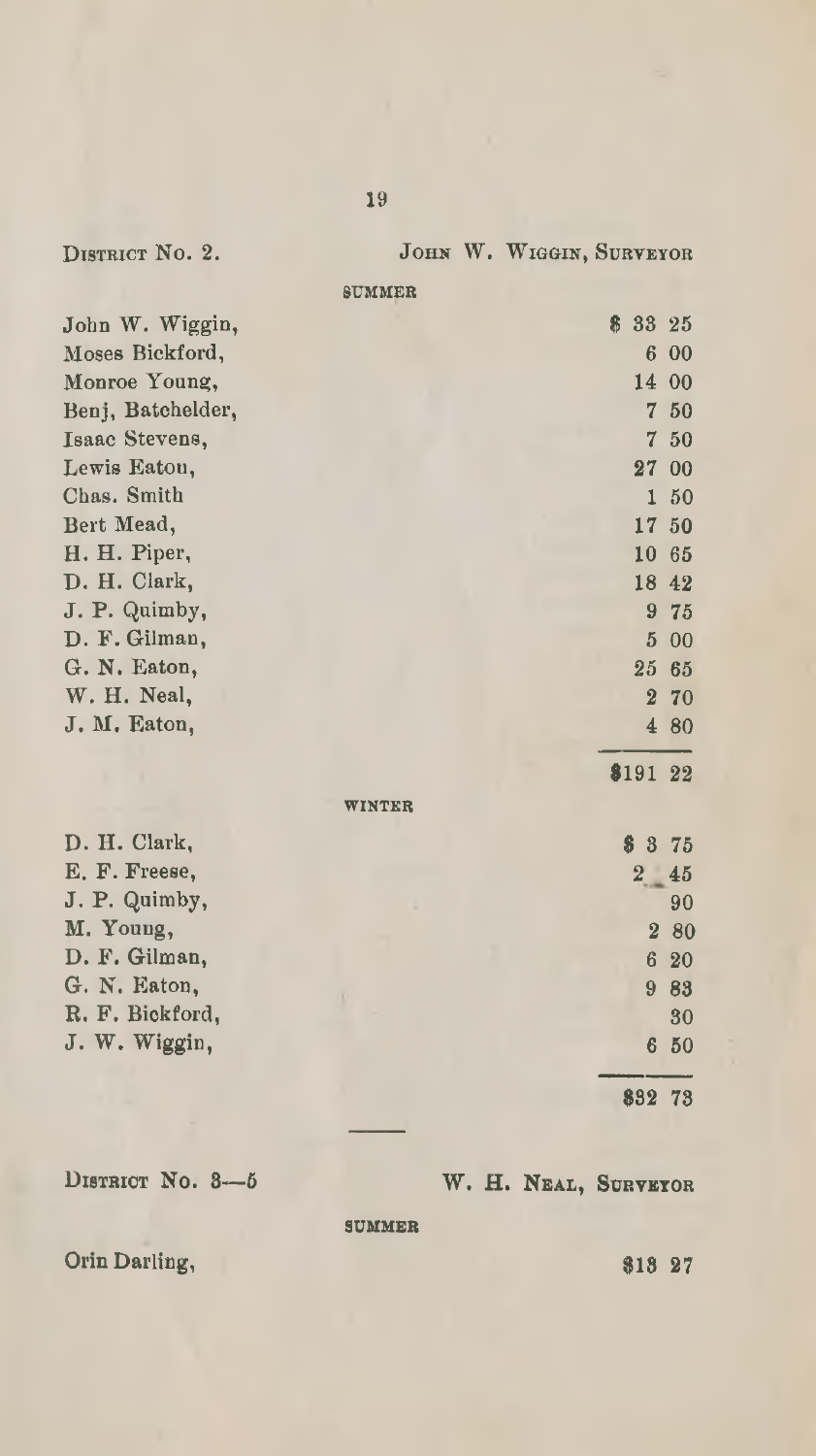| W. H. Neal, team, | 78               | 85             |
|-------------------|------------------|----------------|
| 66<br>labor,      | 16               | 67             |
| Geo. Batchelder,  | 1                | 20             |
| Orin Darling,     | 7                | 35             |
| Chas. Woodman,    | 26               | 25             |
| Geo. Cilley,      | $\overline{3}$   | 0 <sub>0</sub> |
| Chas. Berry,      | 15 <sup>15</sup> | 75             |
| Howard Morrison,  | 7                | 50             |
| Frank Robinson,   | $\mathbf{1}$     | 50             |
| Jim Morse,        | 7                | 50             |
| Orin Batchelder,  | $\mathbf{1}$     | 50             |
| Henry Batchelder, | $\mathbf{1}$     | 05             |
| Daniel Prescott,  |                  | 75             |
| Milton Woodman,   | 1                | 50             |
| Tom Robinson.     |                  | 2 70           |
| Chas. Smith,      | 7                | 65             |
| Joseph Wing,      | $\mathbf{1}$     | 05             |
| Chas. Rankin.     |                  | $45\,$         |
| C. W. Cummings.   | 11               | 43             |
| A. S. Moulton.    |                  | 17 45          |
|                   | \$224 37         |                |

#### **WINTER**

| E. P. Davis,    | \$20<br>45         |
|-----------------|--------------------|
| Bert Roberts,   | 40<br>17           |
| I. H. Tarbox,   | 725                |
| John Morrison,  | 40                 |
| Harry Holbrook  | 2 00               |
| Geo. Cilley,    | 1 05               |
| C. W. Cummings, | 4 78               |
| W. H. Neal,     | $1\quad05$         |
| Bert Perkins,   | 05<br>$\mathbf{1}$ |
| R. S. Moses,    | 75                 |
| Howard Woodman, | 75                 |
| John Worthen,   | 00                 |
|                 |                    |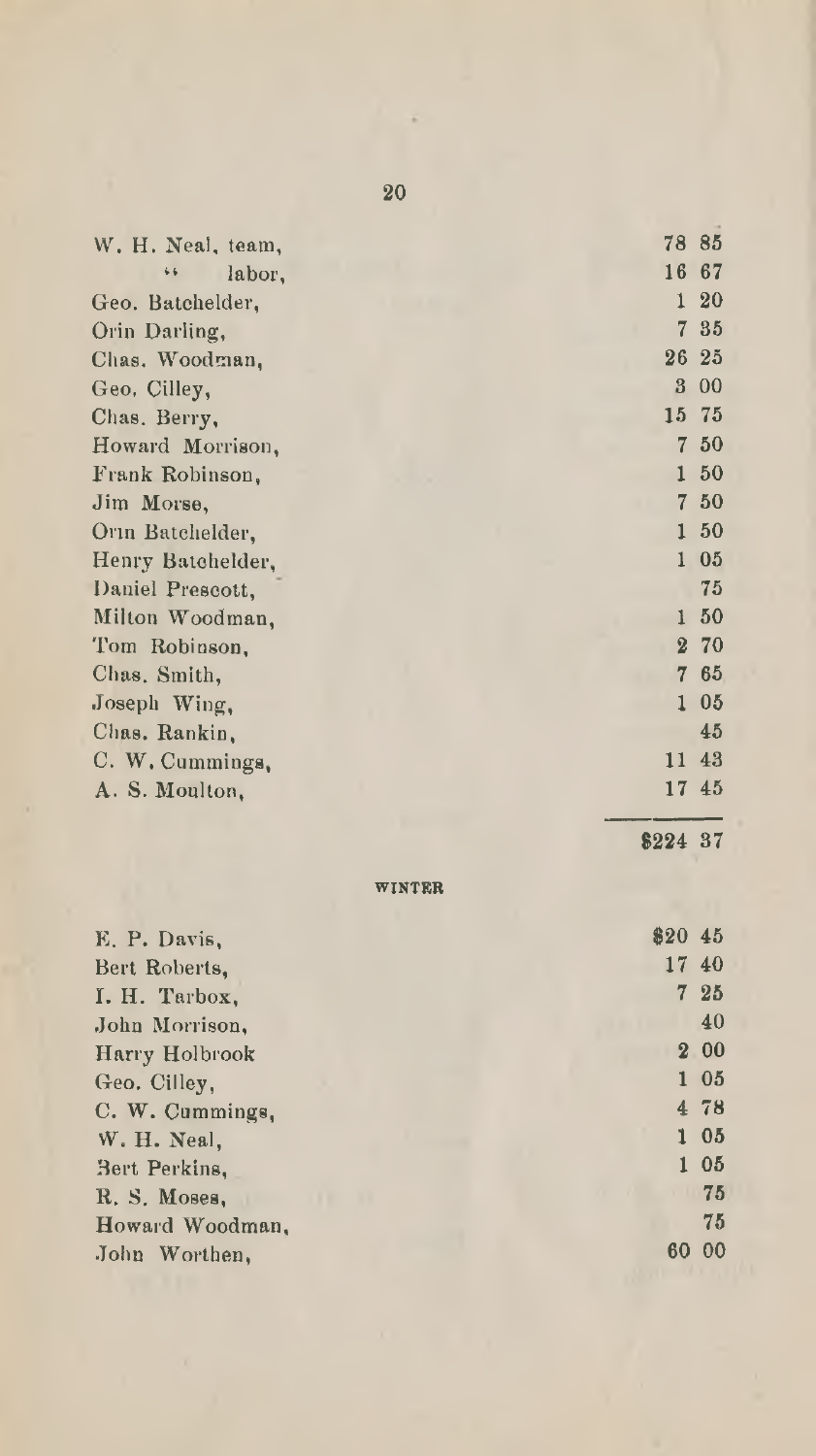| Oscar Perkins,    | \$                         | 60   |
|-------------------|----------------------------|------|
| Perley Darling,   |                            | 60   |
|                   | \$58 73                    |      |
|                   |                            |      |
| DISTRICT No. 4.   | GEO. C. LAWRENCE, SURVEYOR |      |
|                   | <b>SUMMER</b>              |      |
| Geo. C. Lawrence, | \$11 78                    |      |
| Bert Mead,        | 11 00                      |      |
| O. N. Roberts,    |                            | 4 00 |
| E. P. Davis,      |                            | 2 00 |
| C. Cummings       | 18 00                      |      |
| A. E. Philbrick,  |                            | 3 00 |
| B. C. Roberts.    |                            | 4 50 |
| Dexter Garland,   |                            | 2 50 |
| E. S. Lincoln,    |                            | 75   |
| J. F. Philbrick,  |                            | 340  |
|                   | \$55 93                    |      |
|                   | WINTER                     |      |
| Geo. C. Lawrence, | $\bf{8}$                   | 90   |
| E. S. Lincoln,    |                            | 60   |
| Dexter Garland,   |                            | 928  |
|                   | \$10 78                    |      |
|                   |                            |      |
|                   |                            |      |
| DISTRICT No. 6    | ALONZO JENNESS, SURVEYOR   |      |
|                   | <b>SUMMER</b>              |      |

| Alonzo Jenness,  | \$15 60 |     |
|------------------|---------|-----|
| Chester Jenness. |         | 845 |
| Geo. E. Jenness, |         | 75  |

 $9.1$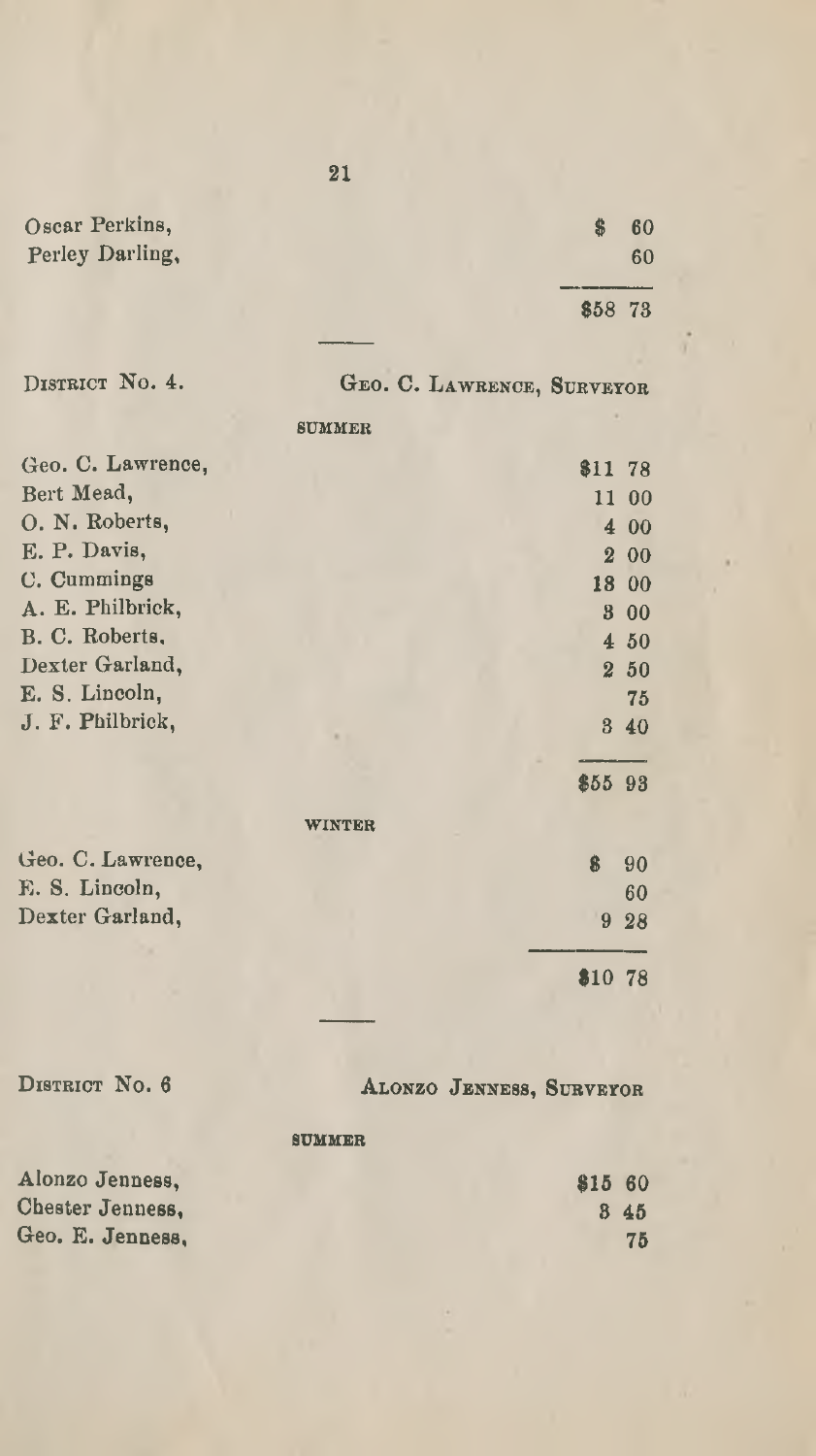| Alonzo Jenness, Jr.,<br>Elisha Sceggel, |        | S. | $\mathbf{2}$ | 55 <sub>o</sub><br>75 |
|-----------------------------------------|--------|----|--------------|-----------------------|
|                                         |        |    |              | \$23 10               |
|                                         | WINTER |    |              |                       |
| Alonzo Jenness,                         |        |    |              | \$457                 |
| Alonzo Jenness, Jr.,                    |        |    |              | 1 20                  |
|                                         |        | S  | Ő.           |                       |

**HOLLIS L. WIGGIN, SURVEYOR** 

**summer** 

**DISTRICT No. 7** 

| Hollis L. Wiggin, | \$10           | 20             |
|-------------------|----------------|----------------|
| E F. Wiggin,      |                | 21 85          |
| J.S. Merrill,     | $\overline{4}$ | 13             |
| Ralph Merrill,    | 6              | 85             |
| J. A. Sprague,    | 18             | 30             |
| Albert Sprague,   | 19             | 95             |
| H. E. Wilson,     | 9              | 35             |
| E. Hartshorn,     | 1              | 25             |
| Geo. Wiggin,      |                | 775            |
| Fred Peckham,     | 8              | 25             |
| Rankin,           | 5              | 10             |
| J. E. Evans,      | $\mathbf{3}$   | 60             |
| Fred L. Harris,   | 1              | 50             |
| Geo. Prescott,    |                | 3 75           |
| Thos. Conley,     |                | $2\;\;25$      |
| John Bush,        | 6              | 00             |
| Thos. Robinson,   | $^{3}$         | 0 <sub>0</sub> |
| Clem General,     | 1              | 50             |
| Walter Vose,      |                | 75             |
| J. F. Philbrick,  | 7              | 50             |
|                   |                |                |

\$142 83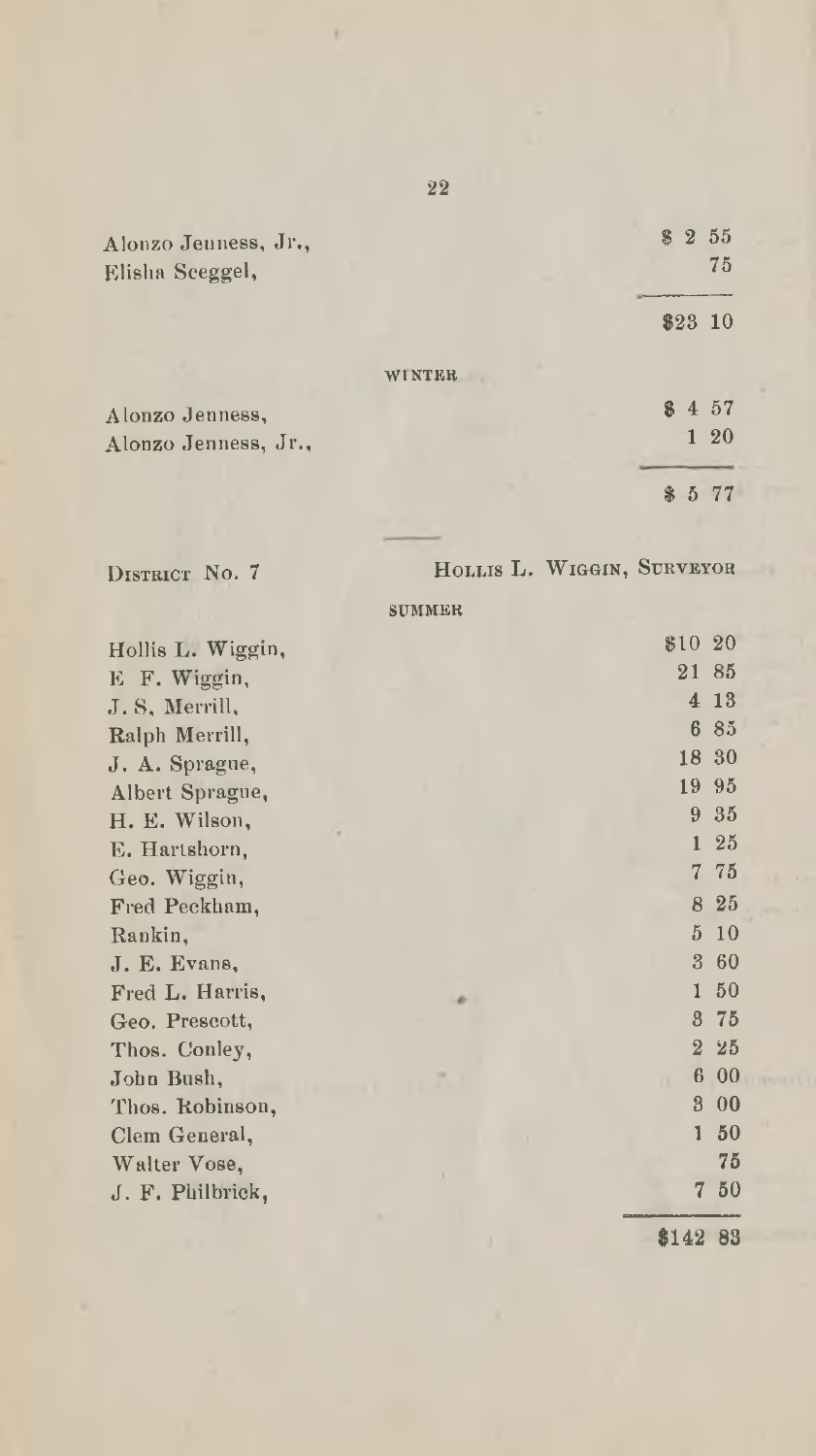```
WINTER
```

| H. L. Wiggin,   | S<br>9 73      |  |
|-----------------|----------------|--|
| James Sprague,  | $1^{\circ} 65$ |  |
| Albert Sprague, | 53             |  |
| J. S. Merrill,  | 1 20           |  |
| E. Hartshorn,   | 90             |  |
| G. E. Wiggin,   | 1 43           |  |
| J. E. Evans.    | $1\quad05$     |  |
| Thos. Conley,   | 2 10           |  |
| H. E. Wilson,   | $1\,50$        |  |
|                 |                |  |
|                 | 09             |  |
|                 |                |  |

 $D$  **istrict** No. 8

**DISTRICT No. 9** 

 $F$ RED H. SMITH, SURVEYOR

 $SUMMER$ 

| F. H. Smith,   | $$11\,90$ |         |
|----------------|-----------|---------|
| B. C. Roberts, |           | 400     |
| O. N. Roberts, |           | $2\,00$ |
| Fred Perkins.  |           | 600     |
| G. F. Smith,   |           | 485     |
| J. M. Neal,    |           | 20 50   |
|                |           |         |

\$49 25

F. G. SMITH, SURVEYOR

**sUMMER** 

| F. G. Smith,    | 847 85 |            |
|-----------------|--------|------------|
| Norman Corliss, | 19 20  |            |
| M. C. Brown,    | 16 00  |            |
| O. M. Carr,     |        | $5\quad25$ |
| E. Hartshorn,   |        | 540        |
| R. P. Brown,    | 18 25  |            |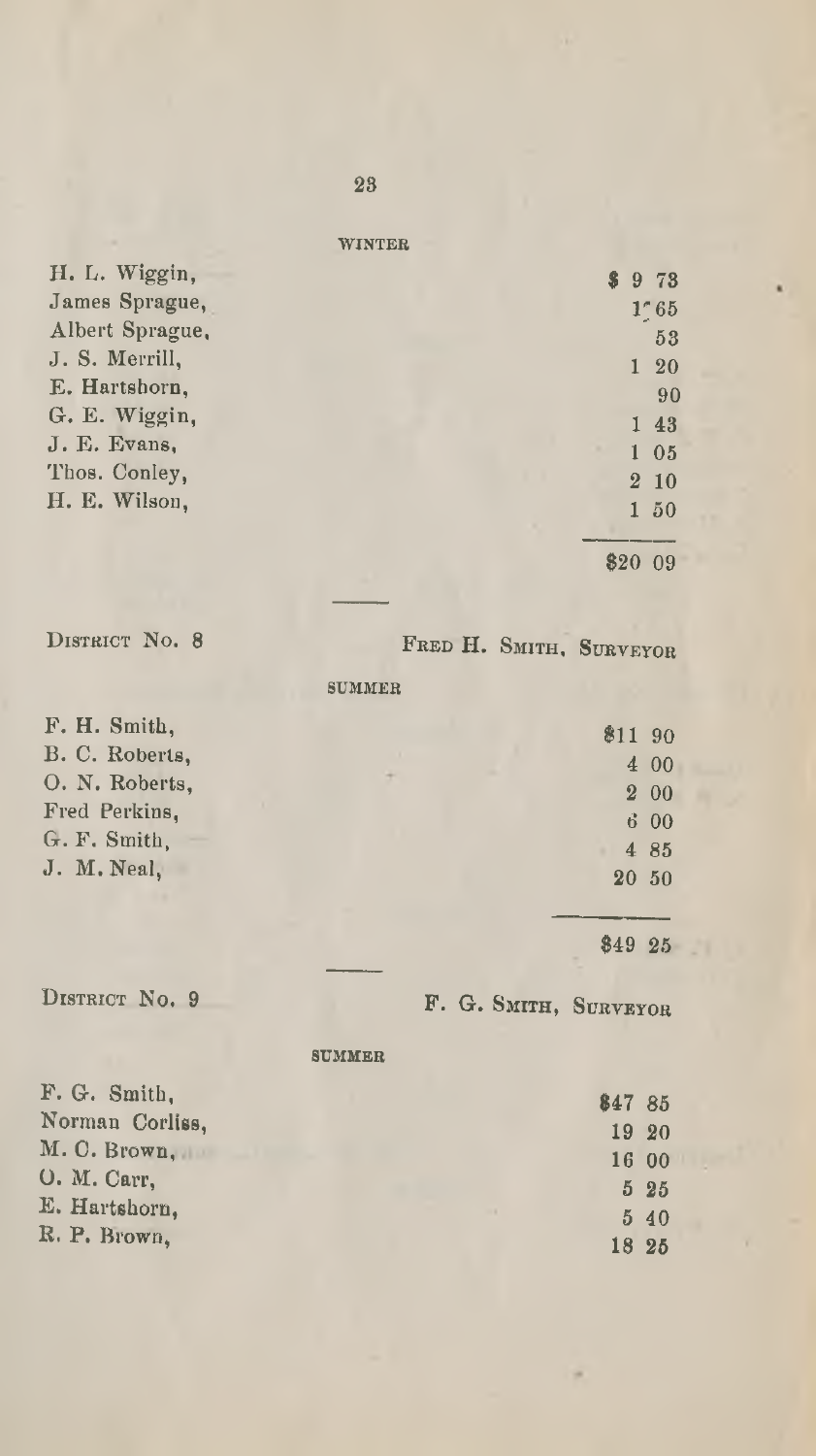|                  |                         | \$ 8 00        |        |
|------------------|-------------------------|----------------|--------|
| George Brown,    |                         |                | 75     |
| Martin Smith,    |                         |                |        |
|                  |                         | \$120 70       |        |
|                  |                         |                |        |
|                  | <b>WINTER</b>           |                |        |
| F. G. Smith,     |                         |                | 13 57  |
| M. C. Brown,     |                         |                | 3 47   |
| R. P. Brown,     |                         | 2 <sup>1</sup> | 62     |
| George Brown,    |                         |                | 2 10   |
| Norman Corliss,  |                         |                | 75     |
| E. Hartshorn,    |                         |                | 75     |
| L. S. Pease,     |                         |                | 1 72   |
|                  |                         | \$24 98        |        |
|                  |                         |                |        |
|                  |                         |                |        |
| DISTRICT No. 91. | MEAD BOYNTON, SURVEYOR. |                |        |
|                  | <b>SUMMER</b>           |                |        |
| Mead Boynton,    |                         |                | \$7 00 |
| N. P. Haynes,    |                         |                | 8 00   |
|                  |                         | \$15 00        |        |
|                  |                         |                |        |
|                  | WINTER                  |                |        |
| J. F. Smith,     |                         |                | \$5 40 |
| F. G. Smith,     |                         |                | 1 55   |
|                  |                         |                | \$6 95 |
|                  |                         |                |        |
|                  |                         |                |        |

DISTRICT No. 10.

W. K. KIMBALL, SURVEYOR.

SUMMER.

W. K. Kimball,

\$14 50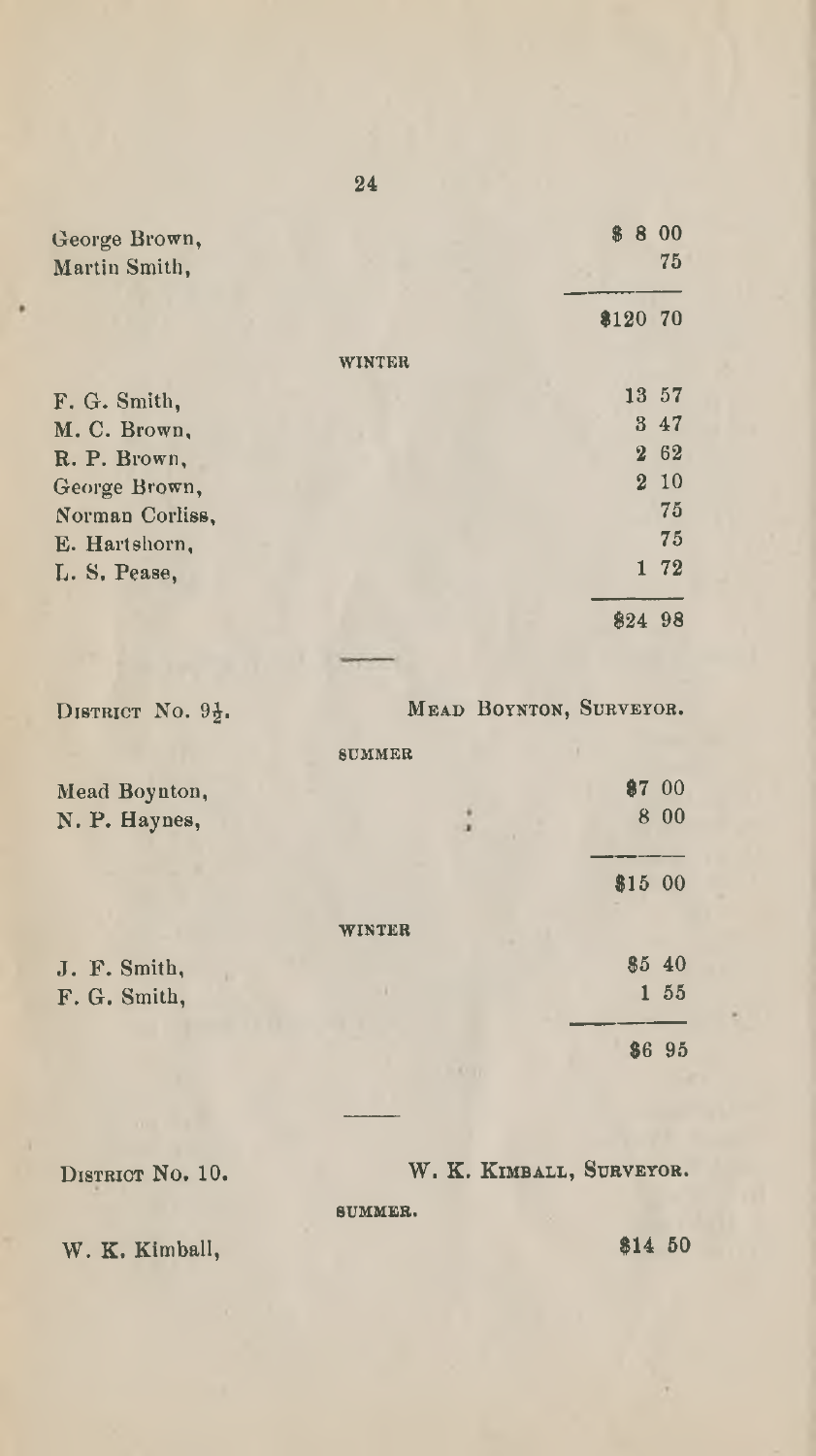| J. W. Kimball,  | $$1\,50$ |
|-----------------|----------|
| Harry Holbrook, | 400      |
| F. A. Shaw,     | 6 75     |
| E. B. Smith,    | 600      |
| M. L. Smith,    | 6 75     |
| J. Laflam,      | 1 50     |
| W. K. Kimball,  | 10 45    |
| Ned Wiggin.     |          |
|                 | $1\,50$  |
|                 |          |

\$52 95

**DISTRICT No. 11** 

WM. B. SMITH, SURVEYOR

**summer** 

| Wm. B. Smith.  |          |                |
|----------------|----------|----------------|
|                | \$144 78 |                |
| J. McDonald.   | 57 75    |                |
| M. L. Smith.   | 58 50    |                |
| F. A. Shaw,    |          |                |
| C. G. Perkins, | 56 10    |                |
| James Manning, | 22 05    |                |
| A. G. Trojano, | 1500     |                |
|                | 12 30    |                |
| F. W. Shaw,    | 11 25    |                |
| L. N. Filgate, | 11 05    |                |
| Seth Ranlet,   |          |                |
| N. B. Boynton, |          | 9 30           |
| Geo. Bassett,  | 8        | 0 <sub>0</sub> |
| W. K. Kimball, |          | 7 50           |
| J. F. Smith,   | 4        | 00             |
|                |          | 400            |
| Geo. Durgin,   |          | 5 25           |
| John Daly,     |          |                |
| Henry Trojano, |          | 1 50           |
|                | 1        | 50             |
|                |          |                |

\$429 83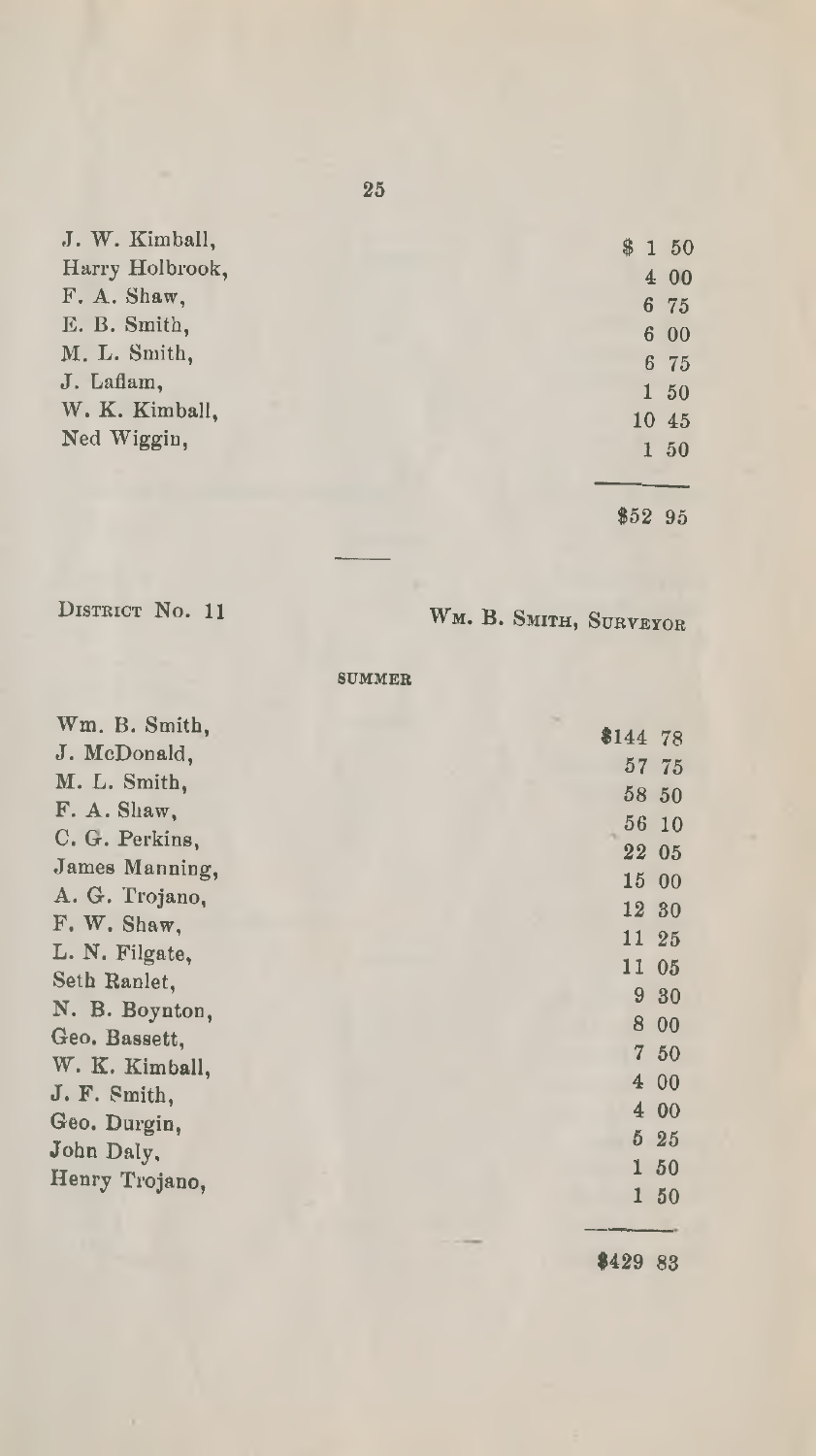#### **WINTER**

| Wm. B. Smith,  | 88 | 40     |
|----------------|----|--------|
| L. D. Colby,   |    | $45\,$ |
|                |    | 4.5    |
| L. N. Filgate, |    | 60     |
| Geo. Durgin,   |    |        |
|                |    | \$9 90 |

**<sup>D</sup> ist r ic t<sup>N</sup> <sup>o</sup> 1 1 ^ <sup>E</sup> d w in<sup>K</sup> i m b a l l , S u r v e y o r**

**su m m e r**

| Edwin Kimball,   |        | $\overline{7}$ | 50     |
|------------------|--------|----------------|--------|
| Charles Kimball, |        |                | 6 00   |
| Bernal Blair,    |        | $\mathbf{1}$   | 50     |
|                  |        |                | \$1500 |
|                  | WINTER |                |        |
| Edwin Kimball,   |        |                | \$240  |
| J. F. Smith,     |        |                | 3 80   |
|                  |        |                | 20     |

J. F. Smith, Jr., McElwain Co., Harry Holbrook, N. B. Boynton, Chester Haynes, Frank Shaw, Geo. Hutchins, Will Eryou, R. W. Smith, Roscoe Kimball,

**DISTRICT NO. 12** J. F. SMITH, JR., SURVEYOR

**SUMMER**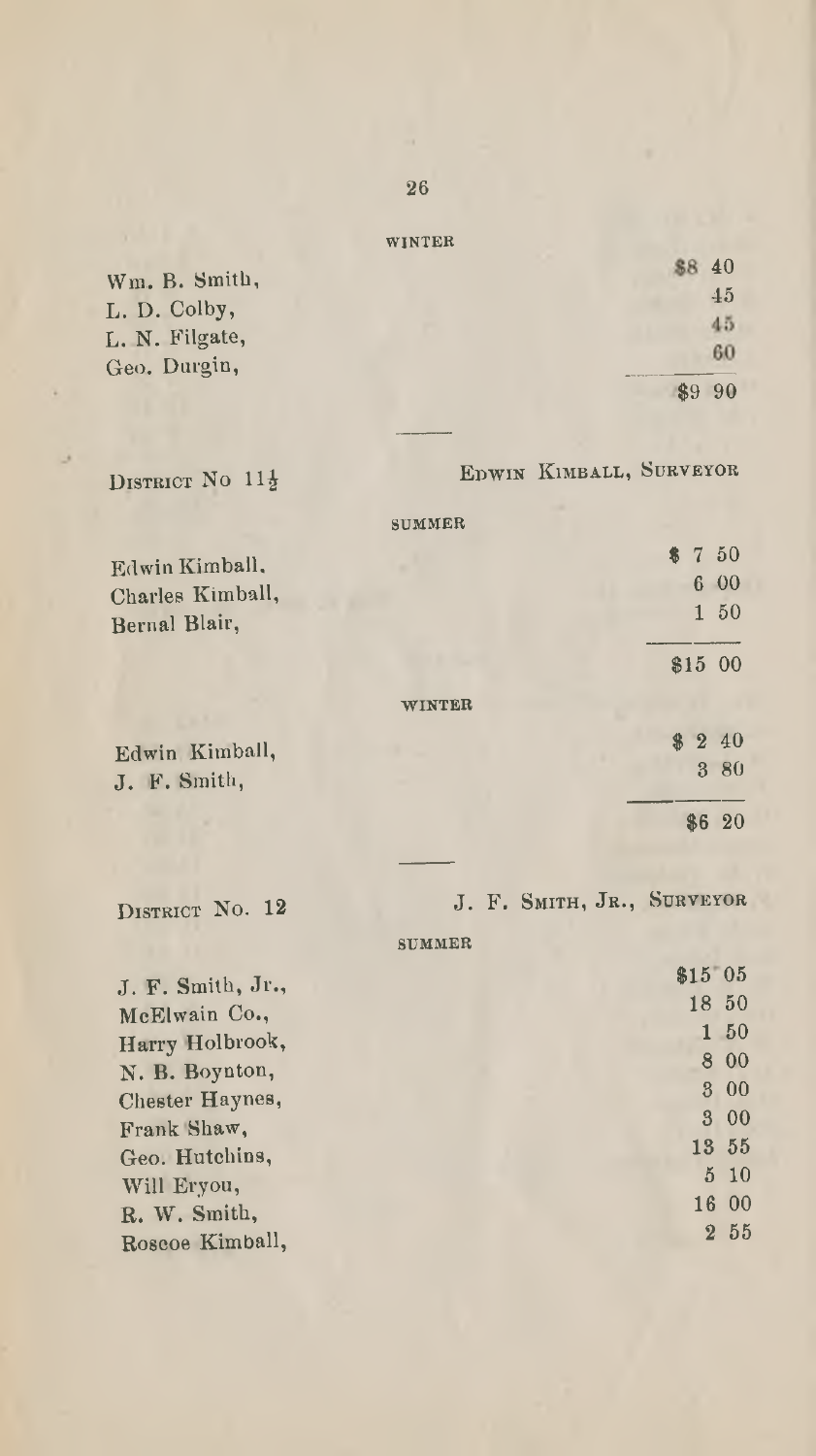| Jim Chase,                   |                          | s<br>$\sqrt{2}$ | 25           |
|------------------------------|--------------------------|-----------------|--------------|
| E. B. Smith,                 |                          |                 | 450          |
| Peter Nedeau,                |                          |                 | 525          |
| Tim Foot,                    |                          |                 | 450          |
| J. Laflam,                   |                          |                 | 525          |
| James Sargent,               |                          |                 | 525          |
|                              |                          |                 |              |
|                              |                          | \$113 25        |              |
|                              | WINTER                   |                 |              |
| J. F. Smith, Jr.,            |                          | \$12 15         |              |
|                              |                          |                 |              |
|                              |                          |                 |              |
| DISTRICT No. 12 <sup>1</sup> | FRANK L. BLAKE, SURVETOR |                 |              |
|                              | <b>SUMMER</b>            |                 |              |
| Frank L. Blake,              |                          |                 |              |
| Joseph Allen,                |                          | \$48 35         |              |
| Chas. A. Lafoe,              |                          |                 | 13 50        |
| Chas. A. Lafoe, Jr.,         |                          | $\mathbf{1}$    | 50           |
| Clarence Pickering,          |                          |                 | 3 00         |
| N. B. Boynton,               |                          |                 | 3 00<br>8 00 |
| Joseph Livingston,           |                          |                 | 8 00         |
| W. K. Kimball,               |                          |                 | 8 0 0        |
| Chas. Garland                |                          | $\mathbf{2}$    | 25           |
|                              |                          |                 |              |
|                              |                          | \$95 60         |              |
|                              | WINTER                   |                 |              |
|                              |                          |                 |              |
| Frank Blake,                 |                          | \$230           |              |
| J. F. Smith,                 |                          |                 | 680          |
|                              |                          | 89 10           |              |
|                              |                          |                 |              |
| DISTRICT No. 13              | R. F. CHASE, SURVETOR    |                 |              |
|                              | SUMMER                   |                 |              |
| R. F. Chase,                 |                          | \$29 50         |              |
|                              |                          |                 |              |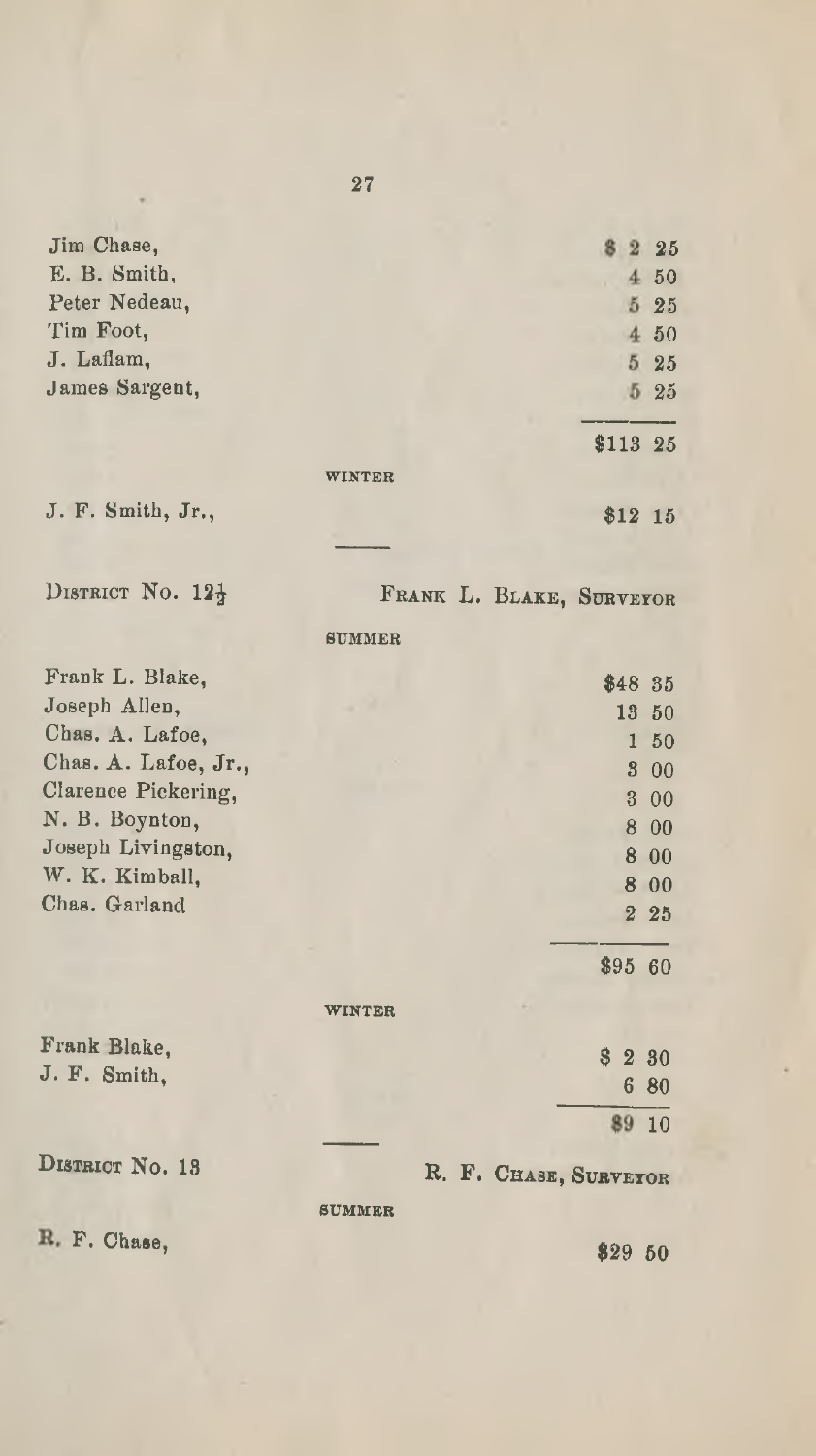| Charles Pray     | $\ddot{\mathbf{g}}$<br>9 | 90             |
|------------------|--------------------------|----------------|
| Almon Ricker,    | $\overline{7}$           | -20            |
| Charles Kimball, | 6                        | 30             |
| John Elder,      |                          | 4 50           |
| F. A. Shaw.      |                          | 2 00           |
| Martin Smith,    |                          | 2 00           |
| Wm. Pearson,     |                          | 2200           |
| E. R. Chase,     |                          | $2\,25$        |
| J. Robinson.     |                          | 2 25           |
| L. Robinson.     |                          | $2\,25$        |
| C. E. Kimball,   | $\mathbf{3}$             | $_{00}$        |
| J. L. Russell,   |                          | 50             |
| Leon Marston,    | $\mathbf{3}$             | 0 <sub>0</sub> |
| Arthur Chase,    | $\mathbf{1}$             | 50             |
|                  | \$99                     | $15\,$         |
|                  |                          |                |

**DISTRICT NO. 14. A. L. FELKER, SURVEYOR** 

**sumMER** 

| A. L. Felker,    |        | 8<br>8 | 0 <sup>0</sup> |
|------------------|--------|--------|----------------|
| Austin J. Swain, |        | 9      | 0 <sup>0</sup> |
| Adelbert Smith,  |        | 9      | 0 <sup>0</sup> |
| John Nedeau,     |        | 1      | 50             |
| Fred Maxfield,   |        |        | 1 50           |
| Adolph Nedeau,   |        |        | 400            |
| E. F. Perkins,   |        |        | 400            |
|                  |        | \$37   | 00             |
|                  | WINTER |        |                |
|                  |        | 87     |                |

| A. L. Felker,<br>Austin J. Swain, |         | \$7 00<br>3 15 |
|-----------------------------------|---------|----------------|
|                                   | \$10 15 |                |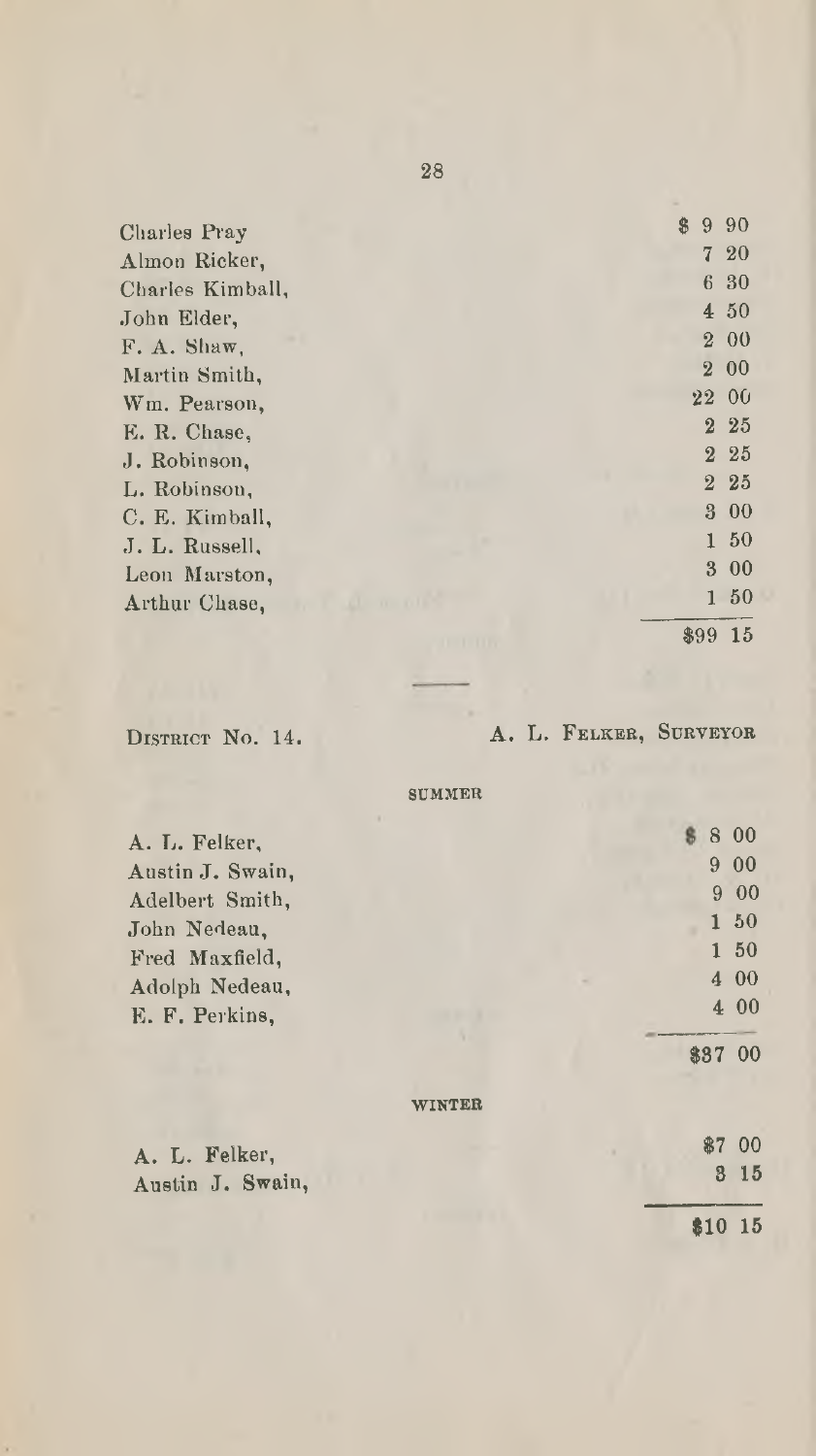#### **DISTRICT No. 15**

### $S$ . D. HINES, SURVEYOR

| S. D. Hines.   |  | \$ 6 00 |
|----------------|--|---------|
| E. Paul,       |  | 9 50    |
| G. E. Hines,   |  | 6 37    |
| F. P. Smith,   |  | 12 00   |
| Fred Robinson, |  | 1 35    |
|                |  |         |
|                |  | 835 22  |

**DISTRICT No. 16** C. E. Pickering, **C l a r e n c e P i c k e r in g , S u r v e y o r summer** \$22 95

 $\overline{\phantom{a}}$ 

| G. F. Pickering, |        |          | 39 47          |
|------------------|--------|----------|----------------|
| Olin Pickering,  |        |          | 4 87           |
| F. E. Pickering, |        |          | 13 95          |
| Louis Pickering, |        |          | 75             |
| N. B. Boynton,   |        |          | 17,25          |
| W. Kimball,      |        |          | 400            |
| N. B. Plummer,   |        |          | 3 35           |
| L. R. Robinson,  |        | 10 50    |                |
| C. A. Lafoe,     |        |          | 2 25           |
| C. J. Lafoe,     |        |          | $2\,25$        |
| J. H. Allen,     |        |          | 3 00           |
| J. F. Smith,     |        | 8        | 00             |
| Seth Ranlet,     |        |          |                |
| F. S. Taylor,    |        |          | 450            |
|                  |        | 10 95    |                |
|                  |        | \$148 04 |                |
|                  | WINTER |          |                |
| C. E. Pickering, |        | \$<br>1  | 0 <sub>0</sub> |
| L. E. Pickering, |        |          | 320            |
| G. F. Pickering, |        |          |                |
| F. S. Taylor,    |        |          | 7:35           |
|                  |        |          | 368            |

#### **29**

**SUMMER**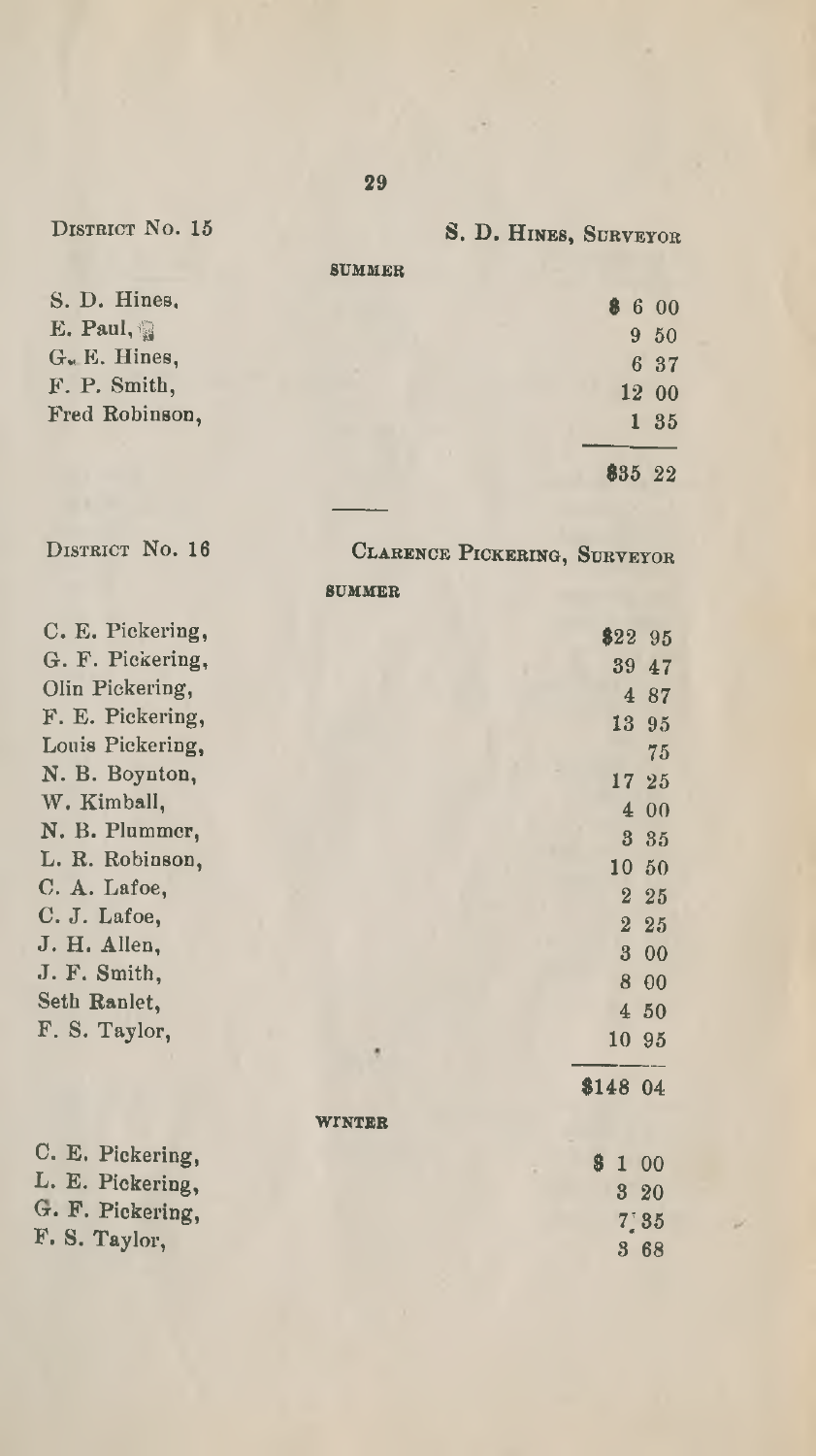|                    |               | 820 DI                  |
|--------------------|---------------|-------------------------|
|                    |               |                         |
| DISTRICT No. 18-24 |               | ADOLPH NEDEAU, SURVEYOR |
|                    | <b>SUMMER</b> |                         |
|                    |               |                         |
| Adolph Nedeau,     |               | \$26 14                 |
| John Nedeau,       |               | 518                     |
| Fred Maxfield,     |               | 20 99                   |
| D. Moses,          |               | 11 18                   |
| Peter Nedeau,      |               | 2 63                    |
| Joseph Willett,    |               | 6 38                    |
| Tom Nedeau,        |               | 4 13                    |
| Harry Huckins,     |               | $1\,50$                 |
| A. S. Swain,       |               | 1 50                    |
| B. Piper,          |               | 50<br>$\mathbf{1}$      |
| A. L. Felker,      |               | 3 00                    |
| L. Higgins,        |               | 4 00                    |
| A. Perkins,        |               | 4 00                    |
| Ralph Ferguson,    |               | 50<br>$\mathbf{1}$      |
| A. C. Herbert,     |               | 93<br>$\mathbf{7}$      |
| J. Nedeau,         |               | 5 25                    |
| Mallard horses,    |               | 85<br>26 <sup>°</sup>   |
| Philip Laflam,     |               | 63<br>5                 |
|                    |               |                         |
|                    |               | \$139 29                |
|                    |               |                         |
|                    | WINTER        |                         |
| Peter Nedeau,      |               | 4 80<br>8               |
| John Nedeau,       | 1.1.14        | 80<br>4                 |

 $30$ 

N. B. Plummer,

Adolph Nedeau,

Joseph Willett,

Mailard horses,

\$ 5 28

 $780$ 

75

 $763$ 

\$25 78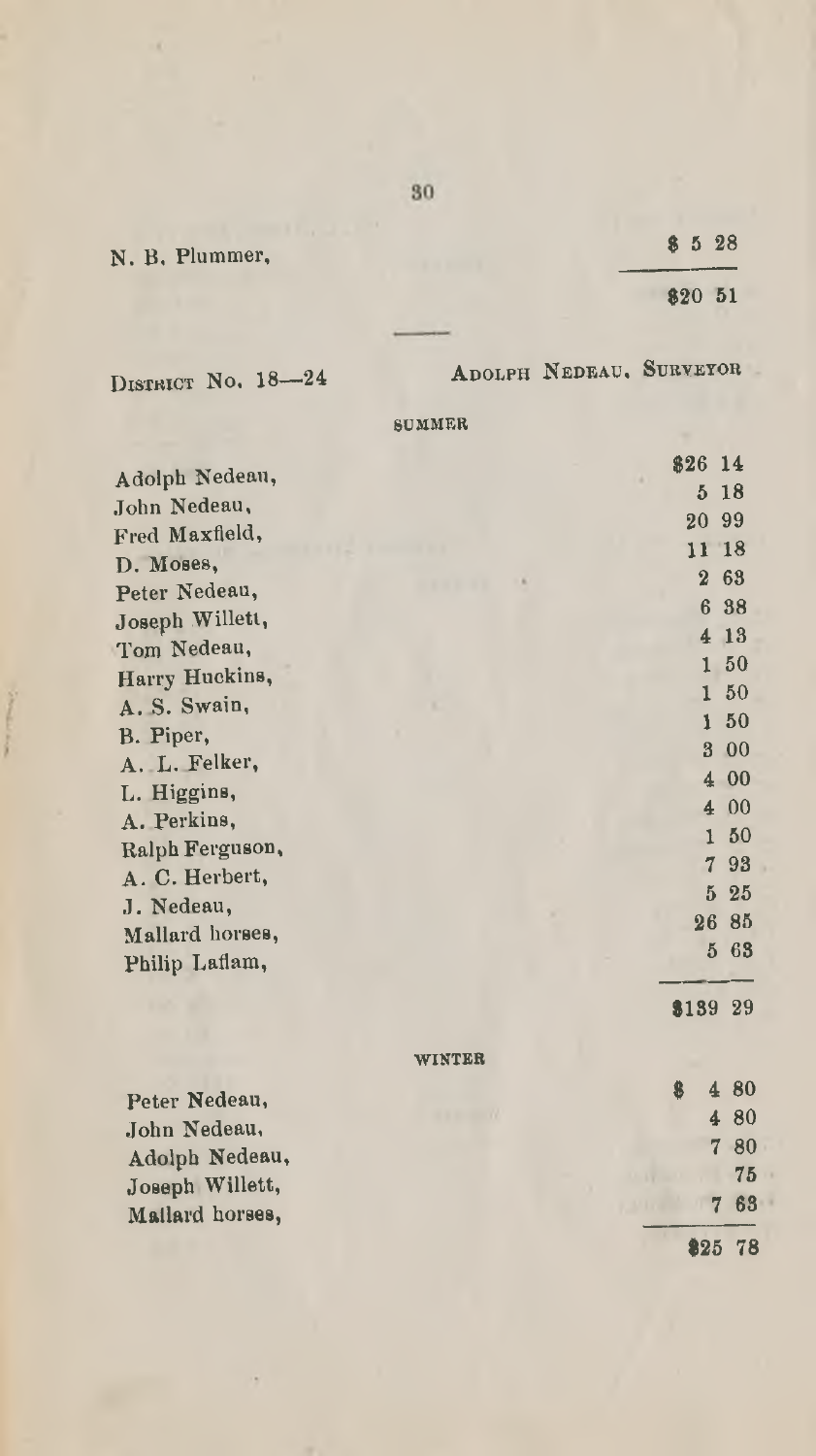| DISTRICT No. 19  |               | FRANK M. CHASE, SURVEYOR |
|------------------|---------------|--------------------------|
|                  | <b>SUMMER</b> |                          |
| Frank M. Chase,  |               |                          |
| Warren E. Smith, |               | \$94 25                  |
| Chas. H. Swain,  |               | 3 00                     |
|                  |               | 1.50                     |
|                  |               | 98 75                    |
|                  | <b>WINTER</b> |                          |
| I. B. Flanders,  |               |                          |
| Frank Chase.     |               | \$10 60                  |
| W. E. Smith,     |               | 68<br>6                  |
|                  |               | 60                       |
|                  |               | 817 88                   |
|                  |               |                          |
| DISTRICT No. 20  |               |                          |
|                  |               | D. R. CAVERLY, SURVEYOR  |
|                  | <b>SUMMER</b> |                          |
| D. R. Caverly,   |               |                          |
| W. Smith,        |               | 8<br>26 00               |
|                  |               | 9.9K                     |

| $\mathbf{w}$ . Smith. |  |              |                 |
|-----------------------|--|--------------|-----------------|
| John Hunt,            |  | $\mathbf{2}$ | 25              |
| Deppice,              |  |              | 75              |
| Ned Higgins,          |  |              | 150             |
| Tramp,                |  |              | 7 50            |
| Nat Drake,            |  |              | 75              |
|                       |  |              | 50 <sub>o</sub> |
|                       |  |              |                 |

**\$40 25**

8 00

DISTRICT NO. 21 JOHN H. COLBY, SURVEYOR

**s u m m e r .**

John H. Colby, **Example 10 20**<br> **B.** Colby, **848 65**<br> **B.** Colby, **10 20** N. S. Drake, 10 *20*<br>
Leon Character 9 05 Leon Chase,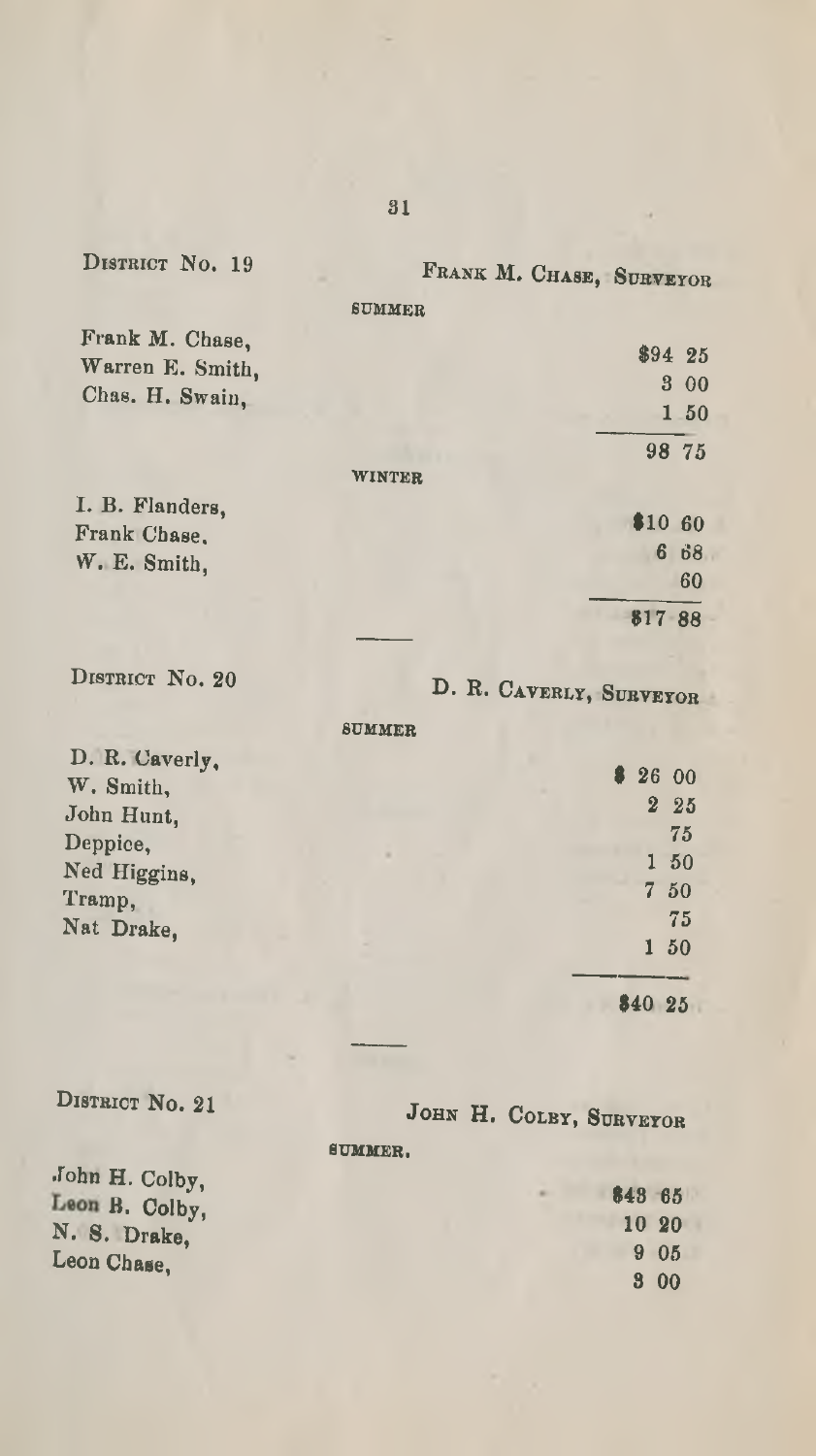Carl Kirkman, E. E. Seaver,

**DISTRICT NO. 28** 

|  | <b>8</b> 1 00 |
|--|---------------|
|  | 3 40          |
|  |               |
|  | \$70 30       |

| DISTRICT No. 22 |               | E. F. PERKINS, SURVEYOR |
|-----------------|---------------|-------------------------|
|                 | <b>SUMMER</b> |                         |
|                 |               | \$25 06                 |
| E. F. Perkins,  |               | 450                     |
| L. R. Colby,    |               | 7 50                    |
| Ned Higgins,    |               | 7 50                    |
| Ralph Ferguson, |               | 4 00                    |
| L. A. Higgins,  |               | 3 00                    |
| B. F. Roberts,  |               | 50<br>$\mathbf{1}$      |
| Fred Higgins,   |               | 1 50                    |
| Ansel Higgins,  |               | 3 00                    |
| A. S. Peckham,  |               |                         |
|                 |               | 56<br>857               |
|                 |               |                         |
|                 | WINTER        |                         |
|                 |               | 85<br>819               |
| E. F. Perkins,  |               | 50<br>$\mathbf{R}$      |
| Leon B. Colby,  |               |                         |
|                 |               | 35<br>823               |
|                 |               |                         |

L. A. HIGGINS, SURVEYOR

**SUMMER**

L. A. Higgins, John Eastman, Jay Eastman, Elmer Perkins, John Nedeau, A. L. Felker, \$20 16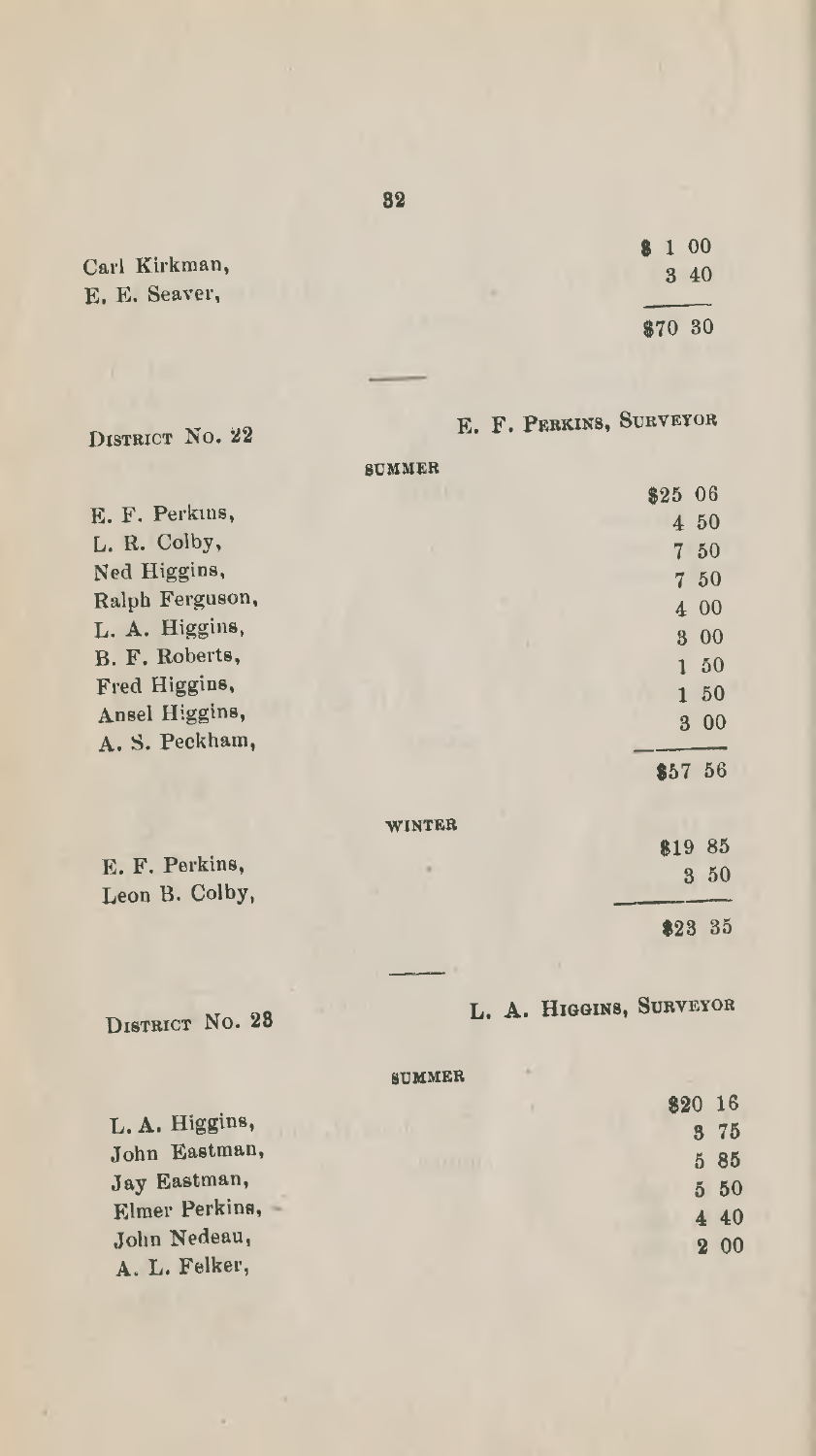Edd Wells, Ansel Higgins,

\$ **60 1 80**

*H i* 06

## **VILLAGE DISTRICT.**

J. F. PHILBRICK, SURVEYOR

SUMMER

- 1

J. F. Philbrick, Chas. Cowing, Chas. Berry, Henry Moulton, Chas. Allen, Henry Wallace, Moses Moulton, W. Howe, Sidney Gault, Stranger, Frank Smith, James Bartlett, Waters,  $\cos$ , 5 40 Geo. Thurston, W. Darling, Sam Hutchins, Fred Stevens, Clarence Brown, Connell, 60 loads dirt. W. H. Neal,

| \$157          | 18             |
|----------------|----------------|
| $10\,$         | 45             |
| 1              | 50             |
| 4              | 75             |
| $\overline{2}$ | 0 <sub>0</sub> |
| 35             | 90             |
| $\overline{3}$ | 0 <sub>0</sub> |
| 36             | 0 <sub>0</sub> |
| 1              | 50             |
| 1              | 50             |
| 5              | 50             |
| $\mathbf{1}$   | 75             |
| $\mathbf 3$    | 50             |
| 5              | 40             |
|                | 75             |
| $\mathbf{a}$   | 85             |
| 21             | 30             |
| 15             | 30             |
| 1              | 50             |
|                | 50             |
| 6              | 0 <sub>0</sub> |
| 19             | 70             |
| 8338           | 83             |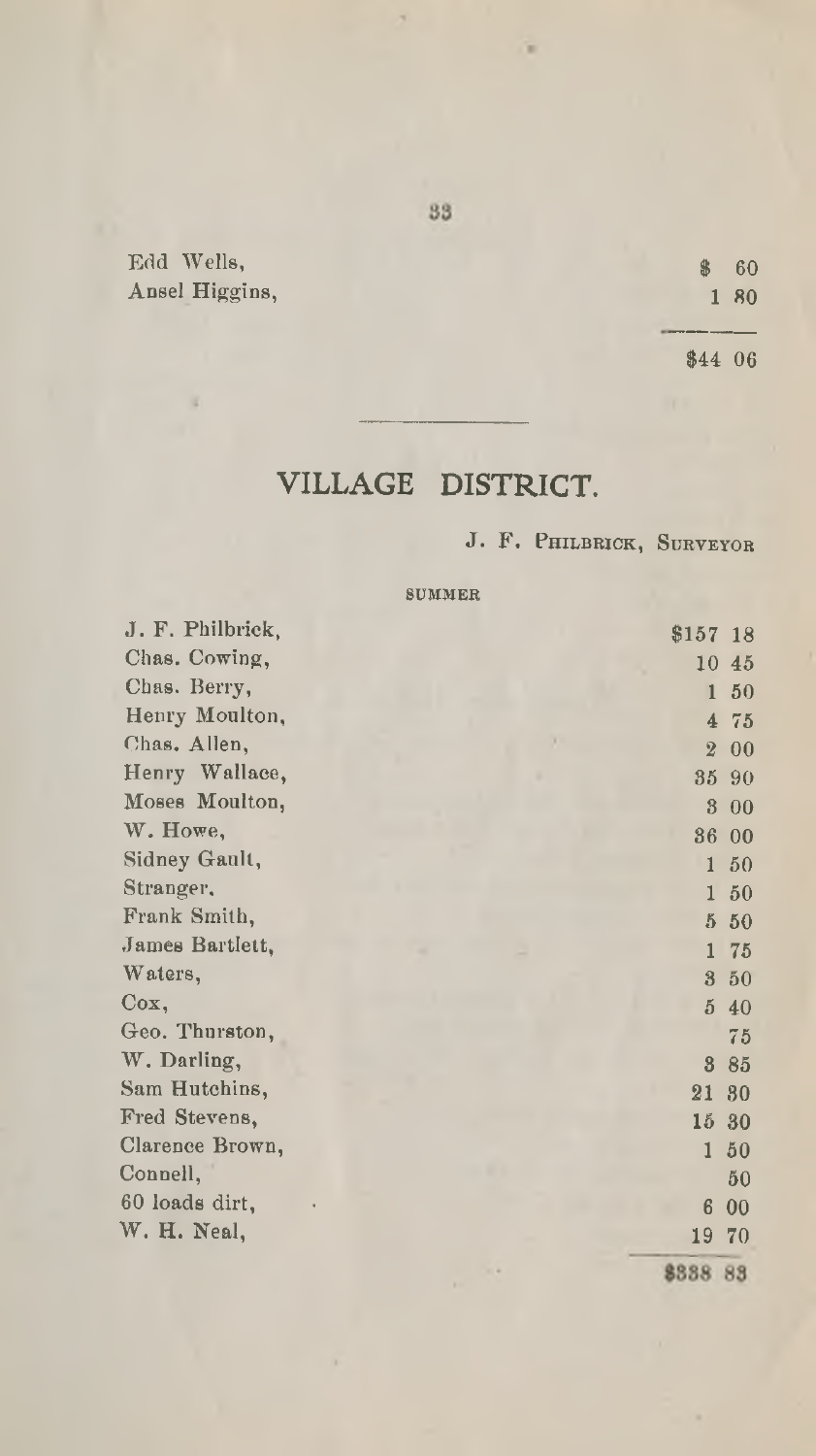**WINTKR**

| J. F. Philbrick, | \$37           | -80              |
|------------------|----------------|------------------|
| H. Holbrook,     |                | 12 00            |
| Chas, Cowing.    | $7\phantom{.}$ | 27               |
| Mr. Little,      |                | $4\overline{50}$ |
| Mr. Fernald,     |                | $5\,40$          |
| J. E. Evans,     |                | $5\,40$          |
| Mr. Willey,      | $\mathbf{1}$   | 35               |
| Mr. Ramsay,      |                | 3 75             |
| Bert Roberts,    |                | $2\,00$          |
| Mr. Parker,      |                | 30               |
| Charles Berry.   |                | 45               |
| Henry Moulton,   |                | 1 00             |
|                  |                |                  |
|                  | \$81           | 22               |

## Miscellaneous Highways.

| F. A. Mead, completion of Powers and Follett |  |     |          |           |
|----------------------------------------------|--|-----|----------|-----------|
| road,                                        |  |     | \$16 00  |           |
| Weeks & Smith, supplies for highways,        |  |     |          | $5 \t 72$ |
| Geo. H. Clark & Co., lumber and nails,       |  |     | 77 09    |           |
| Joseph Livingston, lumber,                   |  |     | 48 41    |           |
| Geo. W. Prescott, repairs on road machine,   |  |     |          | 580       |
| F. R. Prescott, bridge plank,                |  |     | 13 24    |           |
| J W. Beede & Co., dynamite and supplies for  |  |     |          |           |
| highways,                                    |  |     | 107 06   |           |
| Bartlett & Smith, for tile pipe and cement,  |  |     | 57 68    |           |
| Alfred Perkins, drawing bridge plank,        |  |     |          | 4 00      |
| Meredith Shook & Lumber Co., lumber          |  | for |          |           |
| bridges,                                     |  |     |          | 3540      |
| O. J. Piper, sharpening drills,              |  |     |          | 75        |
| A. R. Connor, lumber,                        |  |     |          | 3 60      |
| A. J. Mead, grade for highway,               |  |     |          | 500       |
| E. F. Wiggin, bridge plank,                  |  |     |          | 14 85     |
|                                              |  |     | \$394 61 |           |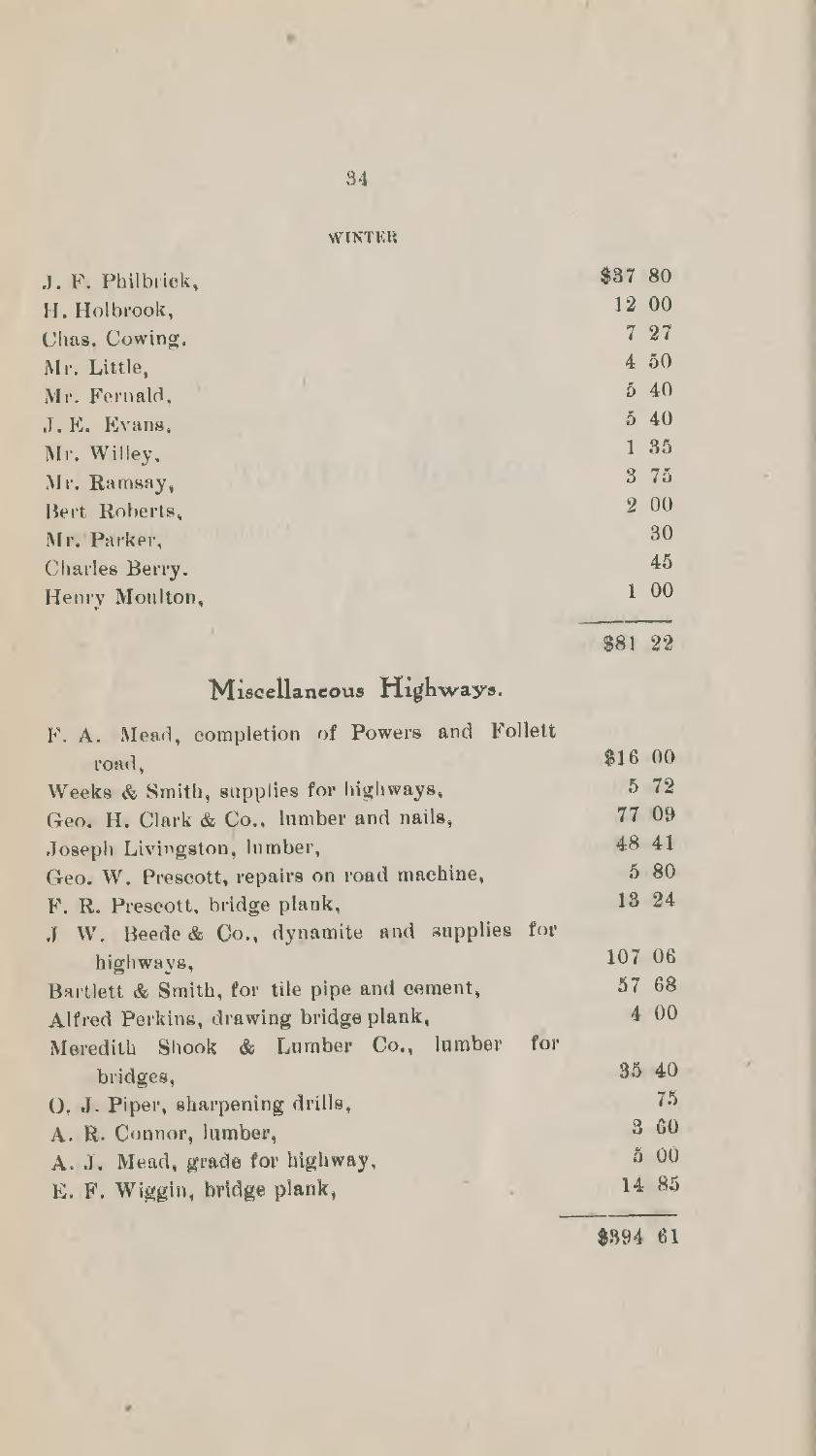#### 35

### **HIGHWAY SUMMARY.**

| Surveyors of 1907, |                         | \$ 343 05  |  |
|--------------------|-------------------------|------------|--|
| 66                 | $1908$ , summer,        | 2,793 48   |  |
| $-66$              | winter.<br>66           | 388 87     |  |
|                    | Miscellaneous highways, | 394 61     |  |
|                    |                         | \$3,920 01 |  |

#### STATE HIGHWAY.

**PEASE MEADOW**

| Joseph Laflam,      | \$57 75    |
|---------------------|------------|
| Joseph Willetts,    | 38 50      |
| Peter Nedeau,       | 38 50      |
| H. C. McElwain Co., | 132 00     |
| J. F. Smith,        | 272 30     |
| Will Eryou,         | 42 75      |
| Roscoe Kimball,     | 30 75      |
| J. Evans,           | 14 25      |
| Hector Greene,      | $23\ \ 63$ |
| J. Sargent,         | 20 00      |
| R. W. Smith,        | 6 75       |
| Bernal Blair,       | 34 50      |
| Warren Kimball,     | 104 00     |
| George Hutchins,    | 50 25      |
| J. F. Smith, Jr.,   | 101 25     |
| W. W. Ballard,      | 68 00      |
| N. B. Boynton,      | 92 00      |
| John Elder,         | 22 50      |
| Frank Blake,        | 15 00      |
| Eugene D. Dolloff,  | 34 50      |
| Frank Shaw.         | 600        |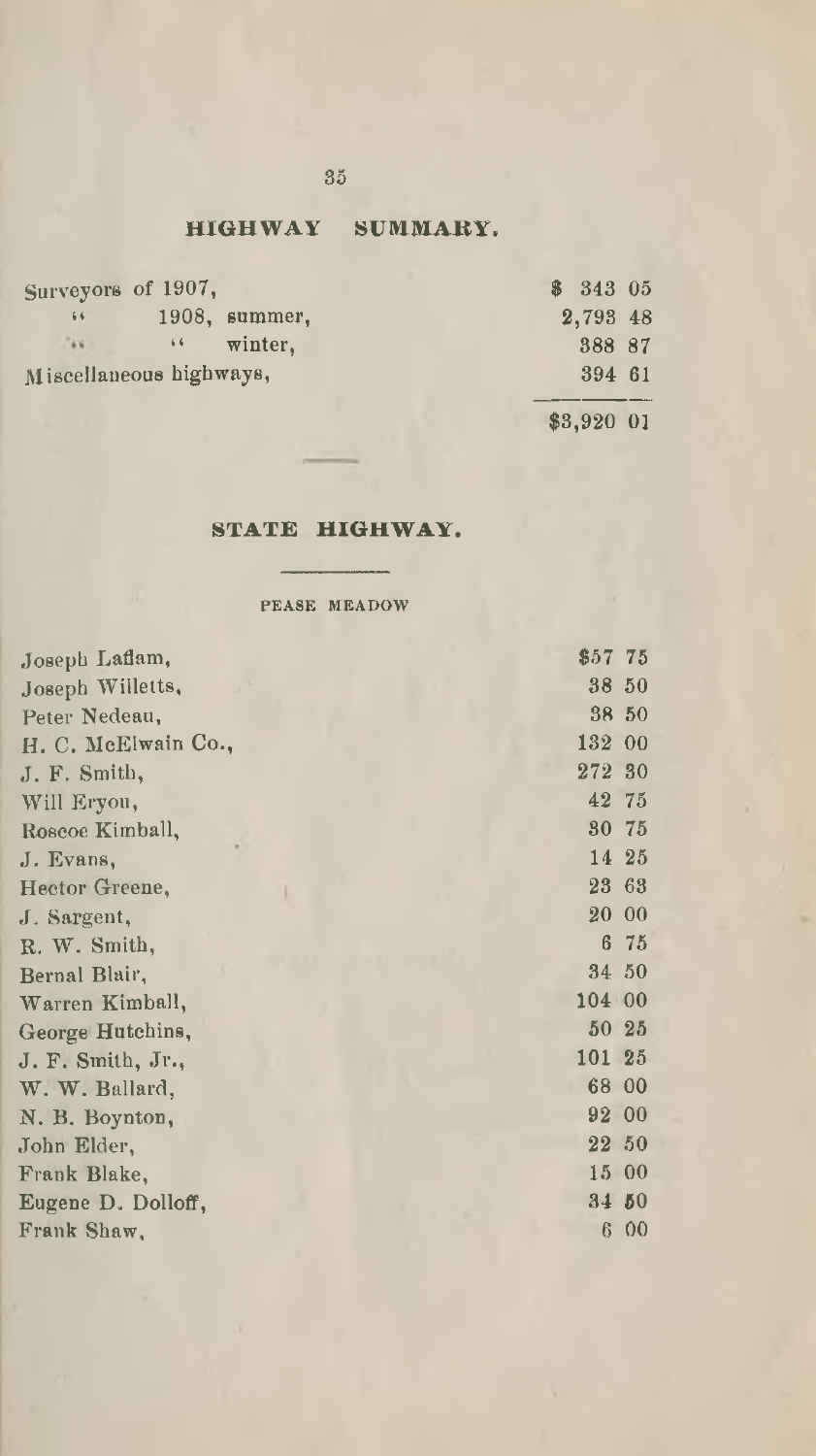| Martin Smith,     | g | 6               | 00               |
|-------------------|---|-----------------|------------------|
| Albert Sprague,   |   |                 | 13 50            |
| Seth Ranlet,      |   | $25^{\circ}$    | 50               |
| Loring Pease,     |   |                 | 12 80            |
| J. Chase,         |   |                 | 16 50            |
| R. F. Chase,      |   | 8               | 0 <sup>0</sup>   |
| Charles Garland,  |   |                 | 1725             |
| Ernest Eryou,     |   | 6               | 00               |
| W. B. Smith,      |   | 20 <sub>1</sub> | 55               |
| Carl Dolloff,     |   |                 | 13 50            |
| Walter Beede,     |   | $\mathbf{1}$    | 50               |
| F. A. Shaw,       |   |                 | 450              |
| L. Colby.         |   |                 | 4 50             |
| E. Smith,         |   |                 | $4\overline{50}$ |
| Fred Dolloff,     |   | 3 <sup>1</sup>  | 0 <sub>0</sub>   |
| Arthur Brown,     |   | 6               | 00               |
| E. B. Smith,      |   | $\mathbf{3}$    | 0 <sub>0</sub>   |
| L. N. Filgate,    |   |                 | $20\,56$         |
| Joseph King,      |   | $\mathbf{3}$    | 35               |
| Frank Mudgett,    |   | 1               | 40               |
| J. W. Beede & Co. |   | $\overline{4}$  | 16               |

\$1,401 25

### COTTON HILL.

k

| Joseph Laflam,    |  | $$22\;75$ |       |
|-------------------|--|-----------|-------|
| Albert Pickering, |  |           | 750   |
| Frank Blake,      |  | 14 25     |       |
| Ernest Eryou,     |  | 2550      |       |
| Will Eryou,       |  | 2550      |       |
| Roscoe Kimball,   |  | 16 50     |       |
| J. Sargent,       |  |           | 18 00 |
| J. F. Smith,      |  |           | 65 40 |
| J. F. Smith. Jr., |  |           | 54 00 |
| Chas, Pray,       |  |           | 12 75 |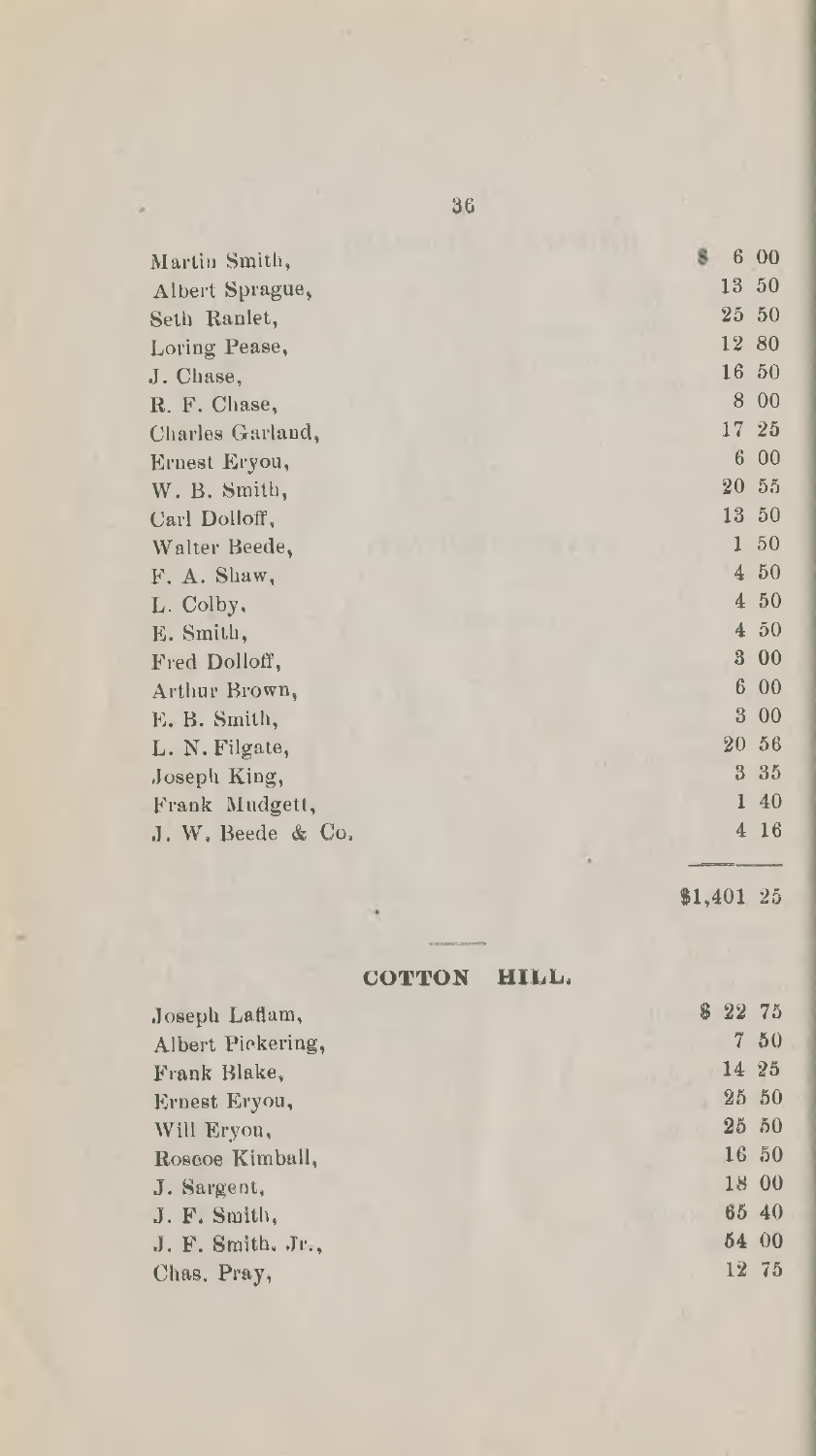| E. B. Smith,              | \$10,50 |       |
|---------------------------|---------|-------|
| N. B. Boynton,            |         | 60 00 |
| M.C. Brown,               |         | 60 00 |
| J. Chase,                 |         | 27 00 |
| Chas. Lafoe,              |         | 11 25 |
| Chas. Lafoe, Jr.,         |         | 8 25  |
| A. Trojano,               |         | 9 75  |
| Geo. Hutchins,            |         | 21 00 |
| John Elder, $\frac{1}{2}$ |         | 6 75  |
| Frank Taylor,             |         | 6 75  |
| Joseph King,              |         | 450   |
|                           | \$487   | 90    |
|                           |         |       |

01,889 15

### **RAILROAD AVENUE**

| J. F. Philbrick,              | \$82 80 |       |
|-------------------------------|---------|-------|
| Sam Hutchins,                 |         | 34 95 |
| Charles Cowing,               |         | 720   |
| Charles Blake,                |         | 75    |
| $\_\_\_\_$ Converse,          |         | 8 50  |
| $\overline{\phantom{0}}$ Cox, |         | 200   |
| Dynamite,                     |         | 60    |
|                               | \$131   | 80    |

### NEW ROAD AROUND PLUMMER HILL.

G. F. Pickering, balance due for building road by contract of 1907, \$225 00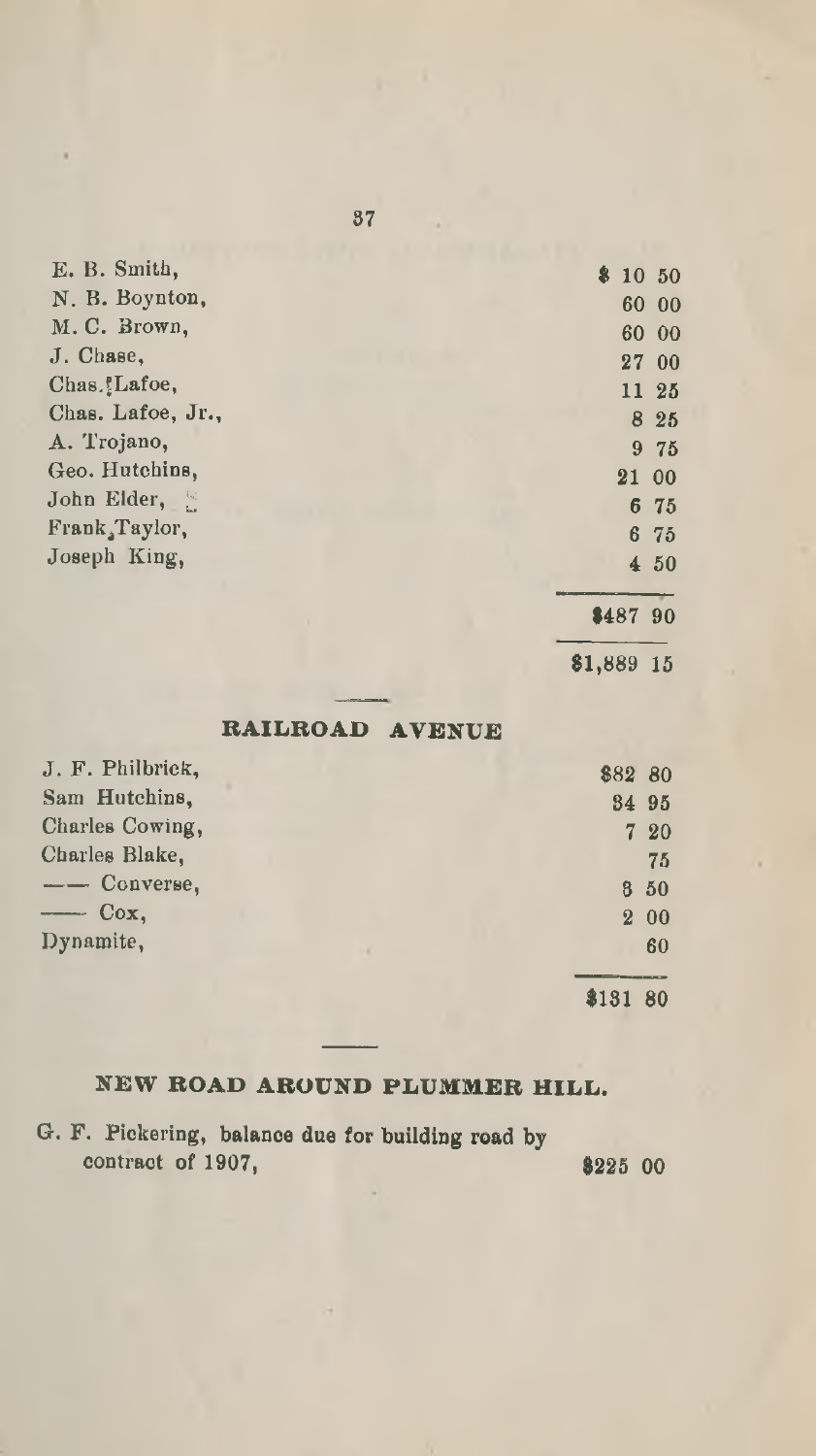### FIRE, VILLAGE AND TOWN DISTRICTS.

**fIRE** DISTRICT.

Daniel E. Eaton, in full, \$4,240 00

 $VILLAGE$  **SCHOOL DISTRICT**.

F. L. Hawkins, in full,  $$1,400,00$ 

 $T$ OWN SCHOOL DISTRICT.

Jessie M. Roberts, in full,  $$95000$ 

\$6,590 00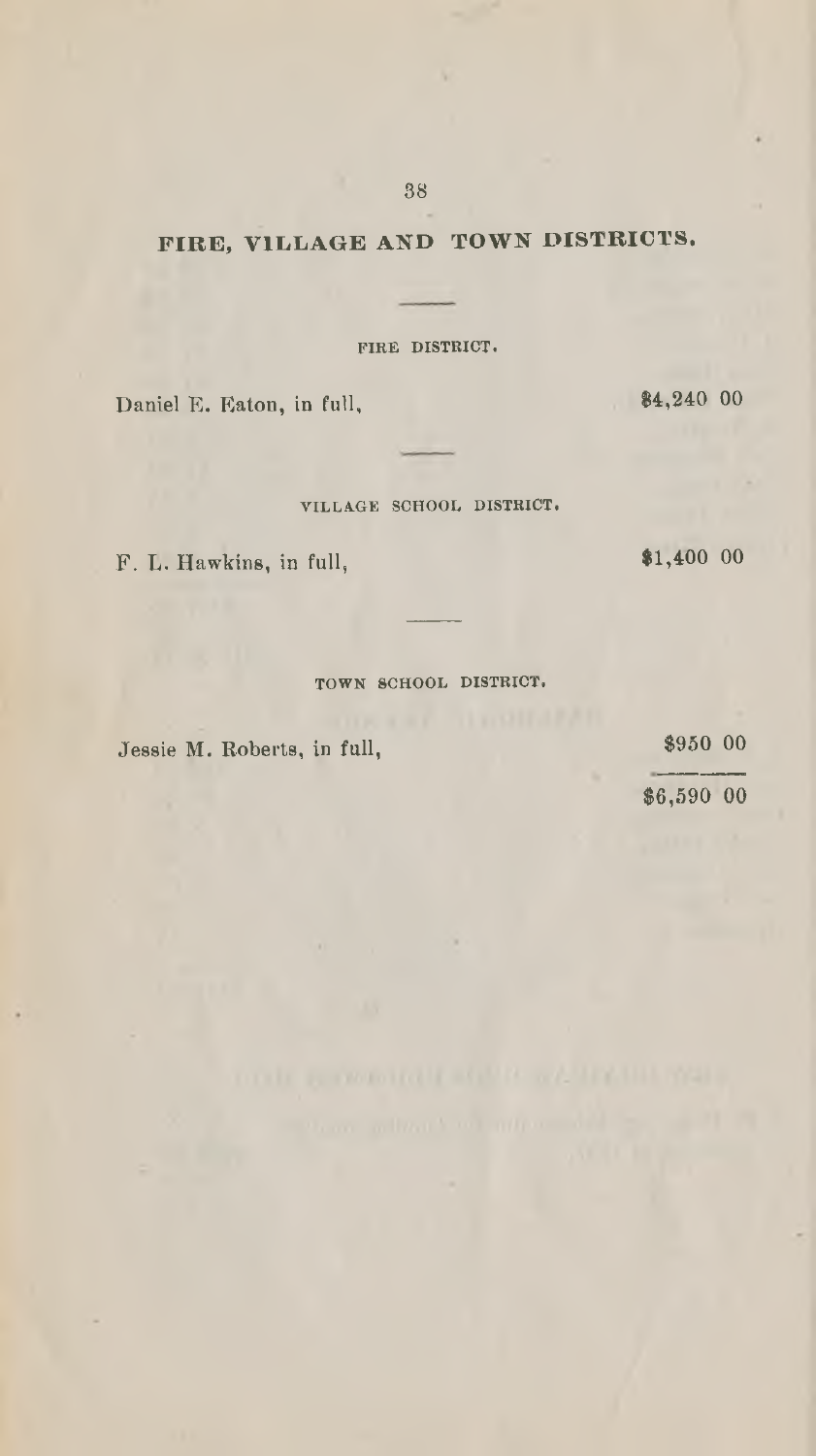## **ABATEMENTS.**

| State, County and Town,                       |              |          |
|-----------------------------------------------|--------------|----------|
| Village Fire District,                        |              | \$354 54 |
| Town School District.                         |              | 140 55   |
|                                               |              | 27 02    |
| Village School District,                      |              | 33 45    |
|                                               | \$555 56     |          |
| For the following reasons:                    |              |          |
| H. P. Langley, error,                         | \$           | 7 45     |
| H. E. Woodman, not in fire district,          |              | $1 \t08$ |
| E. J. Foster, boat taxed in Wolfeboro,        |              | 17 50    |
| E. A. Bryant, boat taxed out of town,         |              | 6 13     |
| John F. Bigwood, left town,                   |              | 2 98     |
| Joseph Ainley,<br>66                          |              | 2 98     |
| W. C. Lloyd,<br>66                            |              | 2 98     |
| R. F. Raymond, taxed to F. E. H. Gary,        |              | 2 72     |
| Sarah Sayward, pensioner,                     |              | 3 50     |
| Munsey & Gilman, error,                       |              | 3 93     |
| Maria S. Chase, unable to pay,                |              | 10 50    |
| Oscar Easter, paid in Laconia,                |              | 298      |
| Charles Smith, taxed to Adelbert Smith,       |              | 10 50    |
| 44<br>left town,                              | $\mathbf{1}$ | 75       |
| Eugene Sturtevant, taxed to Squam Lake Lumber |              |          |
| Co.,                                          | 21           | 88       |
| Burleigh & Tuttle, error,                     |              |          |
| H. F. Benitez, taxed in Sanbornton,           | 14 90        |          |
| Geo. H. Thurston, boat not owned April 1,     |              | 1 75     |
| Fred Hayward, paid in Northfield,             |              | 2 98     |
|                                               |              | 298      |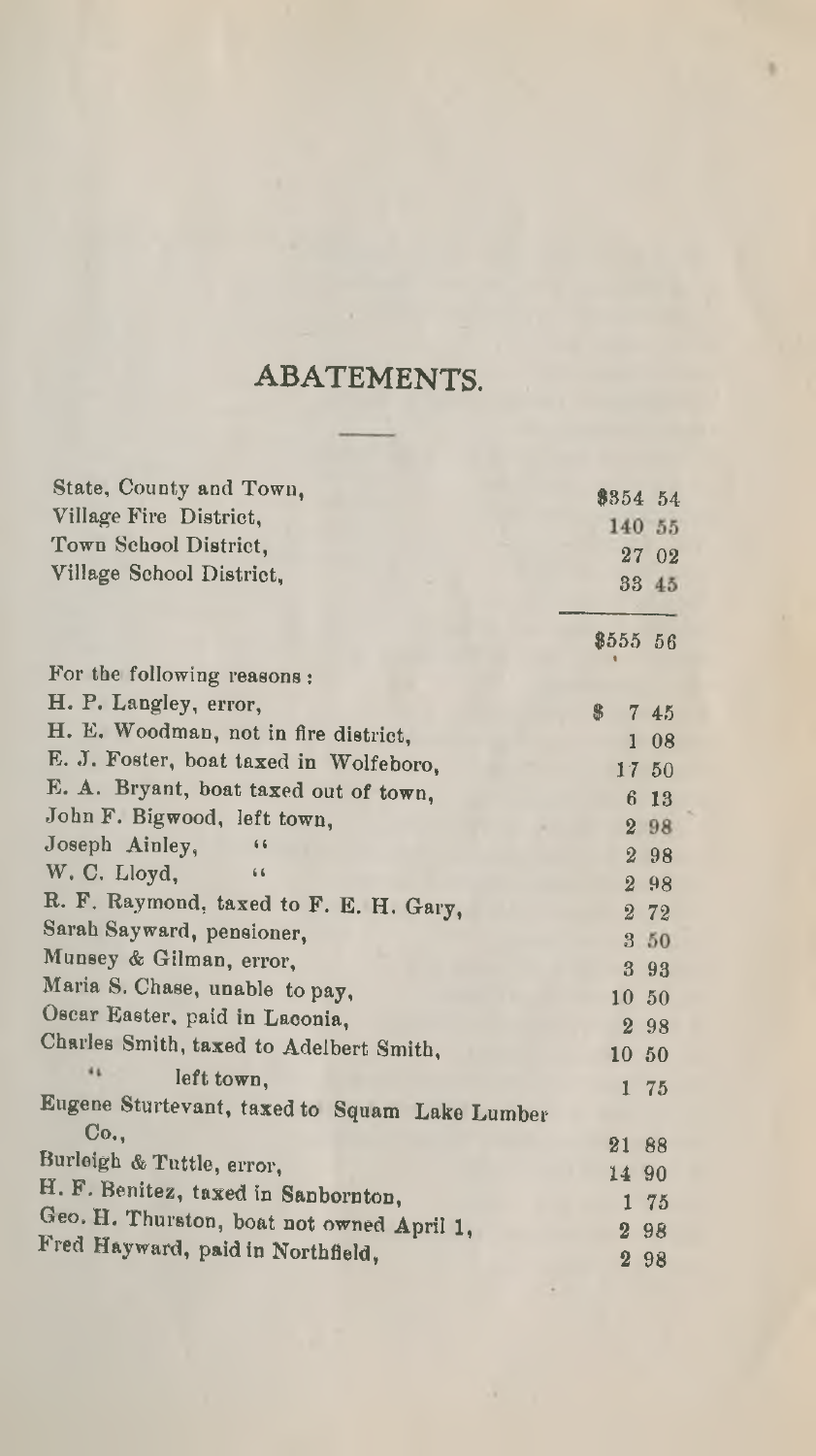| Chas. O. Goodell, paid in New Hampton,        | 8 |              | 1 75                 |  |
|-----------------------------------------------|---|--------------|----------------------|--|
| F. A. Bartlett, paid in Center Harbor,        |   |              | 3 50                 |  |
| A. M. Hutchins, not in fire district,         |   |              | 6 09                 |  |
| W. O. Cook, left town,                        |   |              | 2 98                 |  |
| Oscar Greene, left town,                      |   | $\mathbf{1}$ | 75                   |  |
| J. I. Prescott, taxed to John Prescott,       |   | 3            | 30                   |  |
| Henry Perkins, error,                         |   |              | 17 50                |  |
| J. F. Beede, not in village school district,  |   |              | 64                   |  |
| Fred Connor, left town,                       |   |              | 2 98                 |  |
| S. D. Hines, pensioner,                       |   |              | 17 50                |  |
| Alice Lincoln, error,                         |   |              | 8 52                 |  |
| A. A. Kidder, error,                          |   |              | 11 92                |  |
| Eben S. Lincoln,                              |   |              | 4 38                 |  |
| John E. Hutchinson, error.                    |   |              | $1\quad22$           |  |
| Forest Boody, paid in Moultonboro,            |   |              | 2 98                 |  |
| W. C. Beardsley,                              |   |              | 2 98                 |  |
| S. Clement, unable to pay,                    |   |              | 2 98                 |  |
| Perley Beach, not in fire district,           |   |              | 108                  |  |
| Standard Oil Co., error,                      |   |              | 95                   |  |
| Ralph N. Brown, error,                        |   |              | 142                  |  |
| J. S. Roberts, not in fire district,          |   |              | 5 40                 |  |
| Mrs. A. M. Neal, taxed to Mrs. F. L. Hawkins, |   |              | 700                  |  |
| J. Henry Perkins, not in fire district,       |   |              | 8 10                 |  |
| Nellie D. Follett, boat taxed out of town,    |   |              | 525                  |  |
| Ernest Eryou, error,                          |   |              | 88                   |  |
| Robert McMurphy, taxed twice,                 |   |              | 1 75                 |  |
| W. H. Brown, taxed twice,                     |   |              | 1 75                 |  |
| S. M. Willey, not in fire district,           |   |              | 482                  |  |
| A. W. Bailey, deceased,                       |   |              | 2 98                 |  |
| E. S. Edgerly, taxed to other parties,        |   |              | 787                  |  |
| E. P. Bosson, taxed to Solomon Lovejoy,       |   |              | 1 75                 |  |
| Holman & Cate, taxed to other parties,        |   |              | 7 00                 |  |
| Mrs. Joseph Clark, error,                     |   |              | 105                  |  |
| Geo. Parker, left town,                       |   |              | 1 75                 |  |
| Norman Martin, paid in Laconia,               |   |              | 98<br>$\overline{2}$ |  |
| R. J. Estabrook, error,                       |   |              | 11 32                |  |
|                                               |   |              |                      |  |

40

ł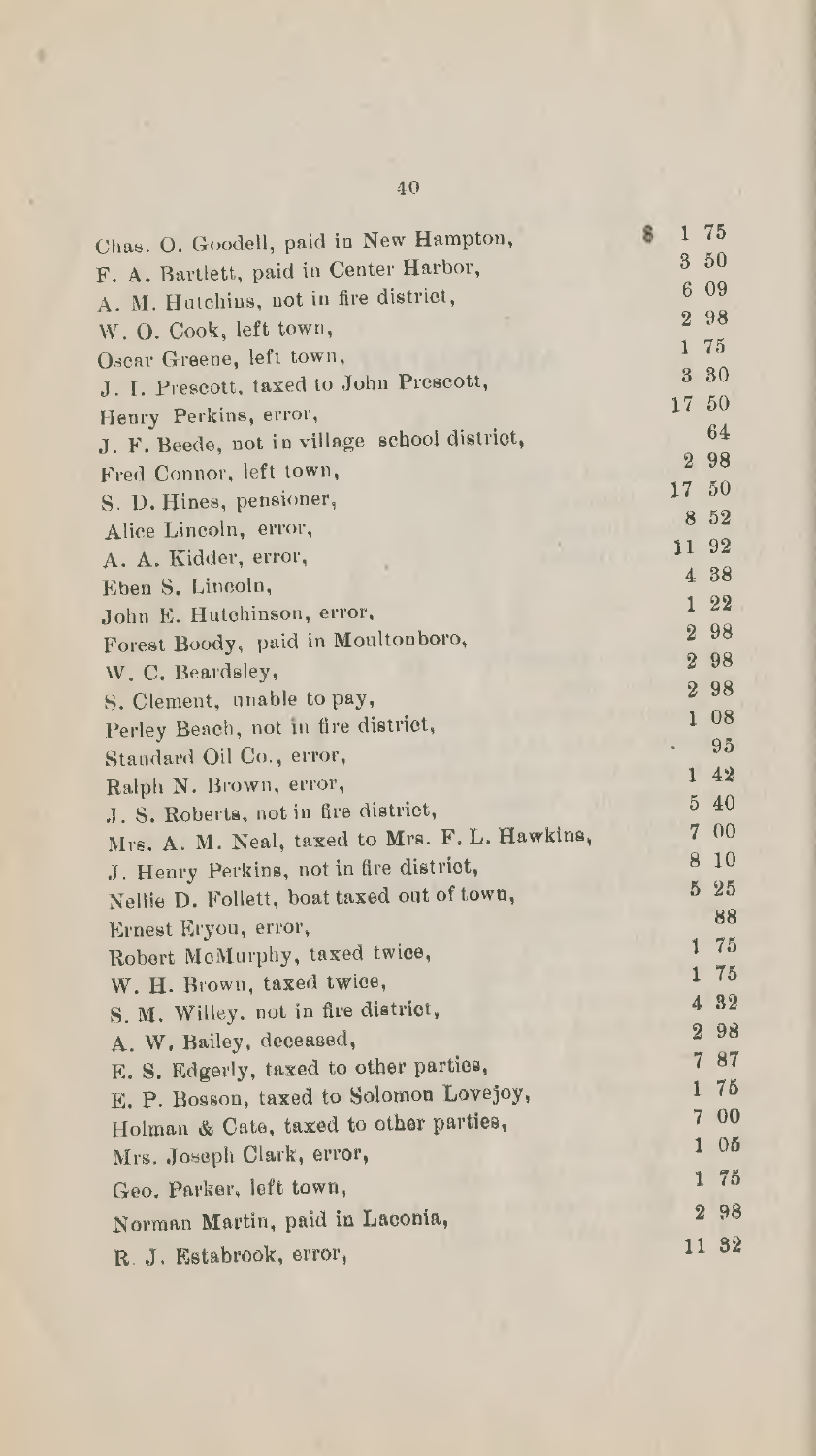| Mahala Veasey, unable to pay,               |                    |
|---------------------------------------------|--------------------|
| Preston Piper, left town,                   | \$ 5 45            |
| Alonzo Brown, paid in Center Harbor,        | 2 98               |
| Emma Jessie Sanborn, error,                 | 2 98               |
| Garrie H. V. Jacobs, boat sold,             | $1\ 06$            |
| N. B. Plummer, error,                       | 1400               |
| J. W. Mead, taxed twice,                    | 17 50              |
| Arthur Conway, left town,                   | 175                |
| L. L. Eaton, not in fire district,          | 2 98               |
| Arthur Plaisted, paid in Ashland,           | 8 10               |
| Lewis Collins, paid in Sanbornton,          | 2 98               |
| Augustus Atwood, unable to pay,             | 1 75               |
| Hughes, left town,                          | 5 96               |
| Chester Perkins, paid in Center Harbor,     | 2 98               |
| Daniel Jenness, unable to pay,              | 2 98               |
| H. Blewett, left town,                      | 1 90               |
| Frank Morse, error,                         | 2 98               |
| John Clement, unable to pay,                | 1 75               |
| J. W. Colburn,                              | 2 98               |
| W. D. Darling, unable to pay,               | 2 98               |
| Geo. Parker,                                | 298                |
| Michael Coleman, left town,                 | 1 75               |
| John Coleman,<br>66                         | $\mathbf{1}$<br>75 |
| Ben Young, unable to pay,                   | $\mathbf{I}$<br>75 |
| Arthur Woodsworth, left town                | 175                |
| Levi Dow,                                   | 1 75               |
| C. M. Simpson,                              | 1 75               |
| Arthur Williams, deceased,                  | 1 75               |
| Frank Cross, insane asylum,                 | 4 38               |
| Atlas Linen Corporation, unable to collect, | 1<br>75            |
| Fred Perkins, unable to pay,                | 149 00             |
| Geo. Perkins,<br>66                         | $\mathbf{1}$<br>75 |
| A. L. Reed,<br>k <sub>k</sub>               | 1 90               |
| Jed Robinson,<br>66                         | 2 98               |
| Henry Wallace,<br>66                        | 2 51               |
|                                             | 98                 |
|                                             |                    |

I

\$555 56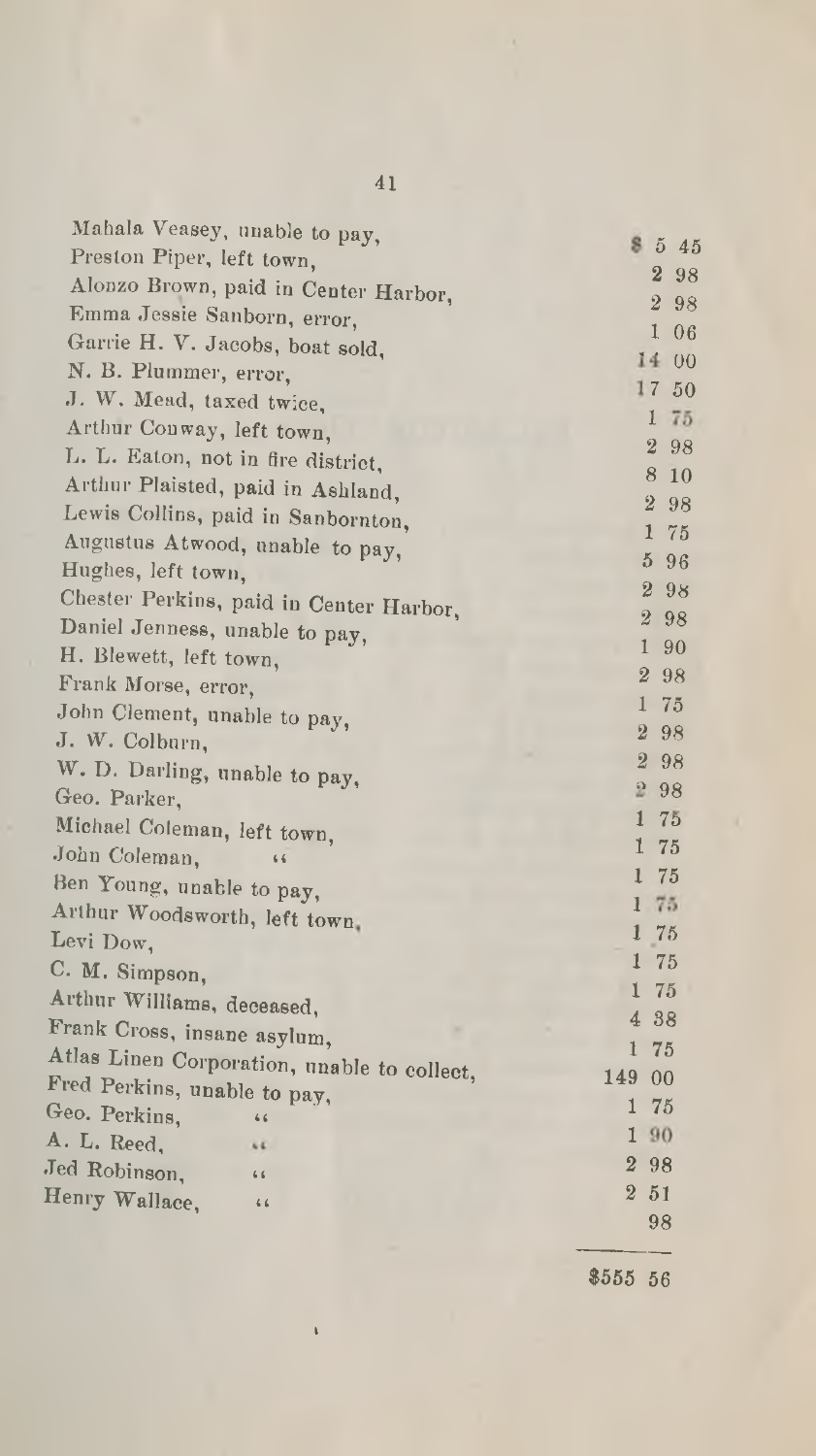## **RECAPITULATION,**

| By whole amount of receipts,           |             | \$27,968 32 |  |
|----------------------------------------|-------------|-------------|--|
| Paid appropriations,                   | $$7,033$ 39 |             |  |
| School money,                          | 3,342 41    |             |  |
| School supplies,                       | 260 22      |             |  |
| Aid to dependent soldiers and          |             |             |  |
| their families,                        | 182 31      |             |  |
| County charges,                        | 127 98      |             |  |
| Town charges,                          |             | 97 66       |  |
| Damage to sheep by dogs,               |             | 74 50       |  |
| Use of watering troughs,               |             | 19 50       |  |
| Highway tax refunded,                  |             | 48 13       |  |
| Stone walls taken by state high.       |             |             |  |
| way, 1906-7, replaced,                 | 125 79      |             |  |
| Bounty on brown-tail moths,            | 485 87      |             |  |
| Tax refunded,                          |             | 50 57       |  |
| General expenses,                      | 1,097 46    |             |  |
| Town officers,                         | 1,206 32    |             |  |
| Highways and bridges,                  | 8,920 01    |             |  |
| State highway,                         | 1,889 15    |             |  |
| Railroad Avenue,                       | 131 80      |             |  |
| New road around Plummer hill,          | 225 00      |             |  |
| Fire, Village and Town Districts,      | 6,590 00    |             |  |
| Abatements,                            | 555 56      |             |  |
|                                        |             | \$27,468 68 |  |
| Leaving a balance of cash in treasury, |             | \$504 69    |  |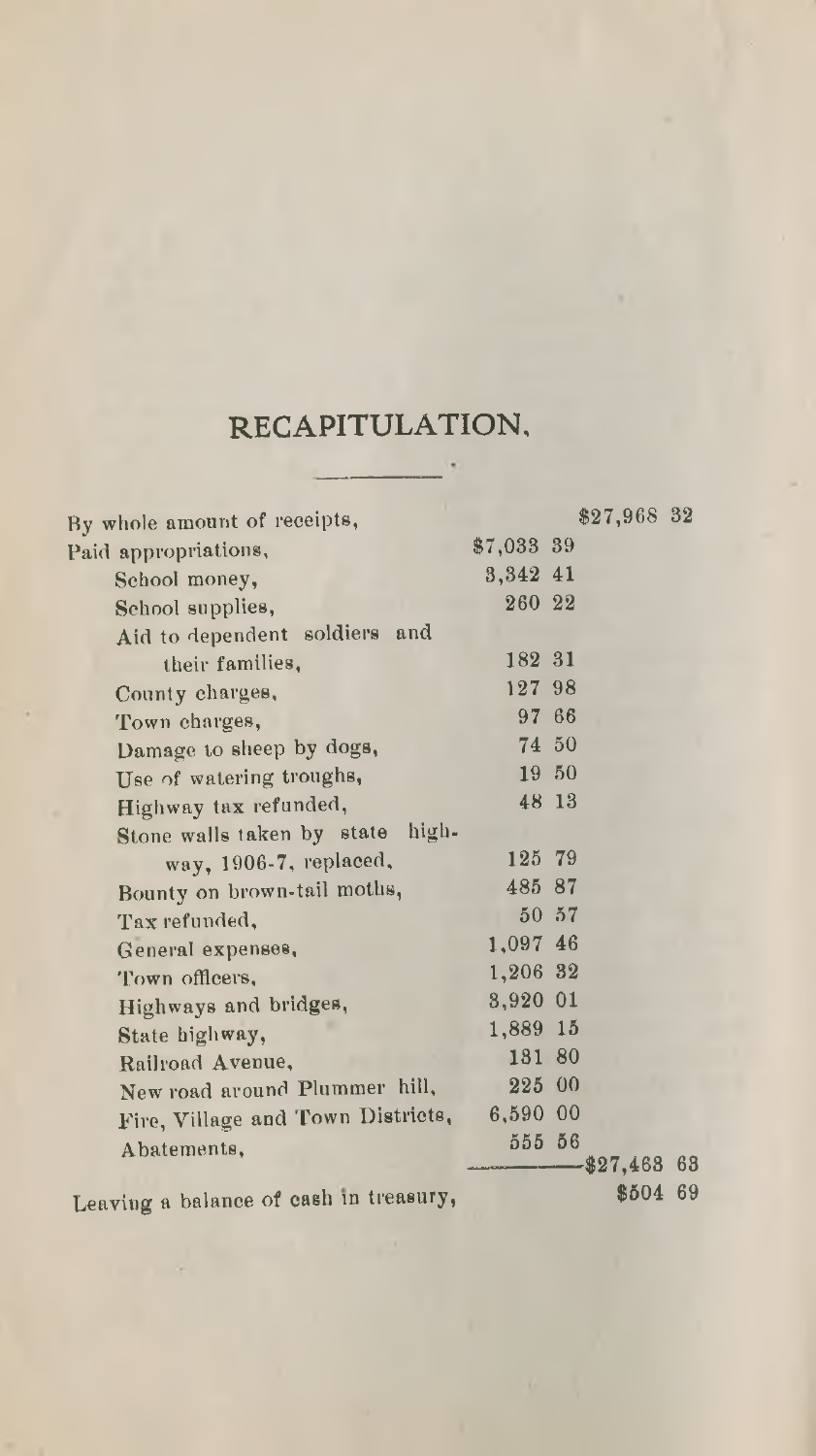## Financial Condition of the Town, Feb. 15, 1909.

**ASSETIC** 

<span id="page-44-0"></span>

|                                                                                                                    | ~~~***                                                          |                                                           |               |                              |  |
|--------------------------------------------------------------------------------------------------------------------|-----------------------------------------------------------------|-----------------------------------------------------------|---------------|------------------------------|--|
| G. G. Fogg trust fund,<br>Due from Belknap county,<br>Cash in treasury,                                            | Balance due from E. L. Dexter for<br>rent of Town Hall, 1906-7, | \$1,028 00<br>504 69                                      | 3 65<br>15 00 |                              |  |
| School money due town district,<br>Due G. G. Fogg trust fund,<br>Mis. S. D. Sanborn, note,<br>A. A. Kidder, notes, | LIABILITIES.<br>District No. 5,                                 | \$ 334 22<br>1,263 00<br>1,028 00<br>1,000 00<br>1,000 00 |               | $-$ - \$1,551 34             |  |
| Liabilities over assets,                                                                                           |                                                                 |                                                           |               | $-$ \$4,625 22<br>\$3,073 88 |  |

The financial statement in last year's report failed to show a note of the town due Meredith Village Savings Bank for \$700.00. Also accrued interest on note of Mrs. S. D. Sanborn from July, 1, 1904, to Feb. 15, 1908, of \$225.54, which would have made the liabilities over assets on Feb. 15, 1908. \$3,591.25 This would show a decrease of liabilities over assets of \$517.37 for the past year.

Respectfully submitted

GEORGE F. SMITH, W. H. NEAL, J. F. SMITH, JR.

Selectmen of Meredith.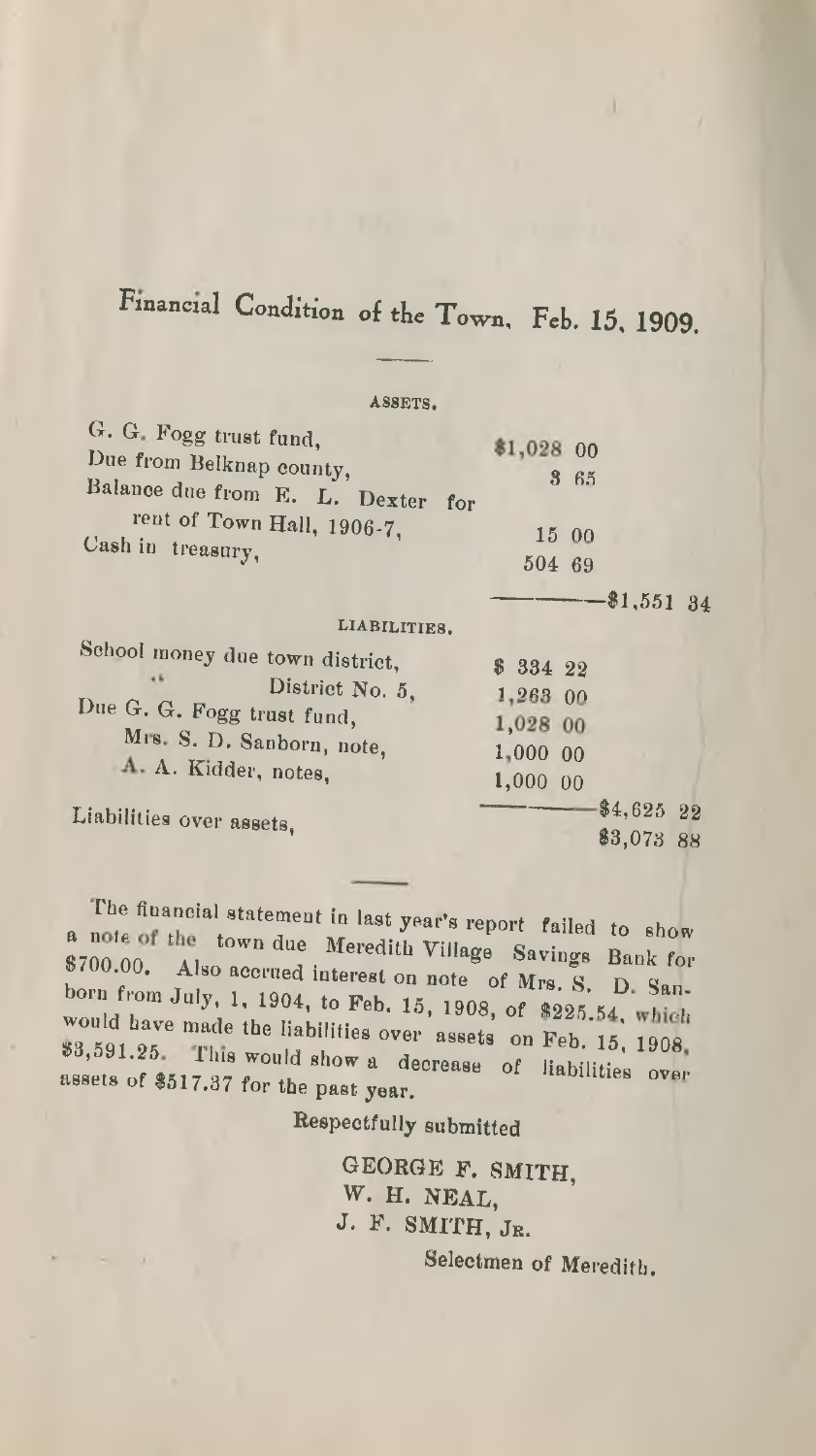## **A U D IT O R S ' C E R T IF IC A T E .**

We have examined the foregoing acconnts of the selectmen and find them correctly cast and properly vouched.

 $\mathbb{R}^n$  . The set of  $\mathbb{R}^n$ 

 $\sim$ 

F. L. HAWKINS, J. F. BEEDB,

Auditors.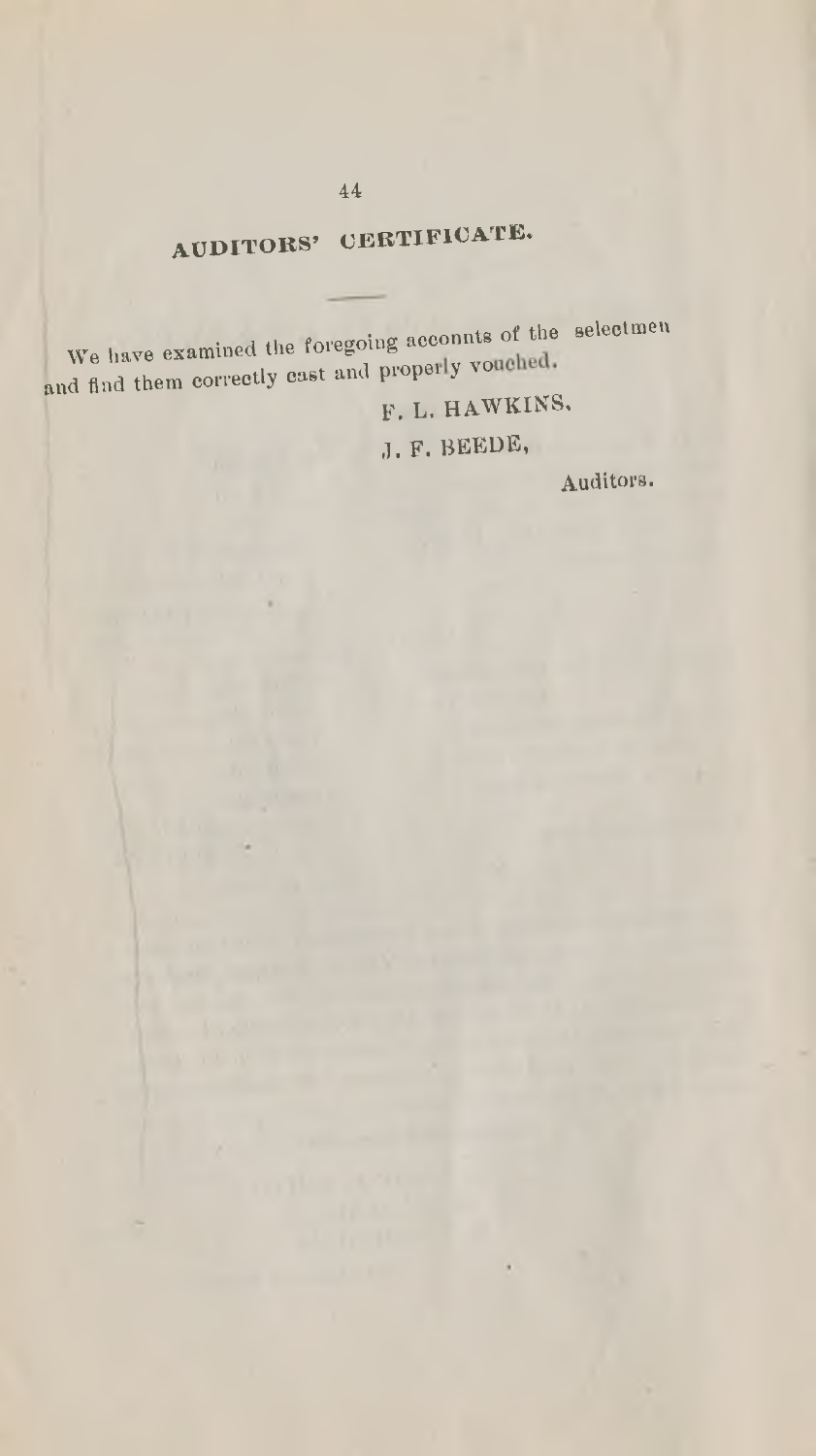### **TREASURER'S REPORT**

| 1908.    |                         |                     |               |                   |  |
|----------|-------------------------|---------------------|---------------|-------------------|--|
| Feb. 15. | To cash in treasury,    |                     | 434 40<br>\$  |                   |  |
|          | Received of selectmen,  |                     | 7,705 08      |                   |  |
|          | 66                      | town clerk,         | 340 06        |                   |  |
|          | 65                      | tax collector,      | 14,843 22     |                   |  |
| 1, 3     |                         |                     |               | $-$ - \$23,322 76 |  |
|          |                         | $_{\rm C_R}$        |               |                   |  |
|          | By cash paid state tax, |                     | \$2,10000     |                   |  |
| 66       |                         | Selectmen's orders, | $* 20,718 07$ |                   |  |
| 66       | in treasury,            |                     | 504 69        |                   |  |

 $-$ \$23,322 76

Respectfully submitted,

F. M. WEEKS,

Treasurer.

We have examined the account of the treasurer and find it correctly cast and properly vouched.

> F. L. HAWKINS, J. F. BEEDE,

> > Auditors.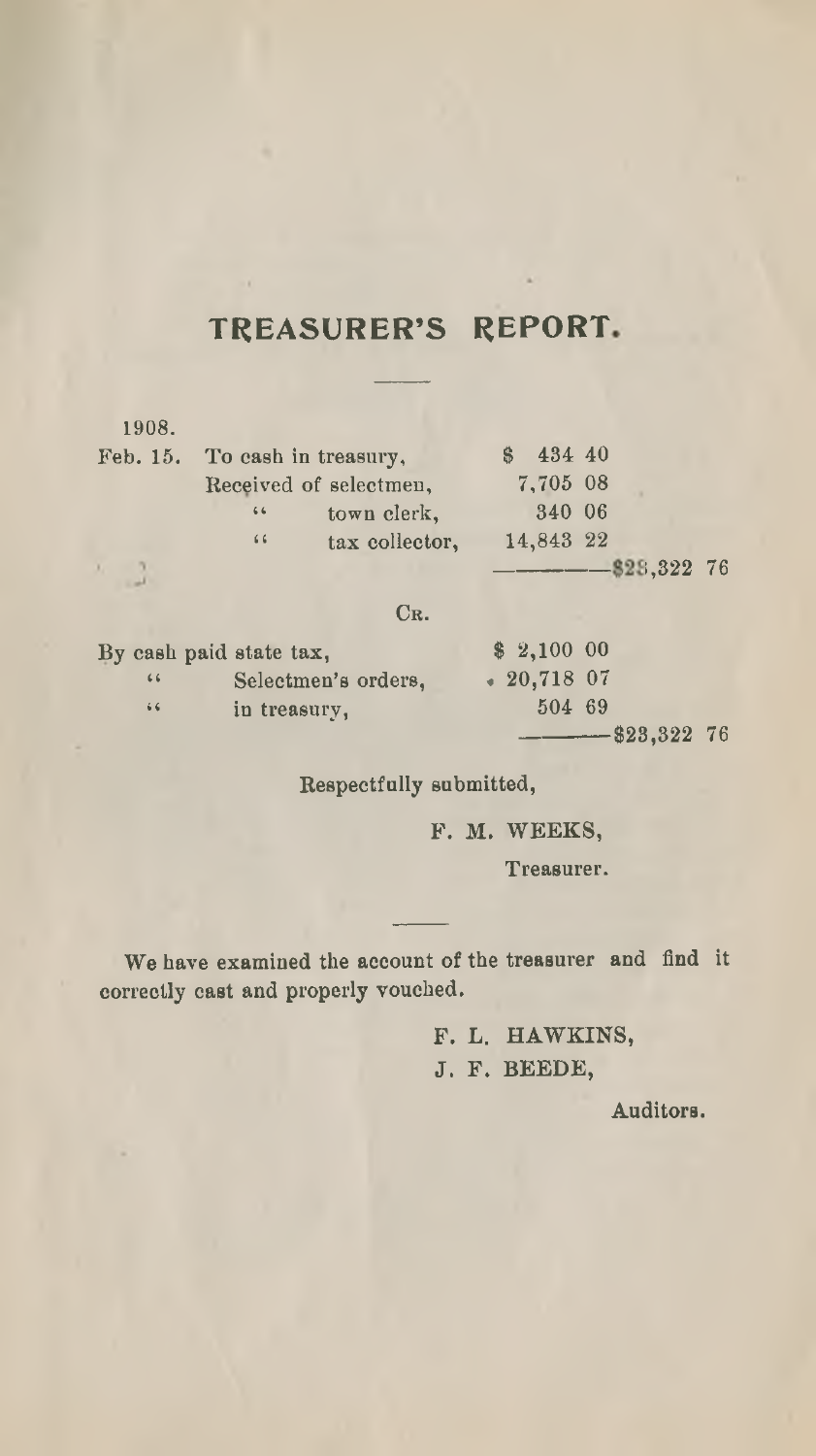## Report of the Treasurer of the Meredith Public Library.

|  | 4ъ | ۰ |
|--|----|---|

| To balance, March 1, 1908.<br>Received of Town Treasurer,<br>$\blacksquare$ [ibrarian, for fines, etc.,<br>Books.<br>$6 + 10 + 10$ |  | 38 65<br>500 00 | 22 50<br>2 88 |
|------------------------------------------------------------------------------------------------------------------------------------|--|-----------------|---------------|
|                                                                                                                                    |  | $$564$ 03       |               |

ī.

#### $C_{\rm R}$ .  $\sim$

| Paid Meredith Electric Light Co., March, 1908 to |          |         |
|--------------------------------------------------|----------|---------|
| March, 1909,<br>$118 -$                          | \$ 50 95 |         |
| C. A. Cowing, janitor,                           | 122 86   |         |
| Lillian Wadleigh, librarian,                     | 100 00   |         |
| Old Corner Book store,                           | 108 28   |         |
| Geo. F. Sanborn, coal,                           | 36       | 12      |
| Edmund Page, coal,                               | 42 89    |         |
| B. R. Dearborn, water tax,                       |          | 900     |
| John Neal, 1 cord wood,                          |          | 5, 50   |
| F. H. Smith, 1 cord wood,                        |          | 500     |
| G. G. Neal, binding books and magazines,         |          | 31 25   |
| Freight bill,                                    |          | 62      |
| Pease & Weeks, fertilizer,                       |          | 320     |
| Cora Dalton, frame,                              |          | 573     |
| Library Bureau, cards,                           |          | $2\,00$ |
| Gilbert Pynn, oil heater,                        |          | 650     |
| R. W. Eldridge, periodicals,                     |          | 3135    |
| M. R. Buzzell, Meredith Center Branch Li-        |          |         |
| brary,                                           | 8        | 00      |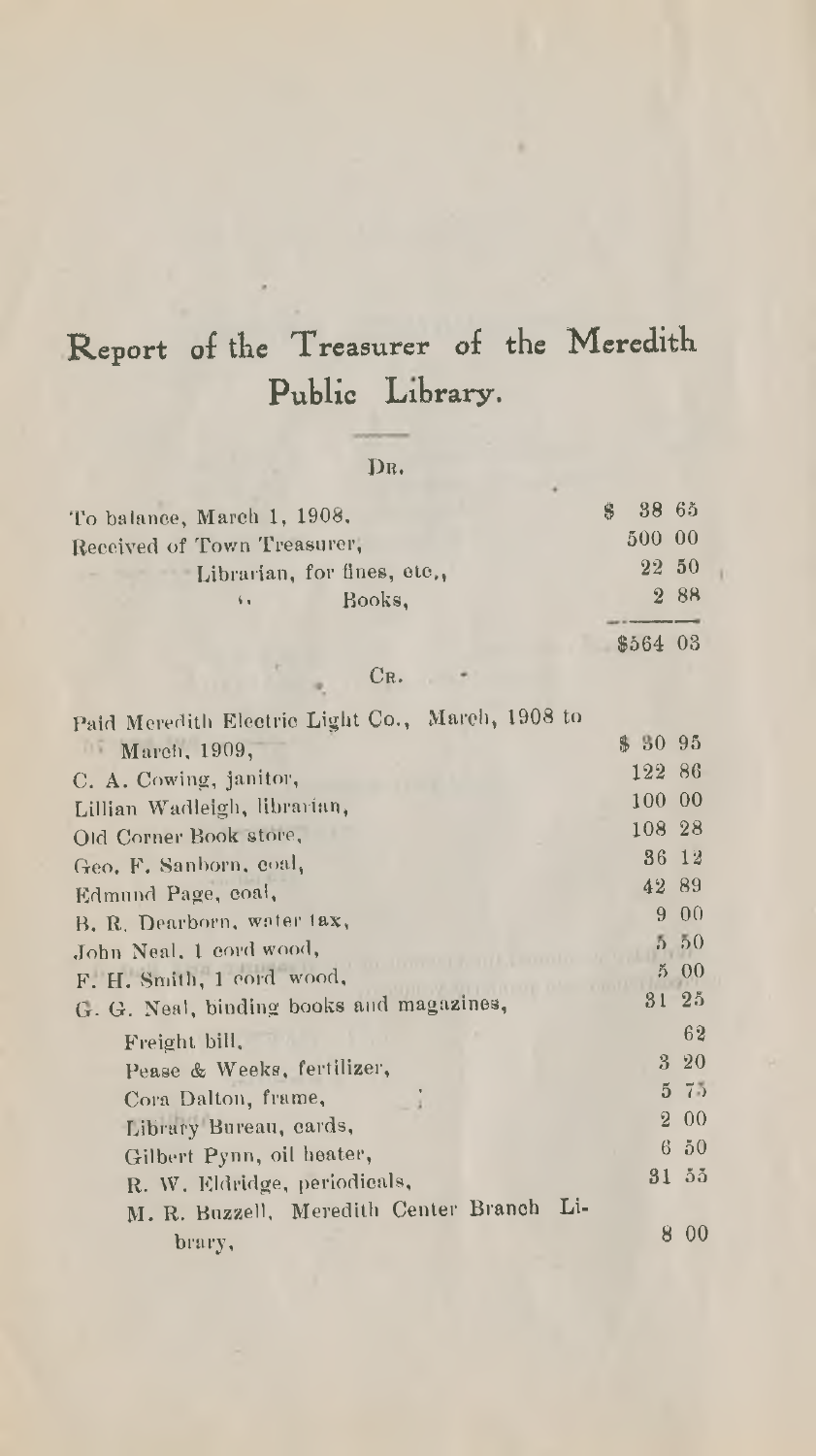| E. M. Mudgett, transporting books. | $\sqrt{1}$ | 70   |
|------------------------------------|------------|------|
| Stamped envelopes,                 |            |      |
| E. Howard Clock Co.,               |            | 53   |
| Balance.                           |            | 500  |
|                                    |            | 7 33 |

### SARAH M, NOTES,

Treasurer.

\$564 03

We have examined the foregoing account of the treasurer and find it correctly cast and properly vouched.

F. L. HAWKINS,

J. F. BEEDE,

Auditors.

## Report of Trustees of Meredith Public Library.

While the library has been somewhat handicapped by lack of funds the past year, still its usefulness has never been more apparent. The young people who are students in neighboring towns and our own pupils are learning to make practical use of the library. It is hoped that it will soon be possible to purchase an up-to-date encyclopaedia, which is greatly needed, and other books of a useful nature, so that more assistance can be given to students and the general seeker for informa-<br>tion. A large and beautiful photograph of Lebesty Wi A large and beautiful photograph of Lake Winnipesaukee has been presented to the library by E. Carleton Mansfield. This is greatly admired and his generosity is much appreciated. An unknown friend has given a fine "History of the United States" in six volumes and a complete set of catalogs of New Hampton Institution has also been donated.

The very large increase in circulation is extremely gratifymg and testifies to the growing popularity of the library.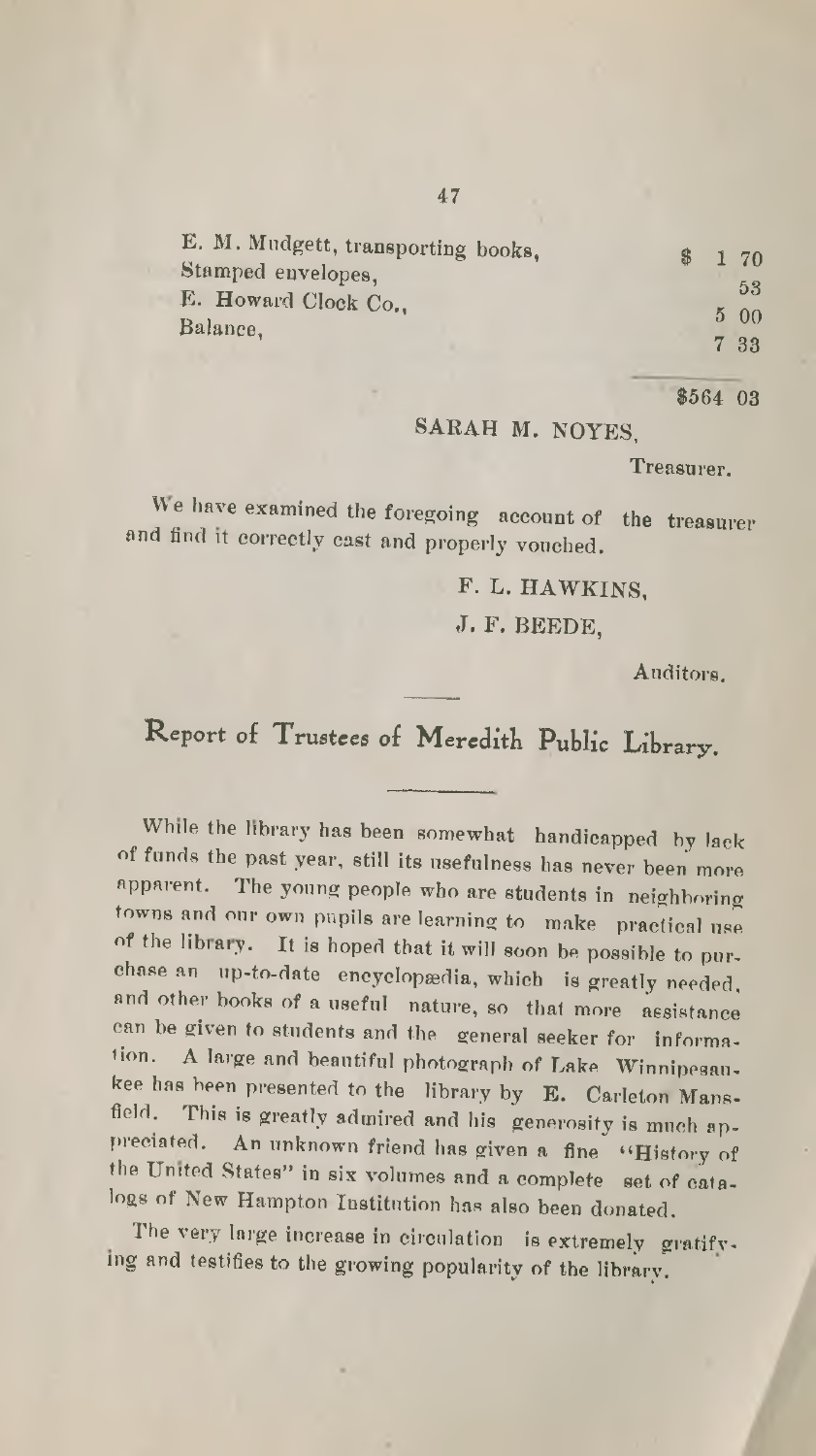Circulation for 1909, 11,200 ; circulation for 1908, 8,876, Thirty-one cards have been used by transients and eighteen cards by cottagers who are tax payers.

Twenty-six volumes have been given to the library and 122 books have been added by purchase.

Respectfully submitted,

F. H. Smith, President, Sarah M. Noyes, Treasurer, Lillian Wadleigh, Secretary, Aaron S. Clough, Andrew L. Felker.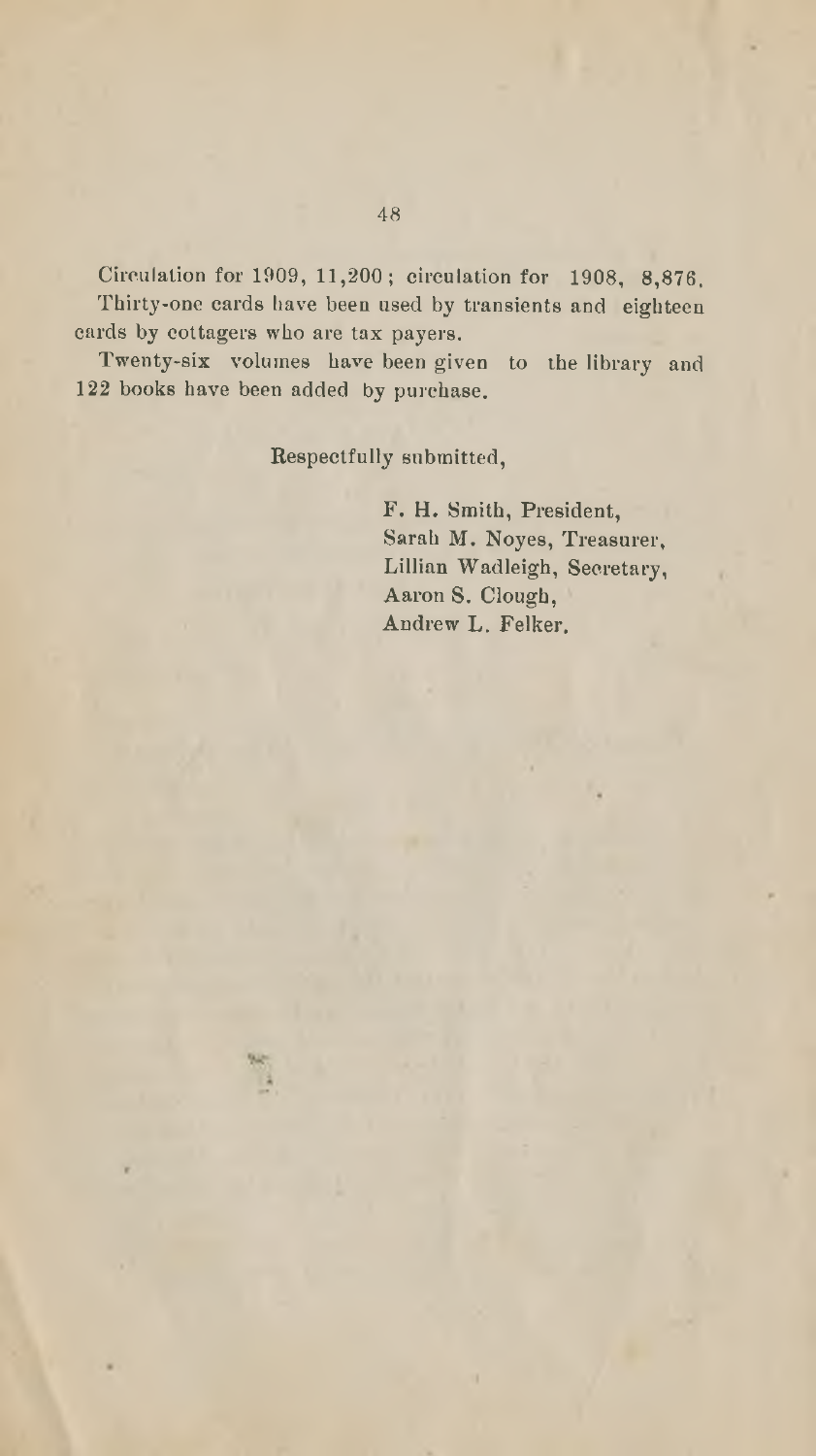## REPORT OF TOWN SCHOOL BOARD.

To the Selectmen of the Town af Meredith :

We hereby submit to you our annual report for the ending February 15,  $1909$  :

Seven schools have been maintained by the district for the whole school year, and a spring and fall term of 23 weeks

The following teachers were employed :

No. 2, Lettie B. Mead, May C. Hunkins and R. Evelyn

*No. 4. Mollie C. Chase and Dorothy Anderson.* No. 6, Barbara E. Smith.

No. 8. Ada B. Burleigh.

No. 9 and 10, Rachel G. Smart.

No. 11 Stella C. Hayes.

No. 13, Ruth M. Flanders.

No. 16 and 17, Stella M. Thomas.

It is a pleasure to report that the funds have been sufficient<br>enable the school board to make the the been sufficient to enable the school board to make the length of the school year 30 weeks in six of the schools, while with the aid of the Fogg fund the school at the Center (No. 9 and 10), has been be weeks. This seems to be the standard towards which nearly all towns in the state are striving and we hope that the citizens will vote such appropriations as will be sufficient to meet the expenses of the schools on the basis of a 20 The school year in the future.

There has been no winter term taught in No. 4 as the chil- $\cdots$  who attended that school in the spring and fall  $\log$  out of town.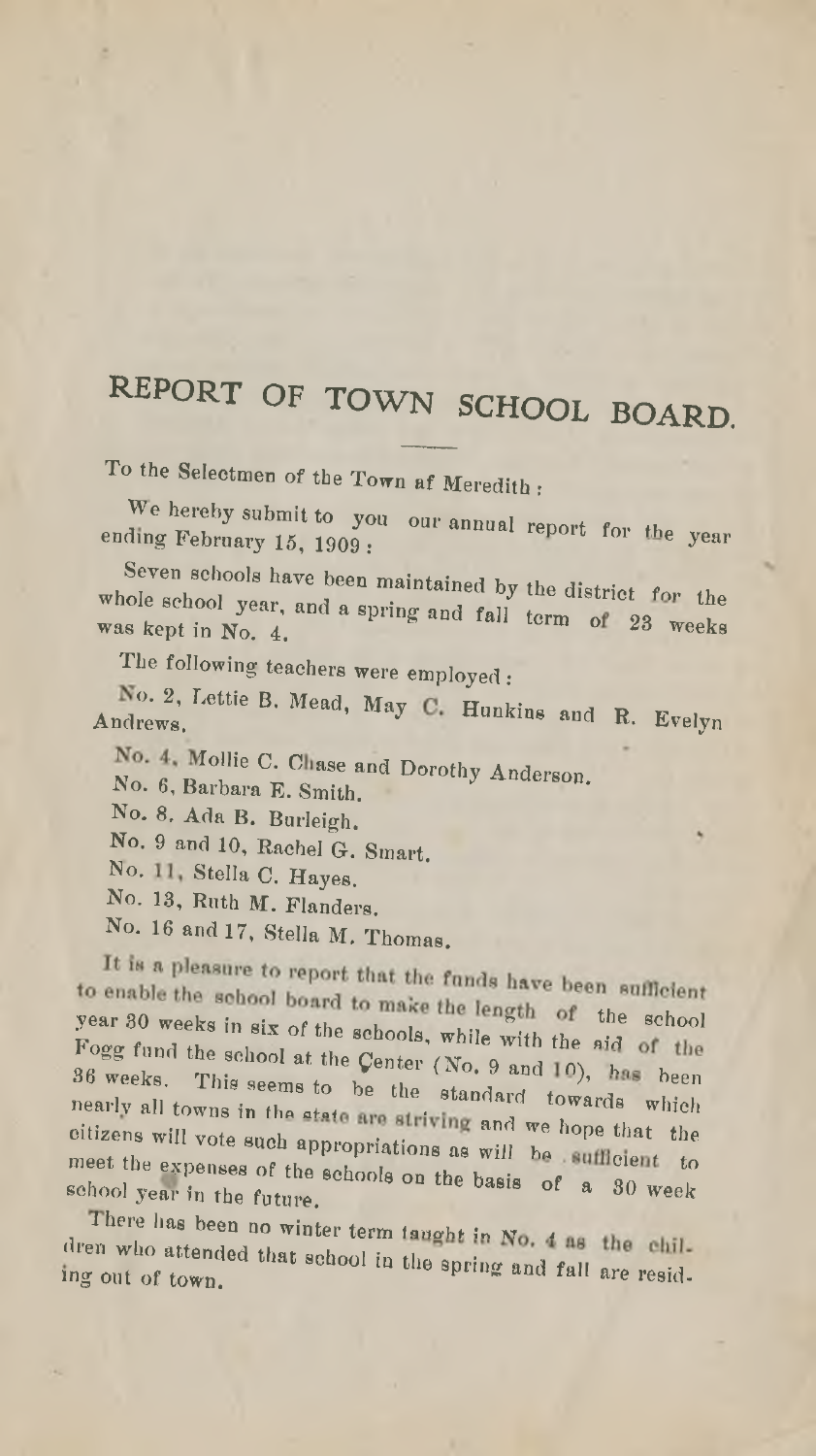One year ago we were uuable to make any intelligent report from experience regarding our supervision system. We are glad to be able to report that in the opinion of your board, it has been *ol* very great benefit to our schools. Mr. Burleigh has brought our system of teaching to a much higher grade and more uniform methods are employed throughout the whole district and many of our young and inexperienced teachers have been greatly benefited. We wish to emphasize the benefits from the series of teachers' meetings and impress upon parents and guardians the benefit and knowledge that they would derive by attending these meetings. They are public and every one is welcome. If those who are inclined to criticize and yearn for the good schools of forty or fifty years ago would attend some of these meetings and try to help the teachers, school board and superintendent by telling wherein the schools of the old days were better, it would be appreciated, and it seems to us that their old age would be made happier >y imparting such knowledge to the younger and less experienced. The contract of the contract of the contract of the contract of the contract of the contract of the contract of the contract of the contract of the contract of the contract of the contract of the contract of the con

Our superintendent introduced many new books in way of supplementary reading and more up-to-date and better text books, thus enabling our schools to come very much nearer the ideal school.

We regret very much to be obliged to report that we are in leceipt of a petition to see if the district will vote to sever its connection with the supervisory district and thus do away with our superintendent. We hope the voters of the whole district will consider well this question and come to the meeting with a determination to give it a full and fair discussion and not do away with the system because a few object to the methods employed.

### FINANCIAL STATEMENT.

Orders drawn by the School Board and paid by the district: Teachers' salaries,<br>Repairs. **\*1,706 00 H** extending the second contract of  $\theta$  6 22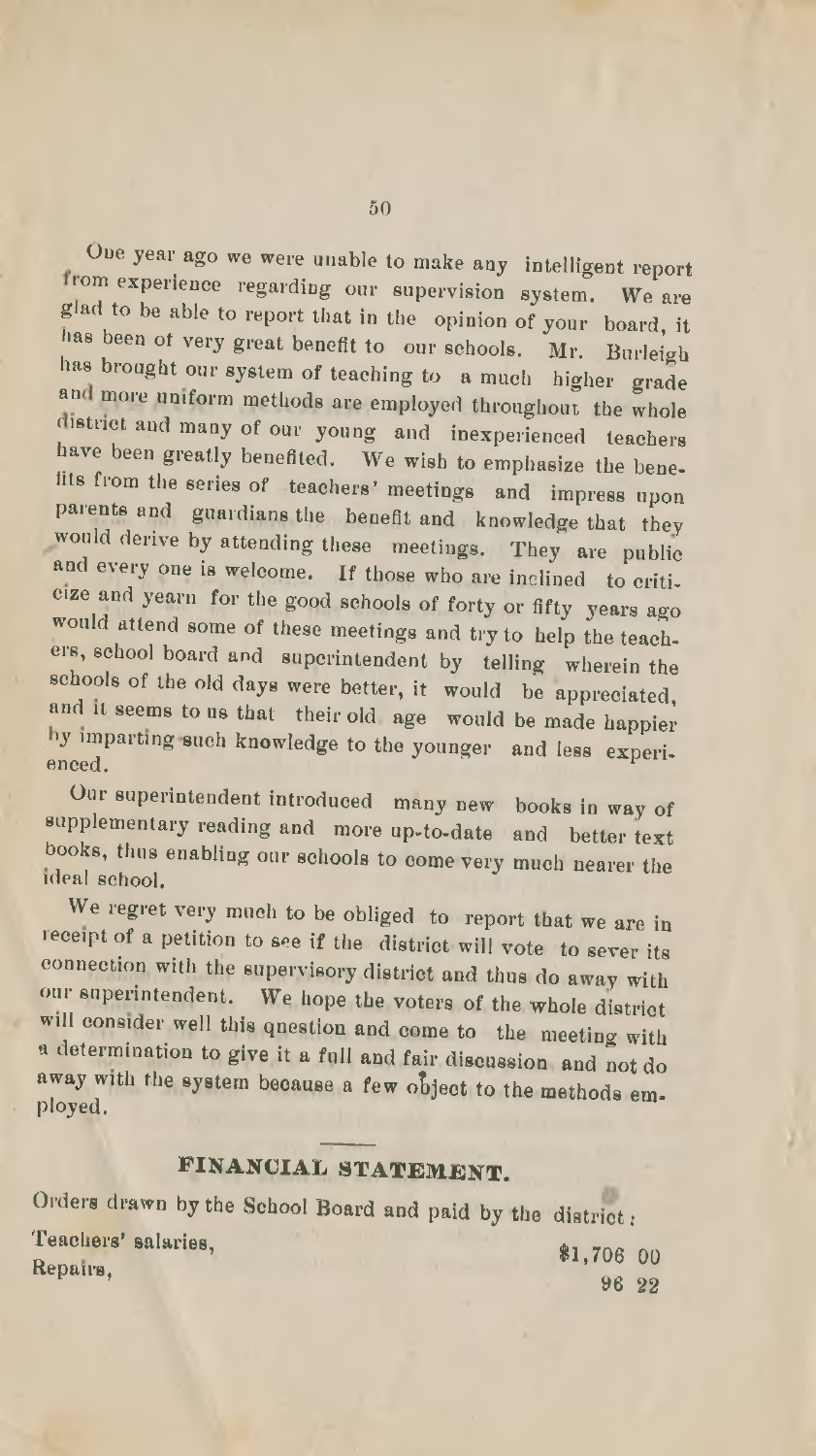| Conveying pupils,                                               |          |  |
|-----------------------------------------------------------------|----------|--|
|                                                                 | \$210 00 |  |
| Tuition under High School Law,<br>Town school library,          | 515 91   |  |
| School house supplies,                                          | 27 66    |  |
| Collecting taxes, B. R. Dearborn,                               | 167 64   |  |
|                                                                 | 23 75    |  |
| Superintendent's salary, bal. last year, half paid<br>by state. |          |  |
|                                                                 | 146 67   |  |
| Superintendent's salary, half paid by state,                    | 340 00   |  |

## TUITION PAID UNDER HIGH SCHOOL LAW

## **Meredith High School**

| Chas. Raymond.                          |              |                              |
|-----------------------------------------|--------------|------------------------------|
| Earl Brown,                             | $\mathbf{s}$ | 15 75                        |
| Frank Hartshorn,                        |              | 15 75                        |
|                                         |              | 15 75                        |
|                                         |              | $$47$ 25                     |
| <b>Tilton Seminary</b>                  |              |                              |
| Frank Ballard,                          | \$           |                              |
| Alice Ballard,                          |              | 40 00                        |
| Mildred Meserve,                        |              | 40 00                        |
| Mary Bickford,                          |              | 40 00                        |
|                                         |              | 40 00                        |
|                                         | \$160 00     |                              |
| <b>New Hampton Literary Institution</b> |              |                              |
| Eugene D. Dolloff,                      |              |                              |
| W. S. Murray,                           | 840 00       |                              |
| Robinson W. Smith                       |              | 26 67                        |
| Frederick Smith,                        |              | 4000                         |
|                                         |              | $\Lambda$ $\Omega$ $\Lambda$ |

Florence Allen, 40 00 40 00